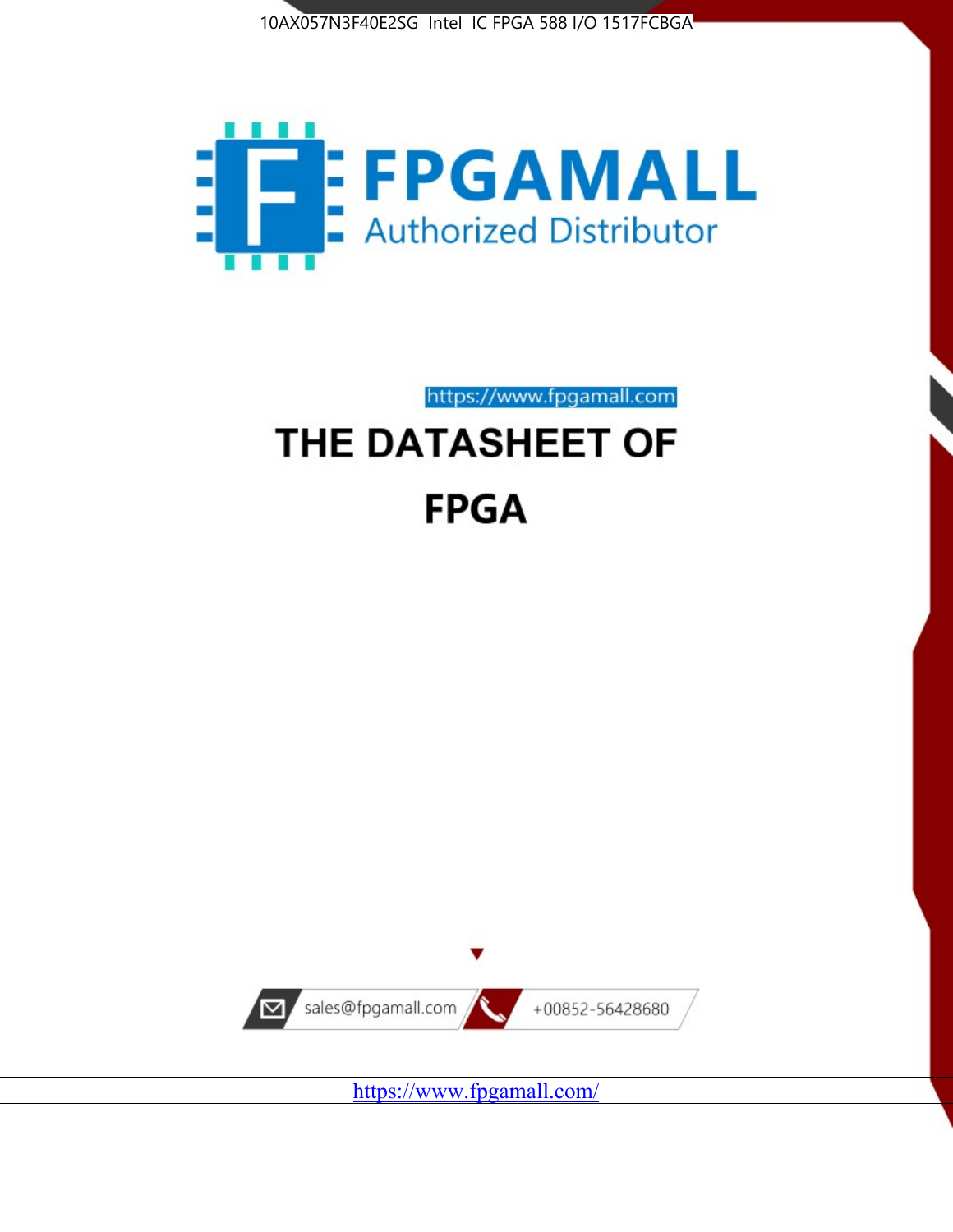10AX057N3F40E2SG Intel IC FPGA 588 I/O 1517FCBGA



# **Intel® Arria® 10 Device Overview**



**A10-OVERVIEW | 2018.12.06** Latest document on the web: **[PDF](https://www.intel.com/content/dam/www/programmable/us/en/pdfs/literature/hb/arria-10/a10_overview.pdf)** | **[HTML](https://www.intel.com/content/www/us/en/programmable/documentation/sam1403480274650.html)**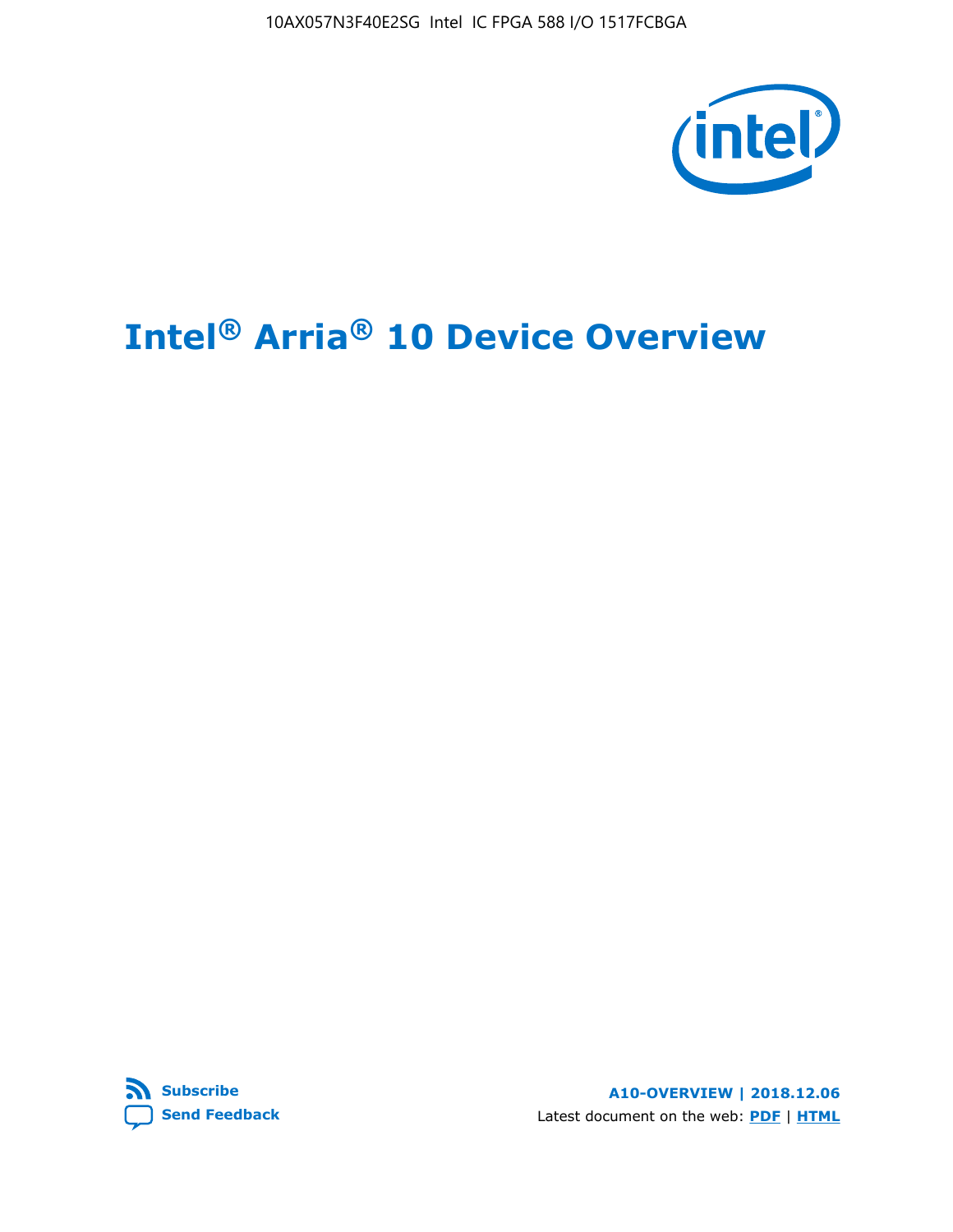

**Contents** 

## **Contents**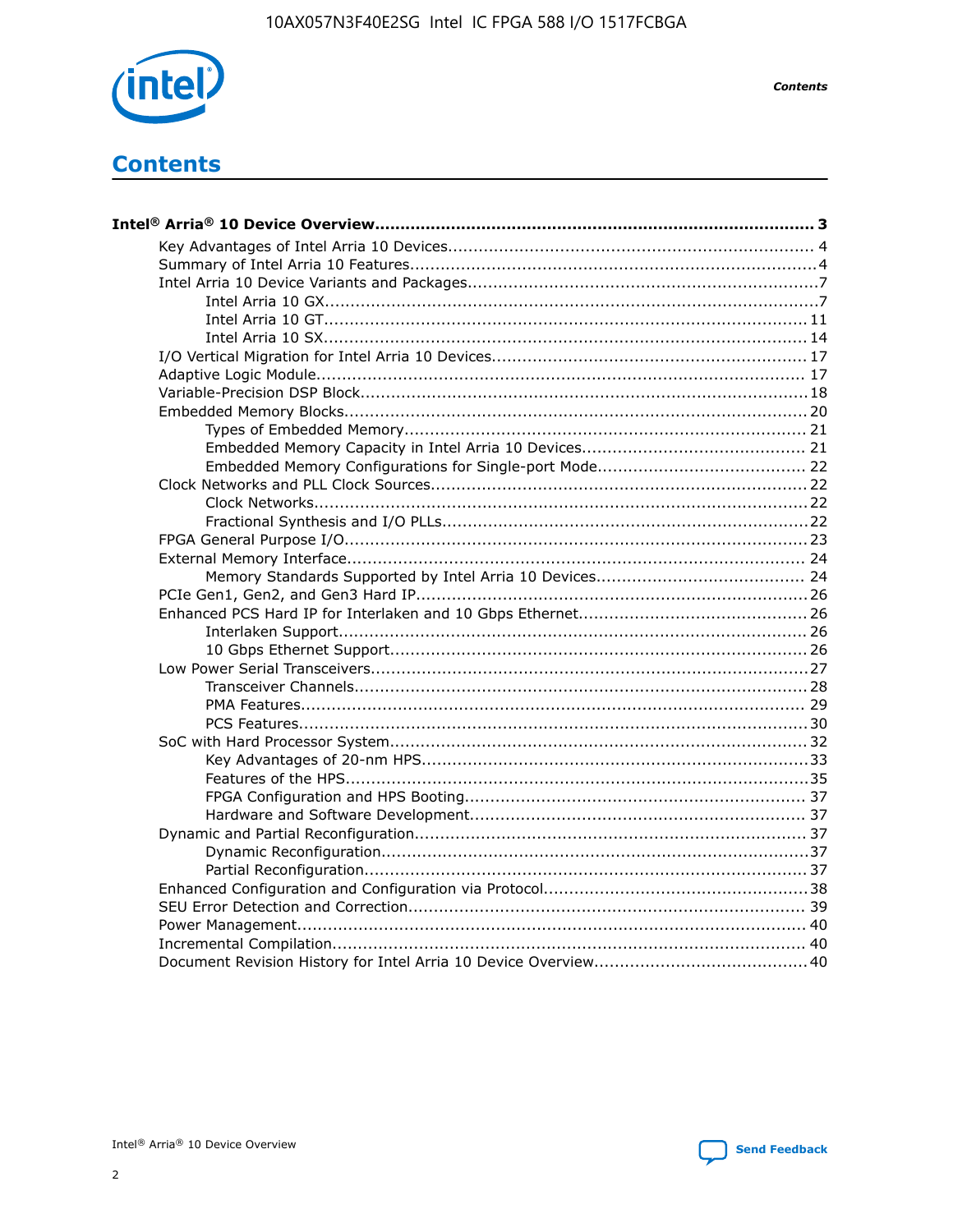**A10-OVERVIEW | 2018.12.06**

**[Send Feedback](mailto:FPGAtechdocfeedback@intel.com?subject=Feedback%20on%20Intel%20Arria%2010%20Device%20Overview%20(A10-OVERVIEW%202018.12.06)&body=We%20appreciate%20your%20feedback.%20In%20your%20comments,%20also%20specify%20the%20page%20number%20or%20paragraph.%20Thank%20you.)**



## **Intel® Arria® 10 Device Overview**

The Intel<sup>®</sup> Arria<sup>®</sup> 10 device family consists of high-performance and power-efficient 20 nm mid-range FPGAs and SoCs.

Intel Arria 10 device family delivers:

- Higher performance than the previous generation of mid-range and high-end FPGAs.
- Power efficiency attained through a comprehensive set of power-saving technologies.

The Intel Arria 10 devices are ideal for high performance, power-sensitive, midrange applications in diverse markets.

| <b>Market</b>         | <b>Applications</b>                                                                                               |
|-----------------------|-------------------------------------------------------------------------------------------------------------------|
| Wireless              | Channel and switch cards in remote radio heads<br>٠<br>Mobile backhaul<br>٠                                       |
| Wireline              | 40G/100G muxponders and transponders<br>٠<br>100G line cards<br>٠<br><b>Bridging</b><br>٠<br>Aggregation<br>٠     |
| <b>Broadcast</b>      | Studio switches<br>٠<br>Servers and transport<br>٠<br>Videoconferencing<br>٠<br>Professional audio and video<br>٠ |
| Computing and Storage | Flash cache<br>٠<br>Cloud computing servers<br>٠<br>Server acceleration<br>٠                                      |
| Medical               | Diagnostic scanners<br>٠<br>Diagnostic imaging<br>٠                                                               |
| Military              | Missile guidance and control<br>٠<br>Radar<br>٠<br>Electronic warfare<br>٠<br>Secure communications<br>٠          |

#### **Table 1. Sample Markets and Ideal Applications for Intel Arria 10 Devices**

#### **Related Information**

- [Intel Arria 10 Device Handbook: Known Issues](http://www.altera.com/support/kdb/solutions/rd07302013_646.html) Lists the planned updates to the *Intel Arria 10 Device Handbook* chapters.
- [Intel Arria 10 GX/GT Device Errata and Design Recommendations](https://www.intel.com/content/www/us/en/programmable/documentation/agz1493851706374.html#yqz1494433888646)
- [Intel Arria 10 SX Device Errata and Design Recommendations](https://www.intel.com/content/www/us/en/programmable/documentation/cru1462832385668.html#cru1462832558642)

Intel Corporation. All rights reserved. Intel, the Intel logo, Altera, Arria, Cyclone, Enpirion, MAX, Nios, Quartus and Stratix words and logos are trademarks of Intel Corporation or its subsidiaries in the U.S. and/or other countries. Intel warrants performance of its FPGA and semiconductor products to current specifications in accordance with Intel's standard warranty, but reserves the right to make changes to any products and services at any time without notice. Intel assumes no responsibility or liability arising out of the application or use of any information, product, or service described herein except as expressly agreed to in writing by Intel. Intel customers are advised to obtain the latest version of device specifications before relying on any published information and before placing orders for products or services. \*Other names and brands may be claimed as the property of others.

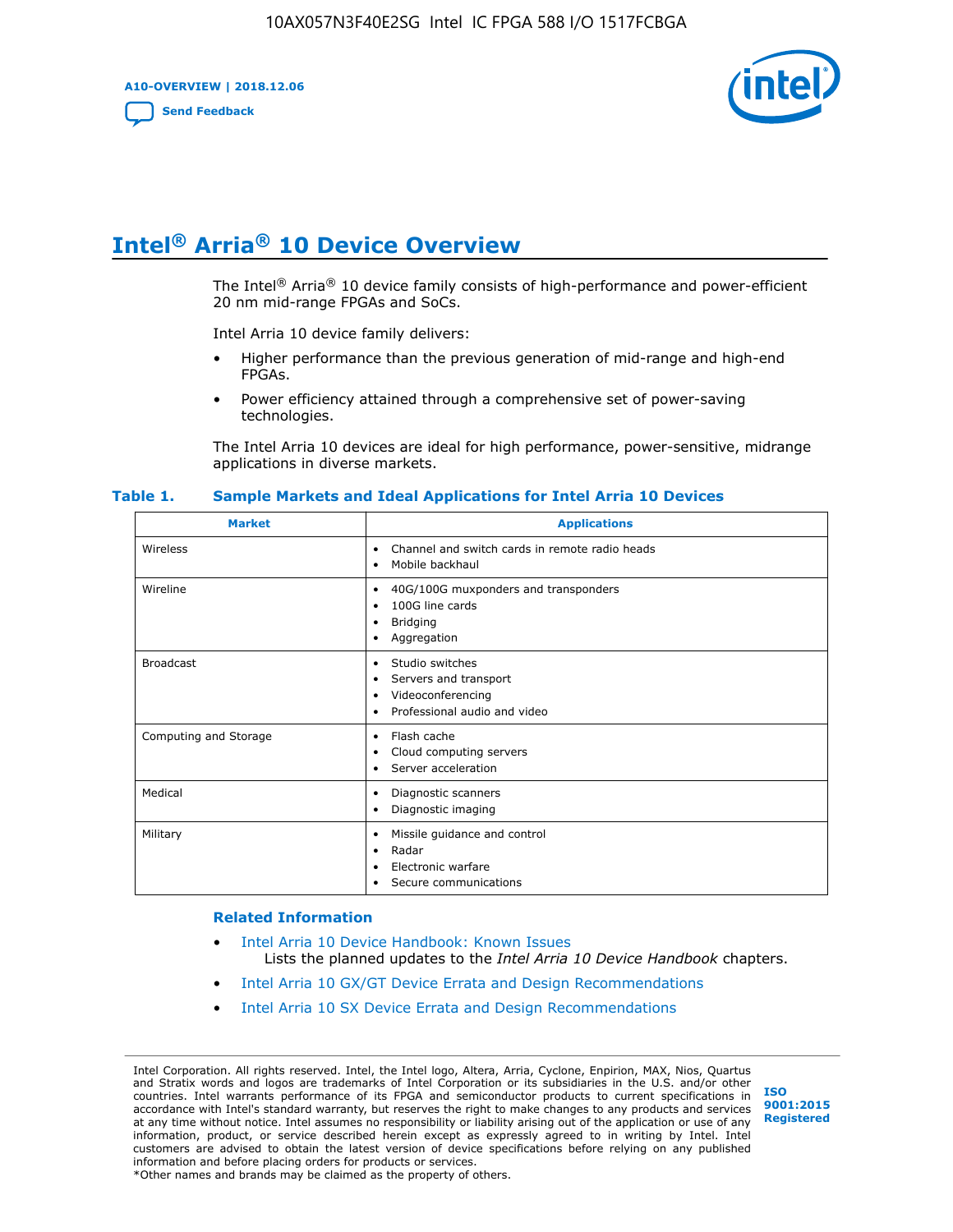

### **Key Advantages of Intel Arria 10 Devices**

### **Table 2. Key Advantages of the Intel Arria 10 Device Family**

| <b>Advantage</b>                                                                                          | <b>Supporting Feature</b>                                                                                                                                                                                                                                                                                                |
|-----------------------------------------------------------------------------------------------------------|--------------------------------------------------------------------------------------------------------------------------------------------------------------------------------------------------------------------------------------------------------------------------------------------------------------------------|
| Enhanced core architecture                                                                                | Built on TSMC's 20 nm process technology<br>٠<br>60% higher performance than the previous generation of mid-range FPGAs<br>٠<br>15% higher performance than the fastest previous-generation FPGA<br>٠                                                                                                                    |
| High-bandwidth integrated<br>transceivers                                                                 | Short-reach rates up to 25.8 Gigabits per second (Gbps)<br>٠<br>Backplane capability up to 12.5 Gbps<br>٠<br>Integrated 10GBASE-KR and 40GBASE-KR4 Forward Error Correction (FEC)<br>٠                                                                                                                                   |
| Improved logic integration and<br>hard IP blocks                                                          | 8-input adaptive logic module (ALM)<br>٠<br>Up to 65.6 megabits (Mb) of embedded memory<br>٠<br>Variable-precision digital signal processing (DSP) blocks<br>Fractional synthesis phase-locked loops (PLLs)<br>Hard PCI Express Gen3 IP blocks<br>Hard memory controllers and PHY up to 2,400 Megabits per second (Mbps) |
| Second generation hard<br>processor system (HPS) with<br>integrated ARM* Cortex*-A9*<br>MPCore* processor | Tight integration of a dual-core ARM Cortex-A9 MPCore processor, hard IP, and an<br>٠<br>FPGA in a single Intel Arria 10 system-on-a-chip (SoC)<br>Supports over 128 Gbps peak bandwidth with integrated data coherency between<br>$\bullet$<br>the processor and the FPGA fabric                                        |
| Advanced power savings                                                                                    | Comprehensive set of advanced power saving features<br>٠<br>Power-optimized MultiTrack routing and core architecture<br>٠<br>Up to 40% lower power compared to previous generation of mid-range FPGAs<br>Up to 60% lower power compared to previous generation of high-end FPGAs                                         |

### **Summary of Intel Arria 10 Features**

### **Table 3. Summary of Features for Intel Arria 10 Devices**

| <b>Feature</b>                  | <b>Description</b>                                                                                                                                                                                                                                                                                                                                                                                       |
|---------------------------------|----------------------------------------------------------------------------------------------------------------------------------------------------------------------------------------------------------------------------------------------------------------------------------------------------------------------------------------------------------------------------------------------------------|
| Technology                      | TSMC's 20-nm SoC process technology<br>٠<br>Allows operation at a lower $V_{\text{CC}}$ level of 0.82 V instead of the 0.9 V standard $V_{\text{CC}}$ core voltage                                                                                                                                                                                                                                       |
| Packaging                       | 1.0 mm ball-pitch Fineline BGA packaging<br>0.8 mm ball-pitch Ultra Fineline BGA packaging<br>Multiple devices with identical package footprints for seamless migration between different<br><b>FPGA</b> densities<br>Devices with compatible package footprints allow migration to next generation high-end<br>Stratix $\mathcal{R}$ 10 devices<br>RoHS, leaded $(1)$ , and lead-free (Pb-free) options |
| High-performance<br>FPGA fabric | Enhanced 8-input ALM with four registers<br>٠<br>Improved multi-track routing architecture to reduce congestion and improve compilation time<br>Hierarchical core clocking architecture<br>Fine-grained partial reconfiguration                                                                                                                                                                          |
| Internal memory<br>blocks       | M20K-20-Kb memory blocks with hard error correction code (ECC)<br>Memory logic array block (MLAB)-640-bit memory                                                                                                                                                                                                                                                                                         |
|                                 | continued                                                                                                                                                                                                                                                                                                                                                                                                |



<sup>(1)</sup> Contact Intel for availability.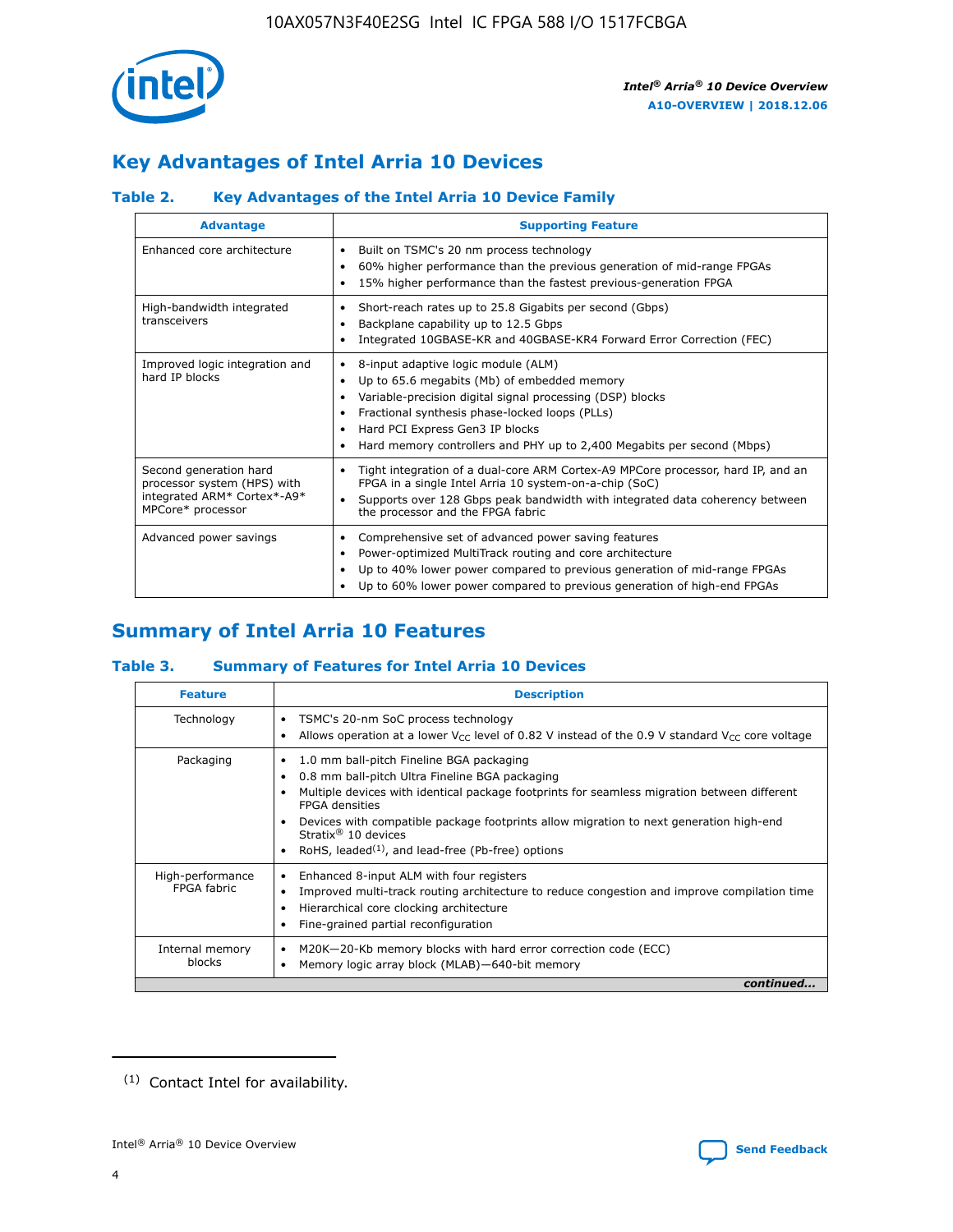r



| <b>Feature</b>                         | <b>Description</b>                                                                                     |                                                                                                                                                                                                                                                                                                                                                                                                                                                                                                                                                                                                                                                                                                                                                                                                                                                                               |  |  |  |  |  |
|----------------------------------------|--------------------------------------------------------------------------------------------------------|-------------------------------------------------------------------------------------------------------------------------------------------------------------------------------------------------------------------------------------------------------------------------------------------------------------------------------------------------------------------------------------------------------------------------------------------------------------------------------------------------------------------------------------------------------------------------------------------------------------------------------------------------------------------------------------------------------------------------------------------------------------------------------------------------------------------------------------------------------------------------------|--|--|--|--|--|
| Embedded Hard IP<br>blocks             | Variable-precision DSP                                                                                 | Native support for signal processing precision levels from $18 \times 19$ to<br>$\bullet$<br>54 x 54<br>Native support for 27 x 27 multiplier mode<br>$\bullet$<br>64-bit accumulator and cascade for systolic finite impulse responses<br>$\bullet$<br>(FIRs)<br>Internal coefficient memory banks<br>$\bullet$<br>Preadder/subtractor for improved efficiency<br>Additional pipeline register to increase performance and reduce<br>power<br>Supports floating point arithmetic:<br>- Perform multiplication, addition, subtraction, multiply-add,<br>multiply-subtract, and complex multiplication.<br>- Supports multiplication with accumulation capability, cascade<br>summation, and cascade subtraction capability.<br>- Dynamic accumulator reset control.<br>- Support direct vector dot and complex multiplication chaining<br>multiply floating point DSP blocks. |  |  |  |  |  |
|                                        | Memory controller                                                                                      | DDR4, DDR3, and DDR3L                                                                                                                                                                                                                                                                                                                                                                                                                                                                                                                                                                                                                                                                                                                                                                                                                                                         |  |  |  |  |  |
|                                        | PCI Express*                                                                                           | PCI Express (PCIe*) Gen3 (x1, x2, x4, or x8), Gen2 (x1, x2, x4, or x8)<br>and Gen1 (x1, x2, x4, or x8) hard IP with complete protocol stack,<br>endpoint, and root port                                                                                                                                                                                                                                                                                                                                                                                                                                                                                                                                                                                                                                                                                                       |  |  |  |  |  |
|                                        | Transceiver I/O                                                                                        | 10GBASE-KR/40GBASE-KR4 Forward Error Correction (FEC)<br>PCS hard IPs that support:<br>٠<br>- 10-Gbps Ethernet (10GbE)<br>- PCIe PIPE interface<br>- Interlaken<br>- Gbps Ethernet (GbE)<br>- Common Public Radio Interface (CPRI) with deterministic latency<br>support<br>- Gigabit-capable passive optical network (GPON) with fast lock-<br>time support<br>13.5G JESD204b<br>$\bullet$<br>8B/10B, 64B/66B, 64B/67B encoders and decoders<br>$\bullet$<br>Custom mode support for proprietary protocols                                                                                                                                                                                                                                                                                                                                                                   |  |  |  |  |  |
| Core clock networks                    | $\bullet$                                                                                              | Up to 800 MHz fabric clocking, depending on the application:<br>- 667 MHz external memory interface clocking with 2,400 Mbps DDR4 interface<br>- 800 MHz LVDS interface clocking with 1,600 Mbps LVDS interface<br>Global, regional, and peripheral clock networks<br>Clock networks that are not used can be gated to reduce dynamic power                                                                                                                                                                                                                                                                                                                                                                                                                                                                                                                                   |  |  |  |  |  |
| Phase-locked loops<br>(PLLs)           | High-resolution fractional synthesis PLLs:<br>٠<br>Integer PLLs:<br>- Adjacent to general purpose I/Os | - Precision clock synthesis, clock delay compensation, and zero delay buffering (ZDB)<br>- Support integer mode and fractional mode<br>- Fractional mode support with third-order delta-sigma modulation<br>- Support external memory and LVDS interfaces                                                                                                                                                                                                                                                                                                                                                                                                                                                                                                                                                                                                                     |  |  |  |  |  |
| FPGA General-purpose<br>$I/Os$ (GPIOs) | On-chip termination (OCT)<br>٠                                                                         | 1.6 Gbps LVDS-every pair can be configured as receiver or transmitter<br>1.2 V to 3.0 V single-ended LVTTL/LVCMOS interfacing                                                                                                                                                                                                                                                                                                                                                                                                                                                                                                                                                                                                                                                                                                                                                 |  |  |  |  |  |
| <b>External Memory</b><br>Interface    | $\bullet$                                                                                              | Hard memory controller- DDR4, DDR3, and DDR3L support<br>- DDR4-speeds up to 1,200 MHz/2,400 Mbps<br>- DDR3-speeds up to 1,067 MHz/2,133 Mbps<br>Soft memory controller—provides support for RLDRAM $3^{(2)}$ , QDR IV $^{(2)}$ , and QDR II+<br>continued                                                                                                                                                                                                                                                                                                                                                                                                                                                                                                                                                                                                                    |  |  |  |  |  |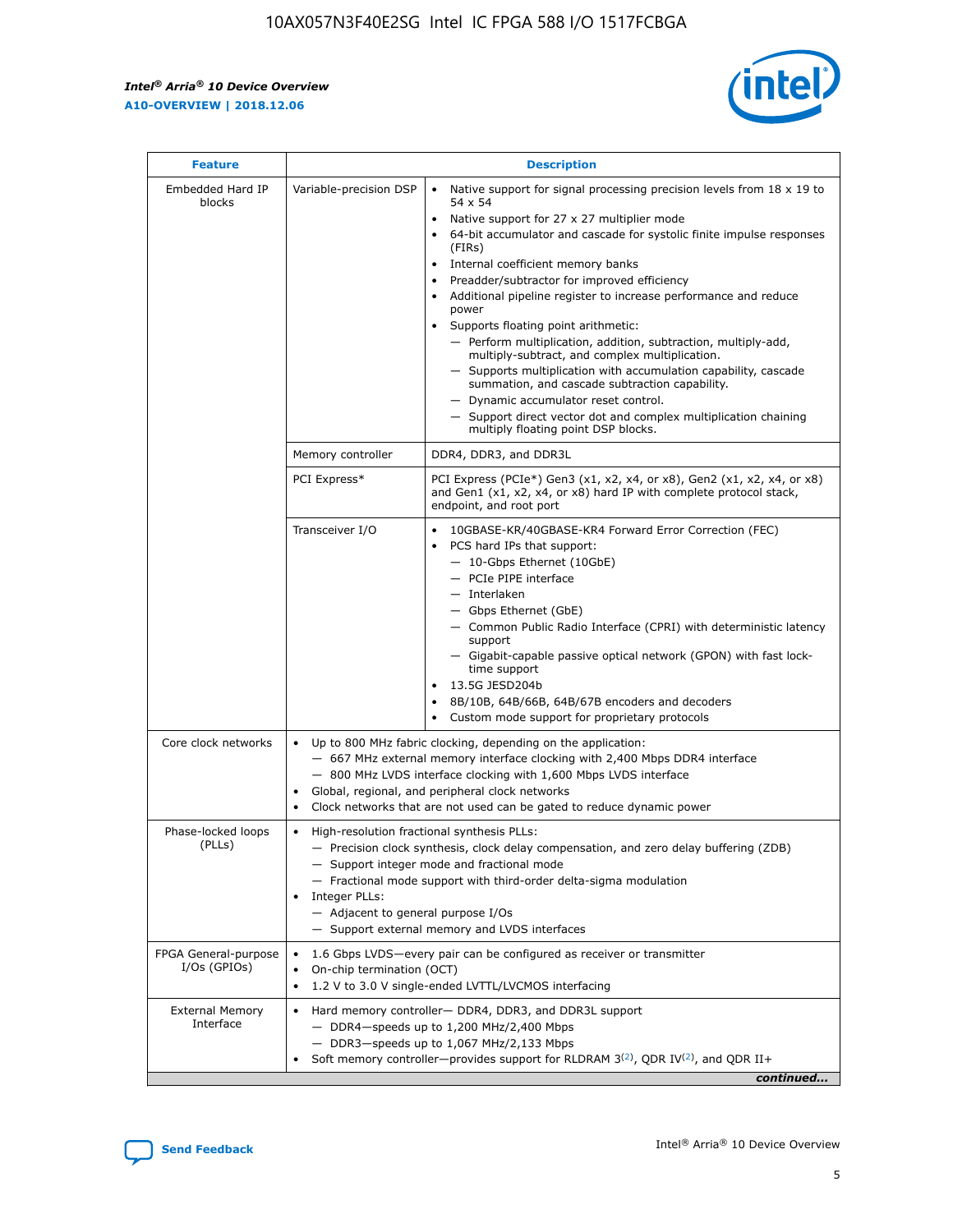

| <b>Feature</b>                                    | <b>Description</b>                                                                                                                                                                                                                                                                                                                                                                                                                                                                                                                                                                                                                           |  |  |  |  |  |  |  |  |
|---------------------------------------------------|----------------------------------------------------------------------------------------------------------------------------------------------------------------------------------------------------------------------------------------------------------------------------------------------------------------------------------------------------------------------------------------------------------------------------------------------------------------------------------------------------------------------------------------------------------------------------------------------------------------------------------------------|--|--|--|--|--|--|--|--|
| Low-power serial<br>transceivers                  | • Continuous operating range:<br>- Intel Arria 10 GX-1 Gbps to 17.4 Gbps<br>- Intel Arria 10 GT-1 Gbps to 25.8 Gbps<br>Backplane support:<br>$-$ Intel Arria 10 GX-up to 12.5<br>- Intel Arria 10 GT-up to 12.5<br>Extended range down to 125 Mbps with oversampling<br>ATX transmit PLLs with user-configurable fractional synthesis capability<br>• Electronic Dispersion Compensation (EDC) support for XFP, SFP+, QSFP, and CFP optical<br>module<br>• Adaptive linear and decision feedback equalization<br>Transmitter pre-emphasis and de-emphasis<br>$\bullet$<br>Dynamic partial reconfiguration of individual transceiver channels |  |  |  |  |  |  |  |  |
| <b>HPS</b><br>(Intel Arria 10 SX<br>devices only) | Dual-core ARM Cortex-A9 MPCore processor-1.2 GHz CPU with<br>Processor and system<br>$\bullet$<br>1.5 GHz overdrive capability<br>256 KB on-chip RAM and 64 KB on-chip ROM<br>System peripherals-general-purpose timers, watchdog timers, direct<br>memory access (DMA) controller, FPGA configuration manager, and<br>clock and reset managers<br>• Security features—anti-tamper, secure boot, Advanced Encryption<br>Standard (AES) and authentication (SHA)<br>ARM CoreSight* JTAG debug access port, trace port, and on-chip<br>trace storage                                                                                           |  |  |  |  |  |  |  |  |
|                                                   | <b>External interfaces</b><br>Hard memory interface—Hard memory controller (2,400 Mbps DDR4,<br>$\bullet$<br>and 2,133 Mbps DDR3), Quad serial peripheral interface (QSPI) flash<br>controller, NAND flash controller, direct memory access (DMA)<br>controller, Secure Digital/MultiMediaCard (SD/MMC) controller<br>Communication interface-10/100/1000 Ethernet media access<br>control (MAC), USB On-The-GO (OTG) controllers, I <sup>2</sup> C controllers,<br>UART 16550, serial peripheral interface (SPI), and up to 62<br>HPS GPIO interfaces (48 direct-share I/Os)                                                                |  |  |  |  |  |  |  |  |
|                                                   | High-performance ARM AMBA* AXI bus bridges that support<br>Interconnects to core<br>$\bullet$<br>simultaneous read and write<br>HPS-FPGA bridges—include the FPGA-to-HPS, HPS-to-FPGA, and<br>lightweight HPS-to-FPGA bridges that allow the FPGA fabric to issue<br>transactions to slaves in the HPS, and vice versa<br>Configuration bridge that allows HPS configuration manager to<br>configure the core logic via dedicated 32-bit configuration port<br>FPGA-to-HPS SDRAM controller bridge-provides configuration<br>interfaces for the multiport front end (MPFE) of the HPS SDRAM<br>controller                                    |  |  |  |  |  |  |  |  |
| Configuration                                     | Tamper protection—comprehensive design protection to protect your valuable IP investments<br>Enhanced 256-bit advanced encryption standard (AES) design security with authentication<br>٠<br>Configuration via protocol (CvP) using PCIe Gen1, Gen2, or Gen3<br>continued                                                                                                                                                                                                                                                                                                                                                                    |  |  |  |  |  |  |  |  |

<sup>(2)</sup> Intel Arria 10 devices support this external memory interface using hard PHY with soft memory controller.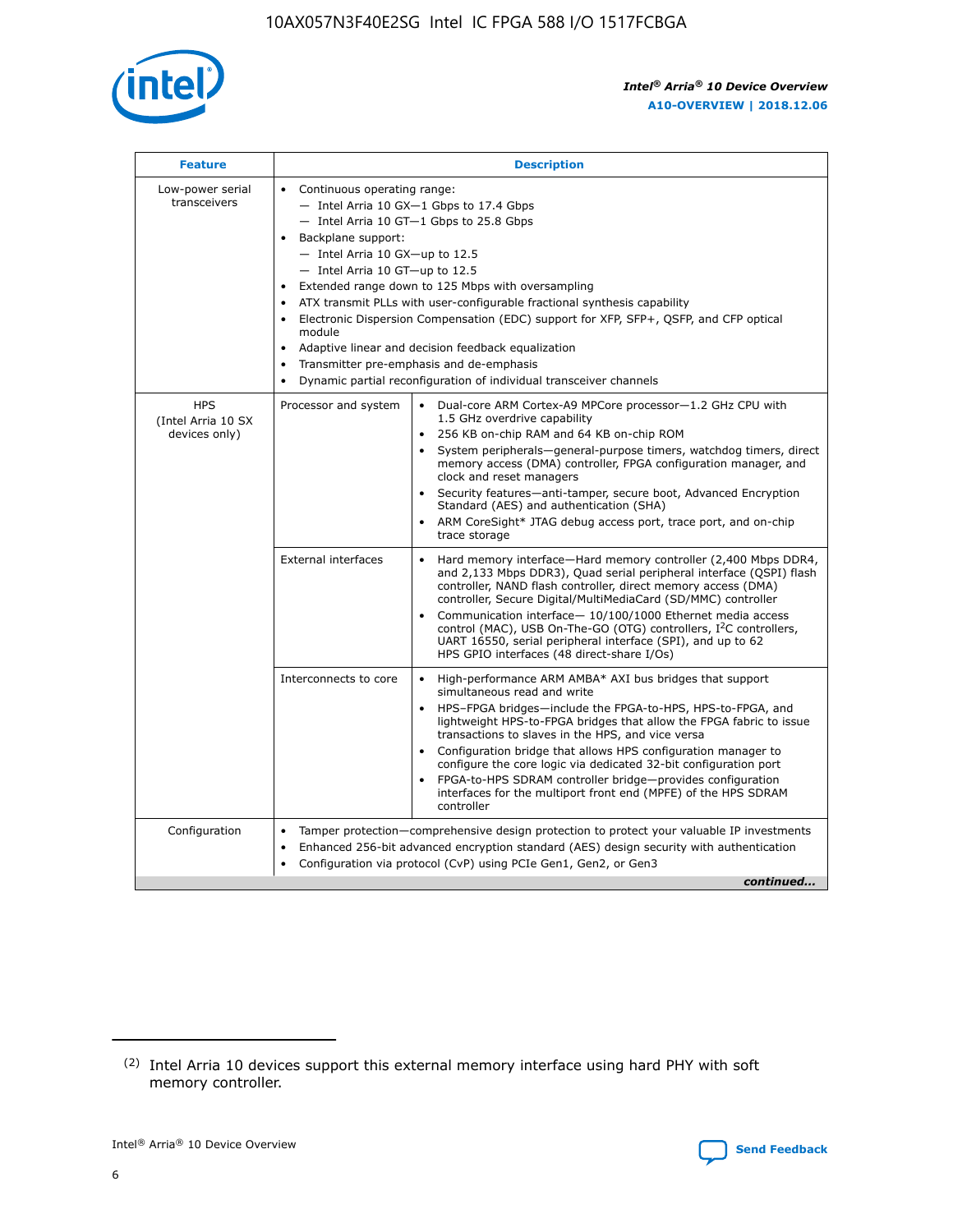

| <b>Feature</b>     | <b>Description</b>                                                                                                                                                                                                            |
|--------------------|-------------------------------------------------------------------------------------------------------------------------------------------------------------------------------------------------------------------------------|
|                    | Dynamic reconfiguration of the transceivers and PLLs<br>Fine-grained partial reconfiguration of the core fabric<br>Active Serial x4 Interface<br>$\bullet$                                                                    |
| Power management   | SmartVID<br>Low static power device options<br>Programmable Power Technology<br>Intel Quartus <sup>®</sup> Prime integrated power analysis                                                                                    |
| Software and tools | Intel Quartus Prime design suite<br>Transceiver toolkit<br>$\bullet$<br>Platform Designer system integration tool<br>DSP Builder for Intel FPGAs<br>OpenCL <sup>™</sup> support<br>Intel SoC FPGA Embedded Design Suite (EDS) |

### **Related Information**

#### [Intel Arria 10 Transceiver PHY Overview](https://www.intel.com/content/www/us/en/programmable/documentation/nik1398707230472.html#nik1398706768037) Provides details on Intel Arria 10 transceivers.

### **Intel Arria 10 Device Variants and Packages**

### **Table 4. Device Variants for the Intel Arria 10 Device Family**

| <b>Variant</b>    | <b>Description</b>                                                                                                                                                                                                     |
|-------------------|------------------------------------------------------------------------------------------------------------------------------------------------------------------------------------------------------------------------|
| Intel Arria 10 GX | FPGA featuring 17.4 Gbps transceivers for short reach applications with 12.5 backplane driving<br>capability.                                                                                                          |
| Intel Arria 10 GT | FPGA featuring:<br>17.4 Gbps transceivers for short reach applications with 12.5 backplane driving capability.<br>25.8 Gbps transceivers for supporting CAUI-4 and CEI-25G applications with CFP2 and CFP4<br>modules. |
| Intel Arria 10 SX | SoC integrating ARM-based HPS and FPGA featuring 17.4 Gbps transceivers for short reach<br>applications with 12.5 backplane driving capability.                                                                        |

### **Intel Arria 10 GX**

This section provides the available options, maximum resource counts, and package plan for the Intel Arria 10 GX devices.

The information in this section is correct at the time of publication. For the latest information and to get more details, refer to the Intel FPGA Product Selector.

### **Related Information**

#### [Intel FPGA Product Selector](http://www.altera.com/products/selector/psg-selector.html) Provides the latest information on Intel products.

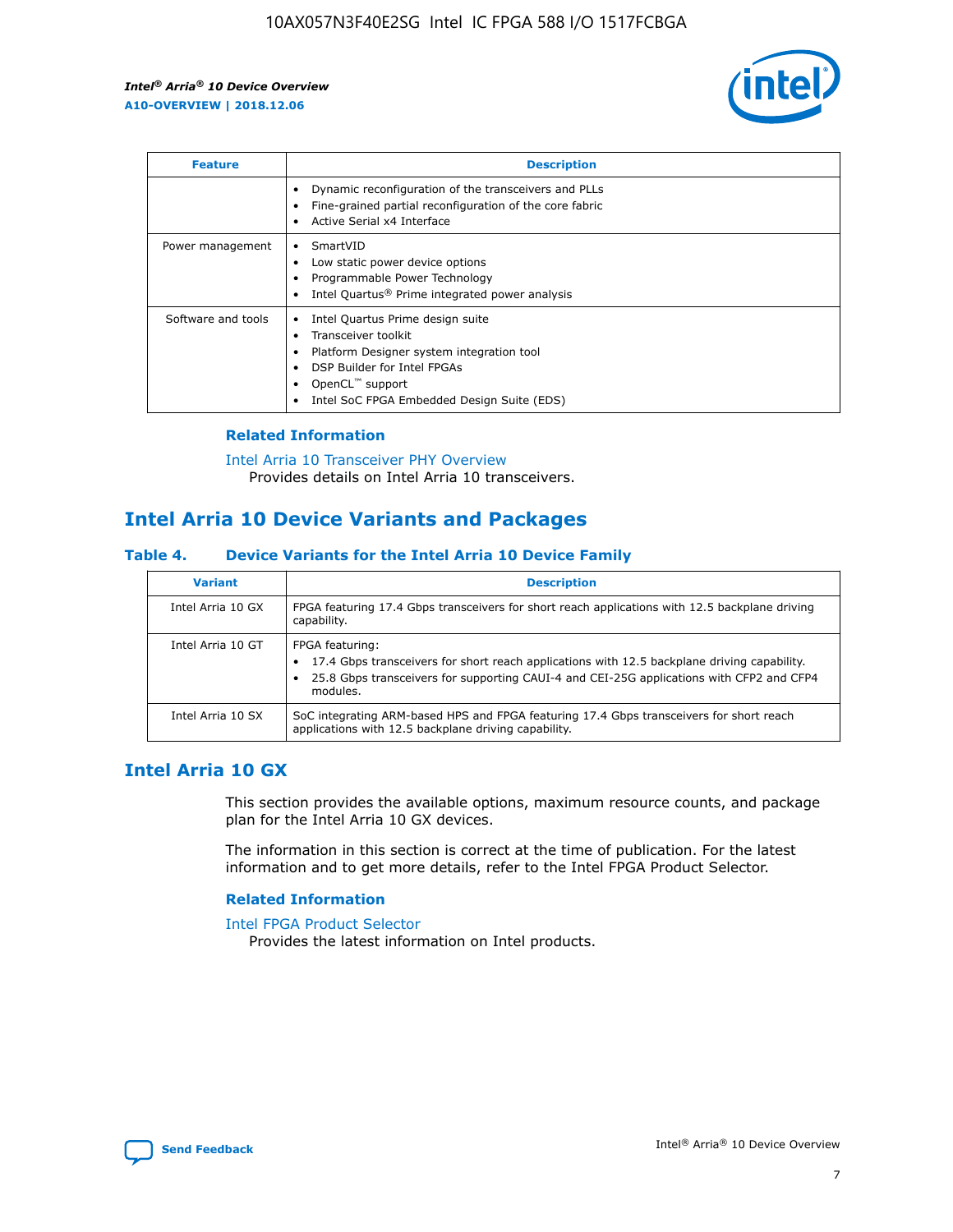

### **Available Options**





#### **Related Information**

[Transceiver Performance for Intel Arria 10 GX/SX Devices](https://www.intel.com/content/www/us/en/programmable/documentation/mcn1413182292568.html#mcn1413213965502) Provides more information about the transceiver speed grade.

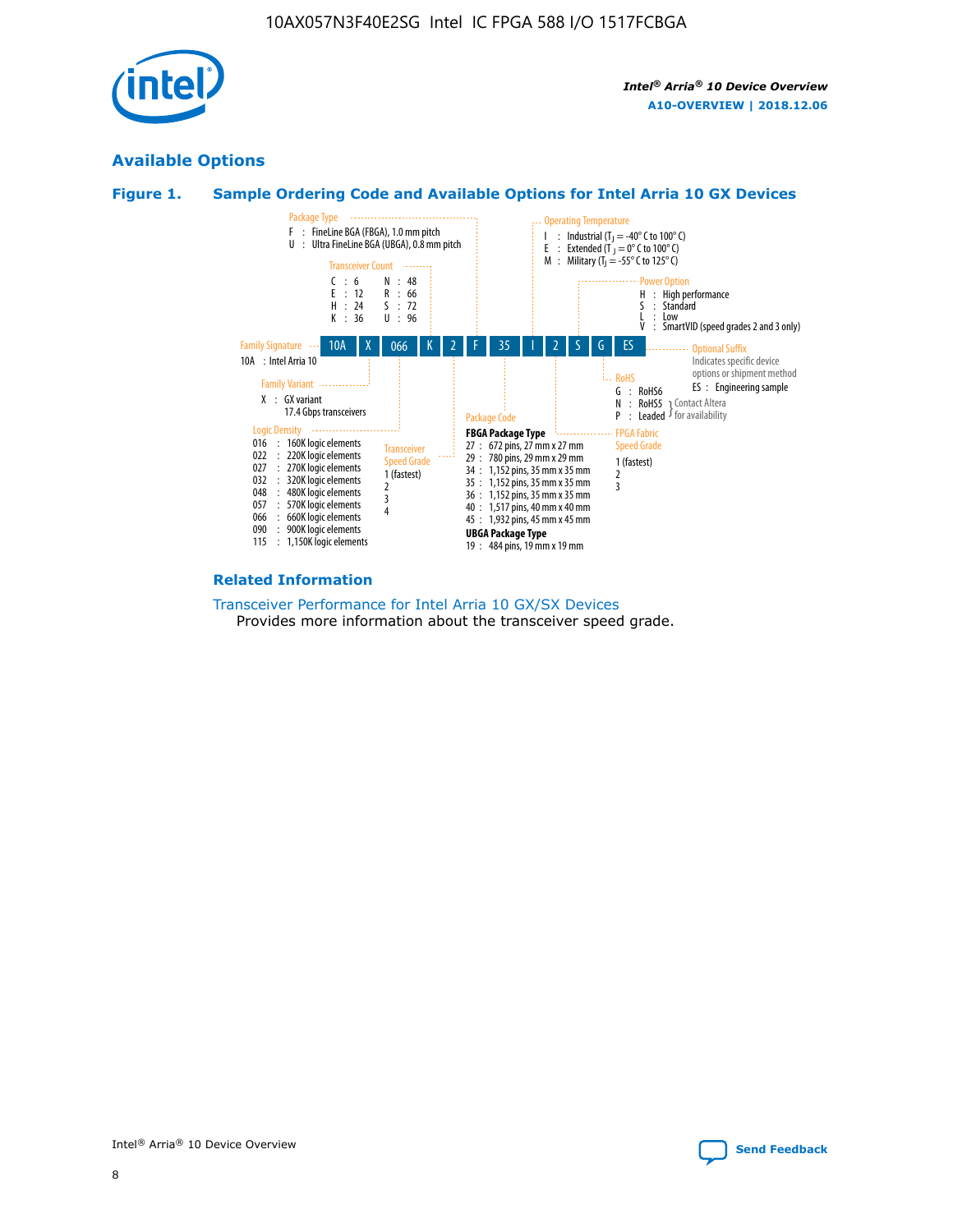

### **Maximum Resources**

#### **Table 5. Maximum Resource Counts for Intel Arria 10 GX Devices (GX 160, GX 220, GX 270, GX 320, and GX 480)**

| <b>Resource</b>              |                         | <b>Product Line</b> |                                                 |                    |                |                |  |  |
|------------------------------|-------------------------|---------------------|-------------------------------------------------|--------------------|----------------|----------------|--|--|
|                              |                         | <b>GX 160</b>       | <b>GX 220</b><br><b>GX 270</b><br><b>GX 320</b> |                    |                | <b>GX 480</b>  |  |  |
| Logic Elements (LE) (K)      |                         | 160                 | 220                                             | 270                | 320            | 480            |  |  |
| <b>ALM</b>                   |                         | 61,510              | 80,330                                          | 101,620            | 119,900        | 183,590        |  |  |
| Register                     |                         | 246,040             | 321,320                                         | 406,480<br>479,600 |                | 734,360        |  |  |
| Memory (Kb)                  | M <sub>20</sub> K       | 8,800               | 11,740                                          | 15,000             | 17,820         | 28,620         |  |  |
|                              | <b>MLAB</b>             | 1,050               | 1,690                                           | 2,452              | 2,727          | 4,164          |  |  |
| Variable-precision DSP Block |                         | 156                 | 192                                             | 830                | 985            | 1,368          |  |  |
| 18 x 19 Multiplier           |                         | 312                 | 384                                             | 1,660<br>1,970     |                | 2,736          |  |  |
| PLL                          | Fractional<br>Synthesis | 6                   | 6                                               | 8                  | 8              | 12             |  |  |
|                              | I/O                     | 6                   | 6                                               | 8                  | 8              | 12             |  |  |
| 17.4 Gbps Transceiver        |                         | 12                  | 12                                              | 24                 | 24             | 36             |  |  |
| GPIO <sup>(3)</sup>          |                         | 288                 | 288                                             | 384                | 384            |                |  |  |
| LVDS Pair $(4)$              |                         | 120                 | 120                                             | 168                | 168            | 222            |  |  |
| PCIe Hard IP Block           |                         | $\mathbf{1}$        | 1                                               | $\overline{2}$     | $\overline{2}$ | $\overline{2}$ |  |  |
| Hard Memory Controller       |                         | 6                   | 6                                               | 8                  | 8              |                |  |  |

<sup>(4)</sup> Each LVDS I/O pair can be used as differential input or output.



<sup>(3)</sup> The number of GPIOs does not include transceiver I/Os. In the Intel Quartus Prime software, the number of user I/Os includes transceiver I/Os.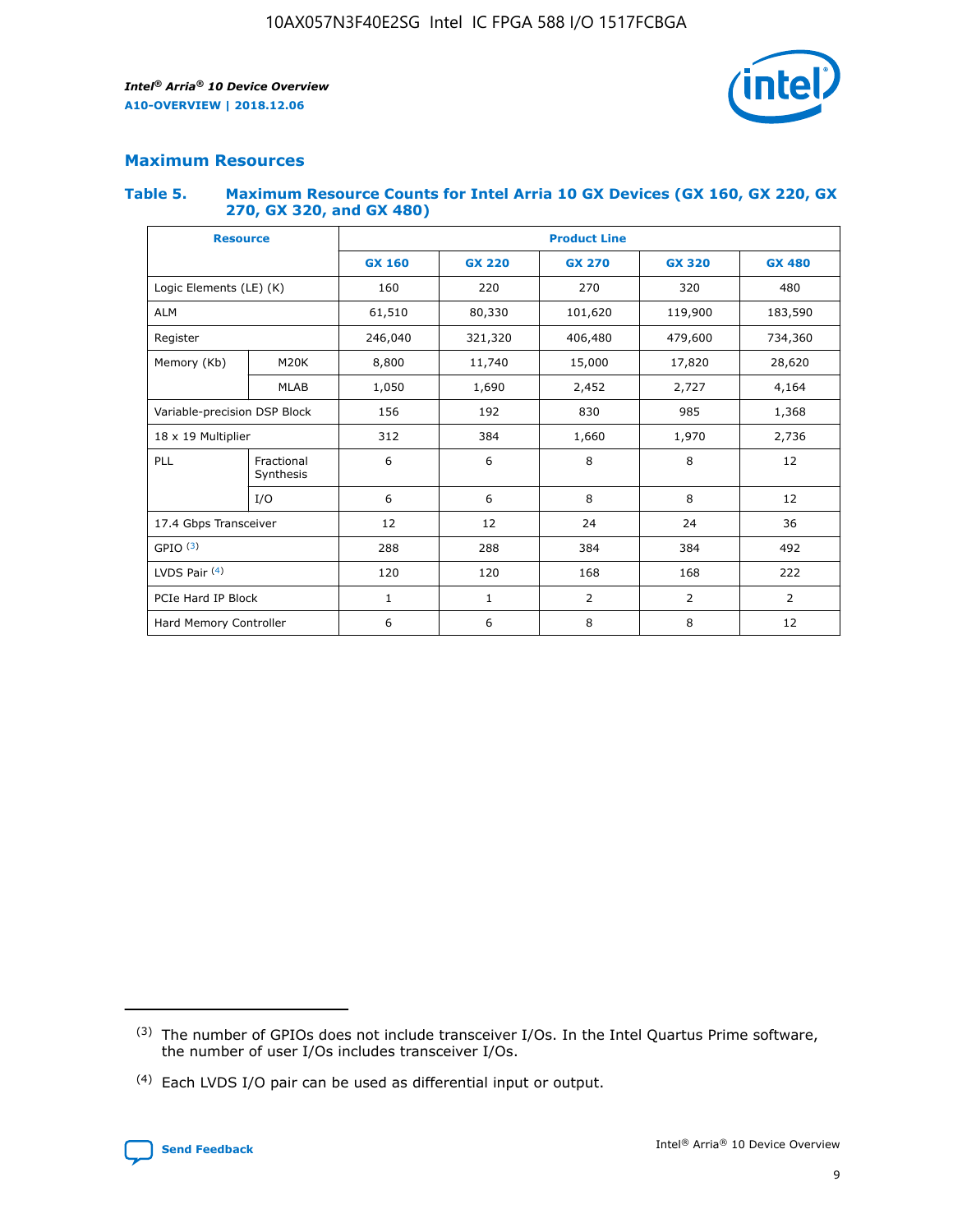

### **Table 6. Maximum Resource Counts for Intel Arria 10 GX Devices (GX 570, GX 660, GX 900, and GX 1150)**

|                              | <b>Resource</b>         | <b>Product Line</b> |                |                |                |  |  |  |
|------------------------------|-------------------------|---------------------|----------------|----------------|----------------|--|--|--|
|                              |                         | <b>GX 570</b>       | <b>GX 660</b>  | <b>GX 900</b>  | <b>GX 1150</b> |  |  |  |
| Logic Elements (LE) (K)      |                         | 570                 | 660            | 900            | 1,150          |  |  |  |
| <b>ALM</b>                   |                         | 217,080             | 251,680        | 339,620        | 427,200        |  |  |  |
| Register                     |                         | 868,320             | 1,006,720      | 1,358,480      | 1,708,800      |  |  |  |
| Memory (Kb)                  | <b>M20K</b>             | 36,000              | 42,620         | 48,460         | 54,260         |  |  |  |
|                              | <b>MLAB</b>             | 5,096               | 5,788<br>9,386 |                | 12,984         |  |  |  |
| Variable-precision DSP Block |                         | 1,523               | 1,687          | 1,518          | 1,518          |  |  |  |
| $18 \times 19$ Multiplier    |                         | 3,046               | 3,374          | 3,036          | 3,036          |  |  |  |
| PLL                          | Fractional<br>Synthesis | 16                  | 16             | 32             | 32             |  |  |  |
|                              | I/O                     | 16                  | 16             | 16             | 16             |  |  |  |
| 17.4 Gbps Transceiver        |                         | 48                  | 96<br>48       |                | 96             |  |  |  |
| GPIO <sup>(3)</sup>          |                         | 696                 | 696            | 768            | 768            |  |  |  |
| LVDS Pair $(4)$              |                         | 324                 | 324            | 384            | 384            |  |  |  |
| PCIe Hard IP Block           |                         | 2                   | 2              | $\overline{4}$ | $\overline{4}$ |  |  |  |
| Hard Memory Controller       |                         | 16                  | 16             | 16             | 16             |  |  |  |

### **Package Plan**

### **Table 7. Package Plan for Intel Arria 10 GX Devices (U19, F27, and F29)**

Refer to I/O and High Speed I/O in Intel Arria 10 Devices chapter for the number of 3 V I/O, LVDS I/O, and LVDS channels in each device package.

| <b>Product Line</b> | U <sub>19</sub><br>$(19 \text{ mm} \times 19 \text{ mm})$<br>484-pin UBGA) |          |             | <b>F27</b><br>(27 mm × 27 mm,<br>672-pin FBGA) |                 |             | <b>F29</b><br>(29 mm × 29 mm,<br>780-pin FBGA) |          |             |  |
|---------------------|----------------------------------------------------------------------------|----------|-------------|------------------------------------------------|-----------------|-------------|------------------------------------------------|----------|-------------|--|
|                     | 3 V I/O                                                                    | LVDS I/O | <b>XCVR</b> | 3 V I/O                                        | <b>LVDS I/O</b> | <b>XCVR</b> | 3 V I/O                                        | LVDS I/O | <b>XCVR</b> |  |
| GX 160              | 48                                                                         | 192      | 6           | 48                                             | 192             | 12          | 48                                             | 240      | 12          |  |
| GX 220              | 48                                                                         | 192      | 6           | 48                                             | 192             | 12          | 48                                             | 240      | 12          |  |
| GX 270              |                                                                            |          |             | 48                                             | 192             | 12          | 48                                             | 312      | 12          |  |
| GX 320              |                                                                            |          |             | 48                                             | 192             | 12          | 48                                             | 312      | 12          |  |
| GX 480              |                                                                            |          |             |                                                |                 |             | 48                                             | 312      | 12          |  |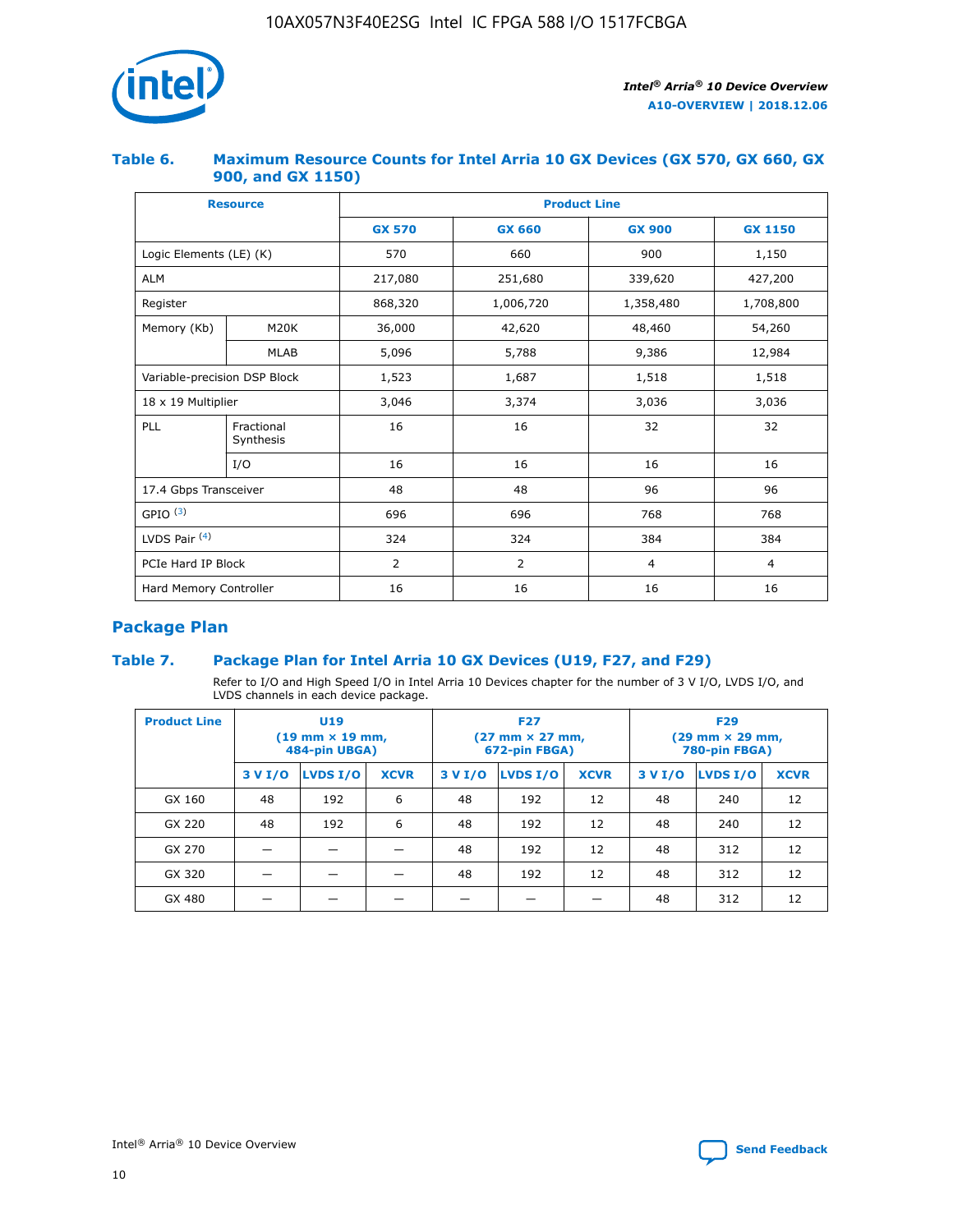

#### **Table 8. Package Plan for Intel Arria 10 GX Devices (F34, F35, NF40, and KF40)**

Refer to I/O and High Speed I/O in Intel Arria 10 Devices chapter for the number of 3 V I/O, LVDS I/O, and LVDS channels in each device package.

| <b>Product Line</b> | <b>F34</b><br>$(35 \text{ mm} \times 35 \text{ mm})$<br>1152-pin FBGA) |                    | <b>F35</b><br>$(35 \text{ mm} \times 35 \text{ mm})$<br><b>1152-pin FBGA)</b> |           | <b>KF40</b><br>$(40$ mm $\times$ 40 mm,<br>1517-pin FBGA) |             |           | <b>NF40</b><br>$(40$ mm $\times$ 40 mm,<br><b>1517-pin FBGA)</b> |             |            |                    |             |
|---------------------|------------------------------------------------------------------------|--------------------|-------------------------------------------------------------------------------|-----------|-----------------------------------------------------------|-------------|-----------|------------------------------------------------------------------|-------------|------------|--------------------|-------------|
|                     | 3V<br>I/O                                                              | <b>LVDS</b><br>I/O | <b>XCVR</b>                                                                   | 3V<br>I/O | <b>LVDS</b><br>I/O                                        | <b>XCVR</b> | 3V<br>I/O | <b>LVDS</b><br>I/O                                               | <b>XCVR</b> | 3 V<br>I/O | <b>LVDS</b><br>I/O | <b>XCVR</b> |
| GX 270              | 48                                                                     | 336                | 24                                                                            | 48        | 336                                                       | 24          |           |                                                                  |             |            |                    |             |
| GX 320              | 48                                                                     | 336                | 24                                                                            | 48        | 336                                                       | 24          |           |                                                                  |             |            |                    |             |
| GX 480              | 48                                                                     | 444                | 24                                                                            | 48        | 348                                                       | 36          |           |                                                                  |             |            |                    |             |
| GX 570              | 48                                                                     | 444                | 24                                                                            | 48        | 348                                                       | 36          | 96        | 600                                                              | 36          | 48         | 540                | 48          |
| GX 660              | 48                                                                     | 444                | 24                                                                            | 48        | 348                                                       | 36          | 96        | 600                                                              | 36          | 48         | 540                | 48          |
| GX 900              |                                                                        | 504                | 24                                                                            | -         |                                                           |             |           |                                                                  |             |            | 600                | 48          |
| GX 1150             |                                                                        | 504                | 24                                                                            |           |                                                           |             |           |                                                                  |             |            | 600                | 48          |

#### **Table 9. Package Plan for Intel Arria 10 GX Devices (RF40, NF45, SF45, and UF45)**

Refer to I/O and High Speed I/O in Intel Arria 10 Devices chapter for the number of 3 V I/O, LVDS I/O, and LVDS channels in each device package.

| <b>Product Line</b> | <b>RF40</b><br>$(40$ mm $\times$ 40 mm,<br>1517-pin FBGA) |                    |             | <b>NF45</b><br>$(45 \text{ mm} \times 45 \text{ mm})$<br><b>1932-pin FBGA)</b> |                    |             | <b>SF45</b><br>$(45 \text{ mm} \times 45 \text{ mm})$<br><b>1932-pin FBGA)</b> |                    |             | <b>UF45</b><br>$(45 \text{ mm} \times 45 \text{ mm})$<br><b>1932-pin FBGA)</b> |                    |             |
|---------------------|-----------------------------------------------------------|--------------------|-------------|--------------------------------------------------------------------------------|--------------------|-------------|--------------------------------------------------------------------------------|--------------------|-------------|--------------------------------------------------------------------------------|--------------------|-------------|
|                     | 3V<br>I/O                                                 | <b>LVDS</b><br>I/O | <b>XCVR</b> | 3 V<br>I/O                                                                     | <b>LVDS</b><br>I/O | <b>XCVR</b> | 3 V<br>I/O                                                                     | <b>LVDS</b><br>I/O | <b>XCVR</b> | 3V<br>I/O                                                                      | <b>LVDS</b><br>I/O | <b>XCVR</b> |
| GX 900              |                                                           | 342                | 66          | _                                                                              | 768                | 48          |                                                                                | 624                | 72          |                                                                                | 480                | 96          |
| GX 1150             |                                                           | 342                | 66          | _                                                                              | 768                | 48          |                                                                                | 624                | 72          |                                                                                | 480                | 96          |

### **Related Information**

[I/O and High-Speed Differential I/O Interfaces in Intel Arria 10 Devices chapter, Intel](https://www.intel.com/content/www/us/en/programmable/documentation/sam1403482614086.html#sam1403482030321) [Arria 10 Device Handbook](https://www.intel.com/content/www/us/en/programmable/documentation/sam1403482614086.html#sam1403482030321)

Provides the number of 3 V and LVDS I/Os, and LVDS channels for each Intel Arria 10 device package.

### **Intel Arria 10 GT**

This section provides the available options, maximum resource counts, and package plan for the Intel Arria 10 GT devices.

The information in this section is correct at the time of publication. For the latest information and to get more details, refer to the Intel FPGA Product Selector.

#### **Related Information**

#### [Intel FPGA Product Selector](http://www.altera.com/products/selector/psg-selector.html)

Provides the latest information on Intel products.

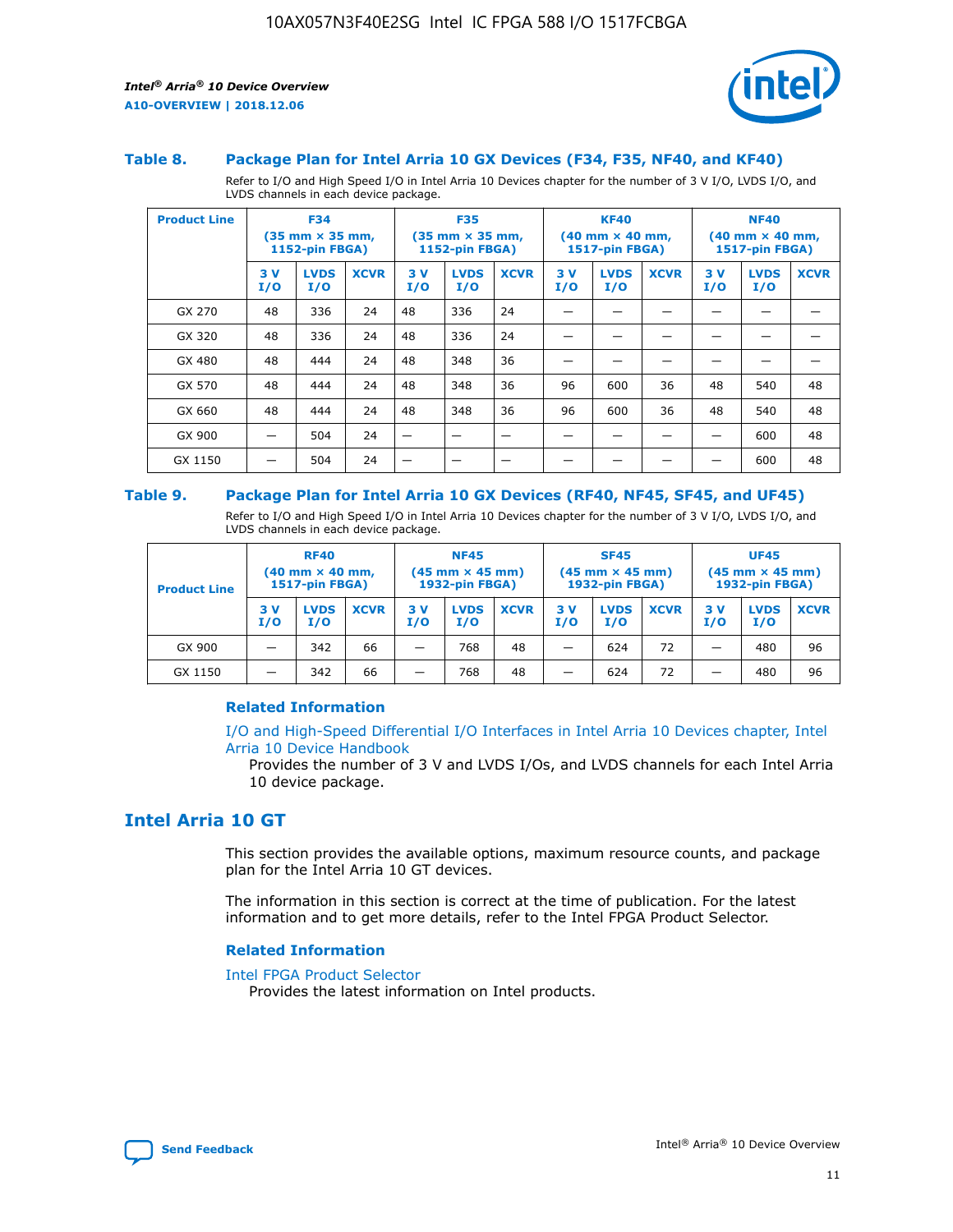

### **Available Options**

### **Figure 2. Sample Ordering Code and Available Options for Intel Arria 10 GT Devices**

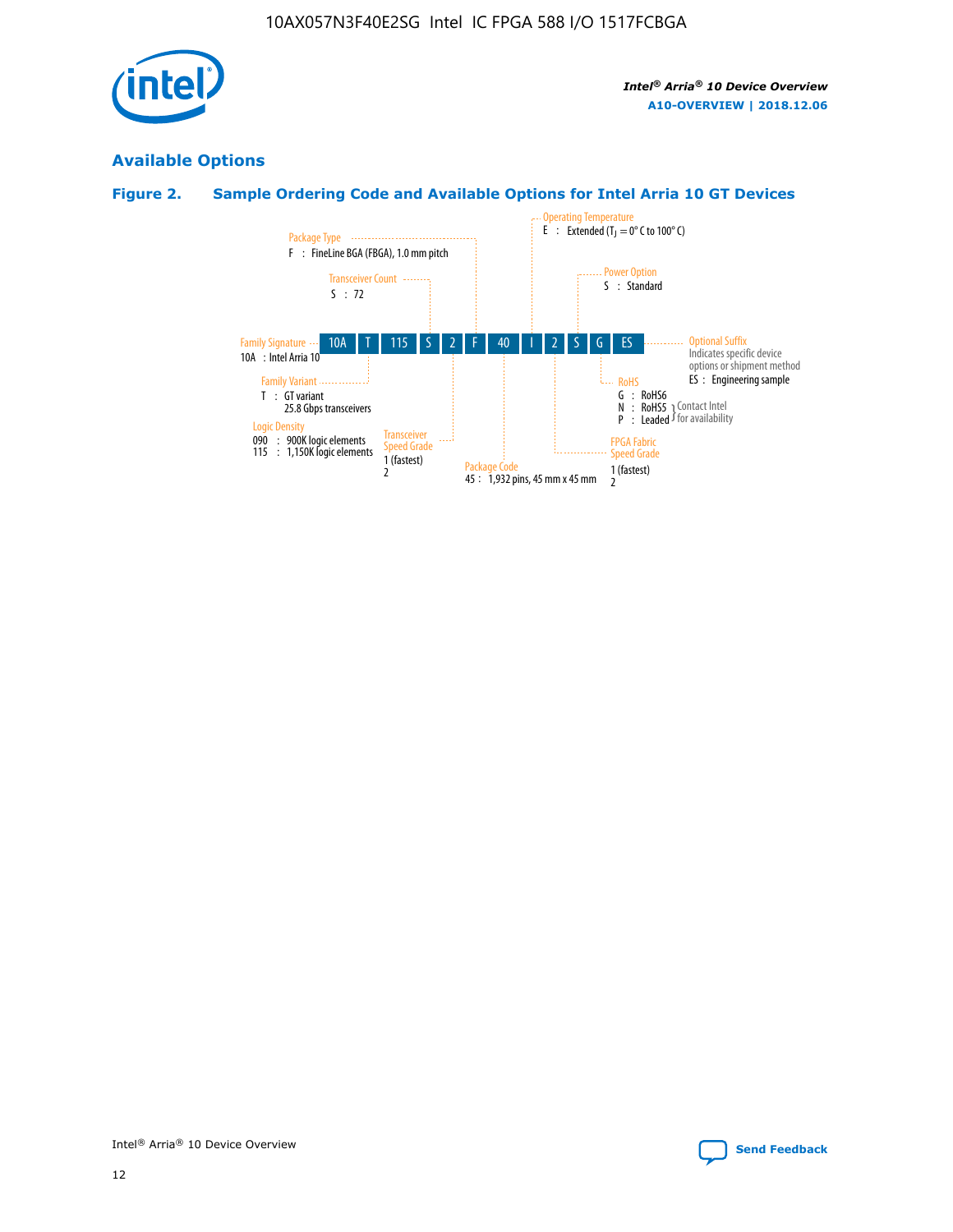

### **Maximum Resources**

#### **Table 10. Maximum Resource Counts for Intel Arria 10 GT Devices**

| <b>Resource</b>              |                      |                | <b>Product Line</b> |  |
|------------------------------|----------------------|----------------|---------------------|--|
|                              |                      | <b>GT 900</b>  | <b>GT 1150</b>      |  |
| Logic Elements (LE) (K)      |                      | 900            | 1,150               |  |
| <b>ALM</b>                   |                      | 339,620        | 427,200             |  |
| Register                     |                      | 1,358,480      | 1,708,800           |  |
| Memory (Kb)                  | M20K                 | 48,460         | 54,260              |  |
|                              | <b>MLAB</b>          | 9,386          | 12,984              |  |
| Variable-precision DSP Block |                      | 1,518          | 1,518               |  |
| 18 x 19 Multiplier           |                      | 3,036          | 3,036               |  |
| <b>PLL</b>                   | Fractional Synthesis | 32             | 32                  |  |
|                              | I/O                  | 16             | 16                  |  |
| Transceiver                  | 17.4 Gbps            | 72(5)          | 72(5)               |  |
|                              | 25.8 Gbps            | 6              | 6                   |  |
| GPIO <sup>(6)</sup>          |                      | 624            | 624                 |  |
| LVDS Pair $(7)$              |                      | 312            | 312                 |  |
| PCIe Hard IP Block           |                      | $\overline{4}$ | $\overline{4}$      |  |
| Hard Memory Controller       |                      | 16             | 16                  |  |

### **Related Information**

#### [Intel Arria 10 GT Channel Usage](https://www.intel.com/content/www/us/en/programmable/documentation/nik1398707230472.html#nik1398707008178)

Configuring GT/GX channels in Intel Arria 10 GT devices.

### **Package Plan**

### **Table 11. Package Plan for Intel Arria 10 GT Devices**

Refer to I/O and High Speed I/O in Intel Arria 10 Devices chapter for the number of 3 V I/O, LVDS I/O, and LVDS channels in each device package.

| <b>Product Line</b> | <b>SF45</b><br>(45 mm × 45 mm, 1932-pin FBGA) |                 |             |  |  |  |
|---------------------|-----------------------------------------------|-----------------|-------------|--|--|--|
|                     | 3 V I/O                                       | <b>LVDS I/O</b> | <b>XCVR</b> |  |  |  |
| GT 900              |                                               | 624             | 72          |  |  |  |
| GT 1150             |                                               | 624             | 72          |  |  |  |

<sup>(7)</sup> Each LVDS I/O pair can be used as differential input or output.



 $(5)$  If all 6 GT channels are in use, 12 of the GX channels are not usable.

<sup>(6)</sup> The number of GPIOs does not include transceiver I/Os. In the Intel Quartus Prime software, the number of user I/Os includes transceiver I/Os.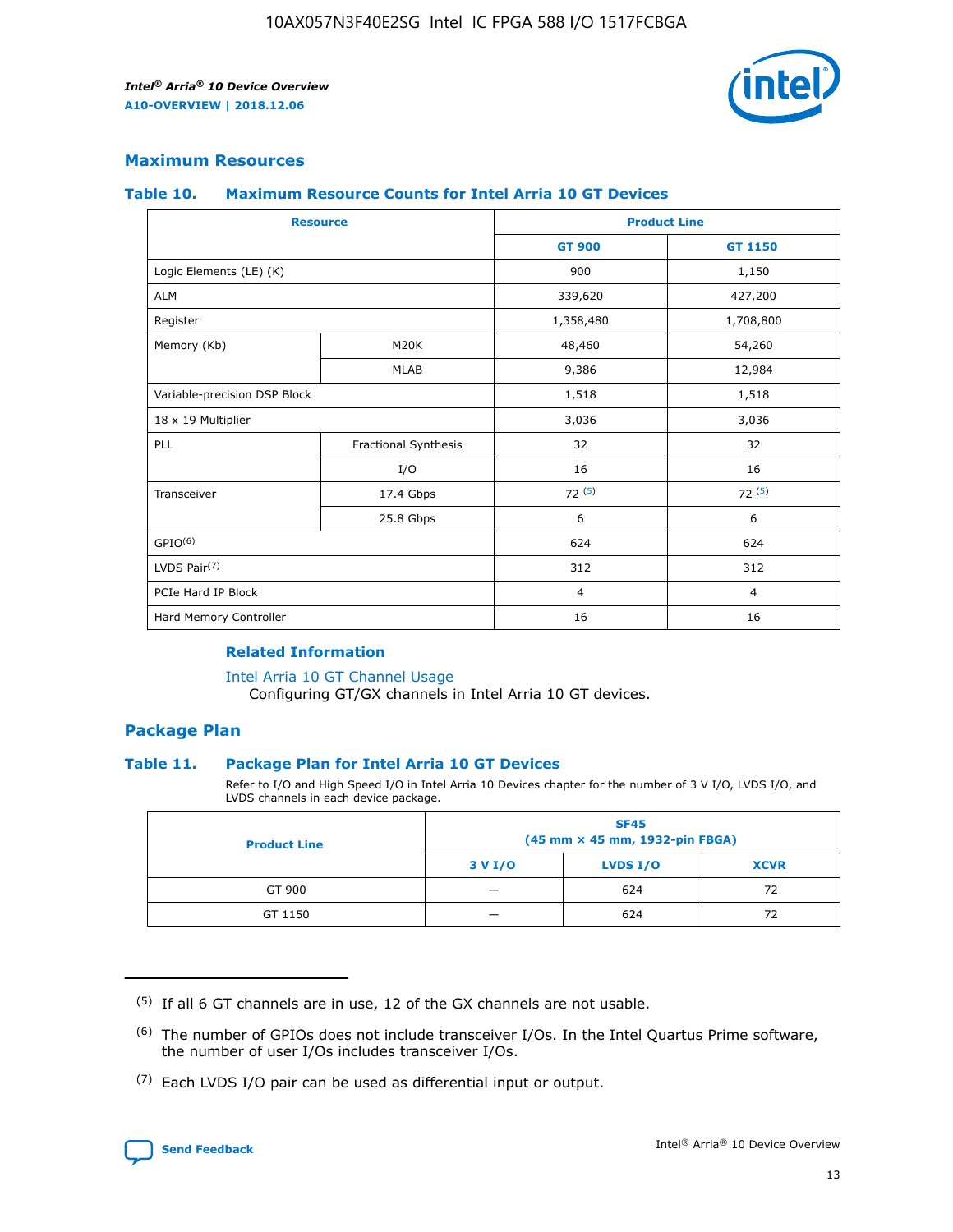

#### **Related Information**

[I/O and High-Speed Differential I/O Interfaces in Intel Arria 10 Devices chapter, Intel](https://www.intel.com/content/www/us/en/programmable/documentation/sam1403482614086.html#sam1403482030321) [Arria 10 Device Handbook](https://www.intel.com/content/www/us/en/programmable/documentation/sam1403482614086.html#sam1403482030321)

Provides the number of 3 V and LVDS I/Os, and LVDS channels for each Intel Arria 10 device package.

### **Intel Arria 10 SX**

This section provides the available options, maximum resource counts, and package plan for the Intel Arria 10 SX devices.

The information in this section is correct at the time of publication. For the latest information and to get more details, refer to the Intel FPGA Product Selector.

#### **Related Information**

[Intel FPGA Product Selector](http://www.altera.com/products/selector/psg-selector.html) Provides the latest information on Intel products.

### **Available Options**

#### **Figure 3. Sample Ordering Code and Available Options for Intel Arria 10 SX Devices**



#### **Related Information**

[Transceiver Performance for Intel Arria 10 GX/SX Devices](https://www.intel.com/content/www/us/en/programmable/documentation/mcn1413182292568.html#mcn1413213965502) Provides more information about the transceiver speed grade.

Intel® Arria® 10 Device Overview **[Send Feedback](mailto:FPGAtechdocfeedback@intel.com?subject=Feedback%20on%20Intel%20Arria%2010%20Device%20Overview%20(A10-OVERVIEW%202018.12.06)&body=We%20appreciate%20your%20feedback.%20In%20your%20comments,%20also%20specify%20the%20page%20number%20or%20paragraph.%20Thank%20you.)**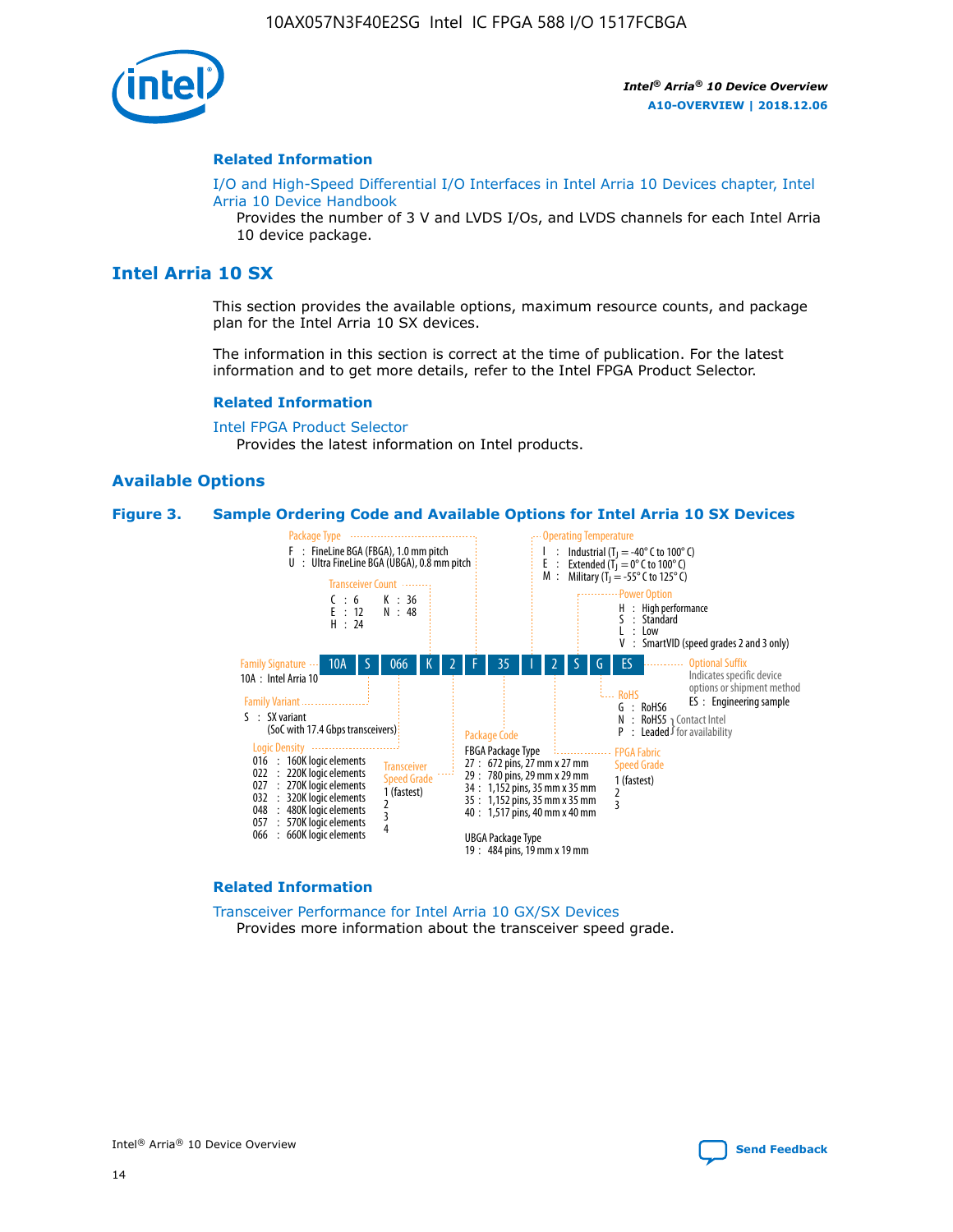

### **Maximum Resources**

### **Table 12. Maximum Resource Counts for Intel Arria 10 SX Devices**

|                                   | <b>Resource</b>         | <b>Product Line</b> |               |                |                |                |                |                |  |  |  |
|-----------------------------------|-------------------------|---------------------|---------------|----------------|----------------|----------------|----------------|----------------|--|--|--|
|                                   |                         | <b>SX 160</b>       | <b>SX 220</b> | <b>SX 270</b>  | <b>SX 320</b>  | <b>SX 480</b>  | <b>SX 570</b>  | <b>SX 660</b>  |  |  |  |
| Logic Elements (LE) (K)           |                         | 160                 | 220           | 270            | 320            | 480            | 570            | 660            |  |  |  |
| <b>ALM</b>                        |                         | 61,510              | 80,330        | 101,620        | 119,900        | 183,590        | 217,080        | 251,680        |  |  |  |
| Register                          |                         | 246,040             | 321,320       | 406,480        | 479,600        | 734,360        | 868,320        | 1,006,720      |  |  |  |
| Memory (Kb)                       | M <sub>20</sub> K       | 8,800               | 11,740        | 15,000         | 17,820         | 28,620         | 36,000         | 42,620         |  |  |  |
|                                   | <b>MLAB</b>             | 1,050               | 1,690         | 2,452          | 2,727          | 4,164          | 5,096          | 5,788          |  |  |  |
| Variable-precision DSP Block      |                         | 156                 | 192           | 830            | 985            | 1,368          | 1,523          | 1,687          |  |  |  |
| 18 x 19 Multiplier                |                         | 312                 | 384           | 1,660          | 1,970          | 2,736          | 3,046          | 3,374          |  |  |  |
| <b>PLL</b>                        | Fractional<br>Synthesis | 6                   | 6             | 8              | 8              | 12             | 16             | 16             |  |  |  |
|                                   | I/O                     | 6                   | 6             | 8              | 8              | 12             | 16             | 16             |  |  |  |
| 17.4 Gbps Transceiver             |                         | 12                  | 12            | 24             | 24             | 36             | 48             | 48             |  |  |  |
| GPIO <sup>(8)</sup>               |                         | 288                 | 288           | 384            | 384            | 492            | 696            | 696            |  |  |  |
| LVDS Pair $(9)$                   |                         | 120                 | 120           | 168            | 168            | 174            | 324            | 324            |  |  |  |
| PCIe Hard IP Block                |                         | $\mathbf{1}$        | $\mathbf{1}$  | $\overline{2}$ | $\overline{2}$ | $\overline{2}$ | $\overline{2}$ | $\overline{2}$ |  |  |  |
| Hard Memory Controller            |                         | 6                   | 6             | 8              | 8              | 12             | 16             | 16             |  |  |  |
| ARM Cortex-A9 MPCore<br>Processor |                         | Yes                 | Yes           | Yes            | Yes            | Yes            | Yes            | Yes            |  |  |  |

### **Package Plan**

### **Table 13. Package Plan for Intel Arria 10 SX Devices (U19, F27, F29, and F34)**

Refer to I/O and High Speed I/O in Intel Arria 10 Devices chapter for the number of 3 V I/O, LVDS I/O, and LVDS channels in each device package.

| <b>Product Line</b> | U <sub>19</sub><br>$(19 \text{ mm} \times 19 \text{ mm})$<br>484-pin UBGA) |                    |             | <b>F27</b><br>$(27 \text{ mm} \times 27 \text{ mm})$ .<br>672-pin FBGA) |                    | <b>F29</b><br>$(29 \text{ mm} \times 29 \text{ mm})$ .<br>780-pin FBGA) |            |                    | <b>F34</b><br>$(35 \text{ mm} \times 35 \text{ mm})$<br><b>1152-pin FBGA)</b> |           |                    |             |
|---------------------|----------------------------------------------------------------------------|--------------------|-------------|-------------------------------------------------------------------------|--------------------|-------------------------------------------------------------------------|------------|--------------------|-------------------------------------------------------------------------------|-----------|--------------------|-------------|
|                     | 3V<br>I/O                                                                  | <b>LVDS</b><br>I/O | <b>XCVR</b> | 3V<br>I/O                                                               | <b>LVDS</b><br>I/O | <b>XCVR</b>                                                             | 3 V<br>I/O | <b>LVDS</b><br>I/O | <b>XCVR</b>                                                                   | 3V<br>I/O | <b>LVDS</b><br>I/O | <b>XCVR</b> |
| SX 160              | 48                                                                         | 144                | 6           | 48                                                                      | 192                | 12                                                                      | 48         | 240                | 12                                                                            |           |                    |             |
| SX 220              | 48                                                                         | 144                | 6           | 48                                                                      | 192                | 12                                                                      | 48         | 240                | 12                                                                            |           |                    |             |
| SX 270              |                                                                            |                    |             | 48                                                                      | 192                | 12                                                                      | 48         | 312                | 12                                                                            | 48        | 336                | 24          |
| SX 320              |                                                                            |                    |             | 48                                                                      | 192                | 12                                                                      | 48         | 312                | 12                                                                            | 48        | 336                | 24          |
|                     |                                                                            |                    |             |                                                                         |                    |                                                                         |            |                    |                                                                               |           |                    | continued   |

 $(8)$  The number of GPIOs does not include transceiver I/Os. In the Intel Quartus Prime software, the number of user I/Os includes transceiver I/Os.

 $(9)$  Each LVDS I/O pair can be used as differential input or output.

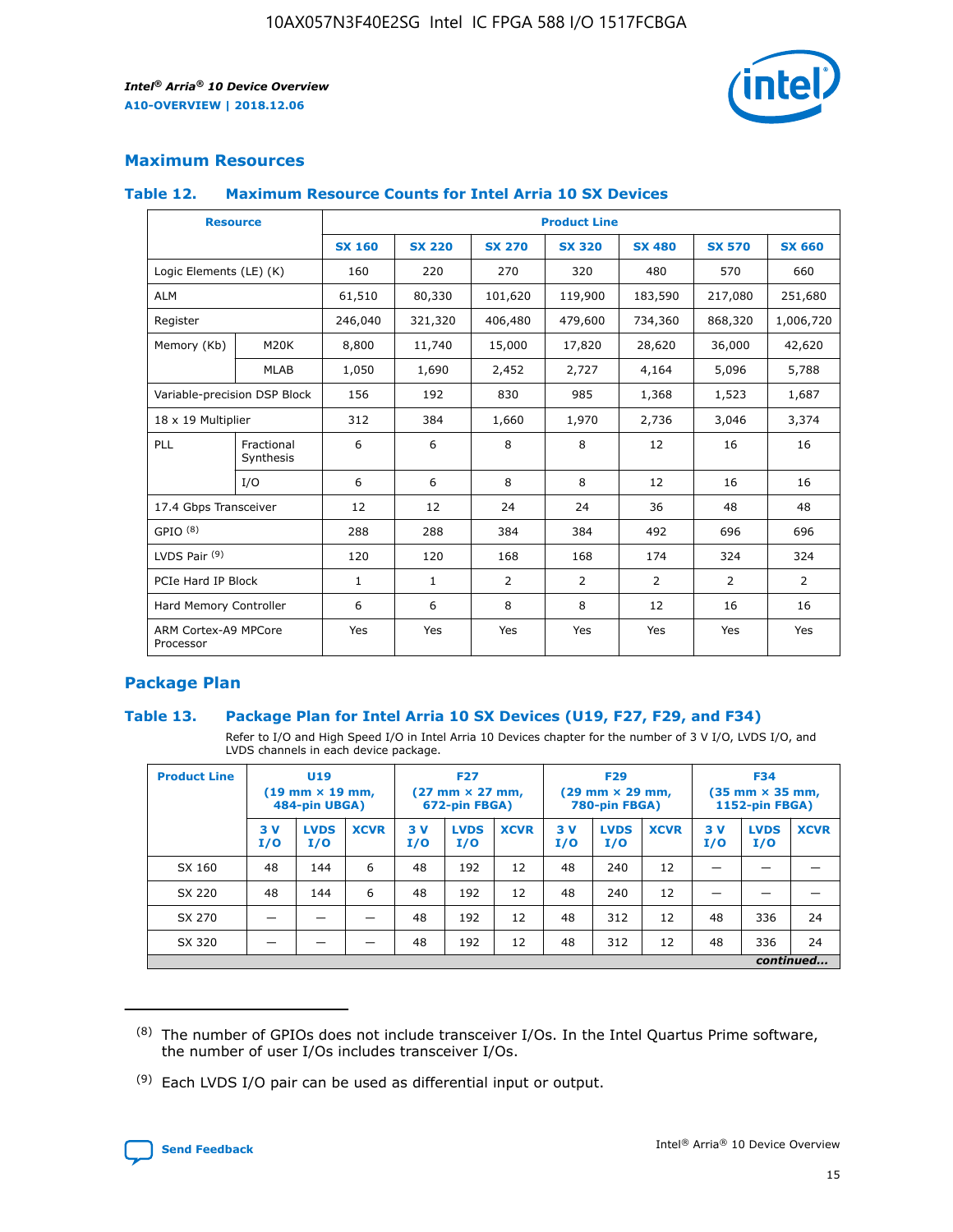

| <b>Product Line</b> | U <sub>19</sub><br>$(19$ mm $\times$ 19 mm,<br>484-pin UBGA) |                    | <b>F27</b><br>$(27 \text{ mm} \times 27 \text{ mm})$<br>672-pin FBGA) |           |                    | <b>F29</b><br>$(29 \text{ mm} \times 29 \text{ mm})$<br>780-pin FBGA) |           |                    | <b>F34</b><br>$(35$ mm $\times$ 35 mm,<br><b>1152-pin FBGA)</b> |           |                    |             |
|---------------------|--------------------------------------------------------------|--------------------|-----------------------------------------------------------------------|-----------|--------------------|-----------------------------------------------------------------------|-----------|--------------------|-----------------------------------------------------------------|-----------|--------------------|-------------|
|                     | 3 V<br>I/O                                                   | <b>LVDS</b><br>I/O | <b>XCVR</b>                                                           | 3V<br>I/O | <b>LVDS</b><br>I/O | <b>XCVR</b>                                                           | 3V<br>I/O | <b>LVDS</b><br>I/O | <b>XCVR</b>                                                     | 3V<br>I/O | <b>LVDS</b><br>I/O | <b>XCVR</b> |
| SX 480              |                                                              |                    |                                                                       |           |                    |                                                                       | 48        | 312                | 12                                                              | 48        | 444                | 24          |
| SX 570              |                                                              |                    |                                                                       |           |                    |                                                                       |           |                    |                                                                 | 48        | 444                | 24          |
| SX 660              |                                                              |                    |                                                                       |           |                    |                                                                       |           |                    |                                                                 | 48        | 444                | 24          |

### **Table 14. Package Plan for Intel Arria 10 SX Devices (F35, KF40, and NF40)**

Refer to I/O and High Speed I/O in Intel Arria 10 Devices chapter for the number of 3 V I/O, LVDS I/O, and LVDS channels in each device package.

| <b>Product Line</b> | <b>F35</b><br>$(35 \text{ mm} \times 35 \text{ mm})$<br><b>1152-pin FBGA)</b> |          |             |                                           | <b>KF40</b><br>(40 mm × 40 mm,<br>1517-pin FBGA) |    | <b>NF40</b><br>$(40 \text{ mm} \times 40 \text{ mm})$<br>1517-pin FBGA) |          |             |  |
|---------------------|-------------------------------------------------------------------------------|----------|-------------|-------------------------------------------|--------------------------------------------------|----|-------------------------------------------------------------------------|----------|-------------|--|
|                     | 3 V I/O                                                                       | LVDS I/O | <b>XCVR</b> | <b>LVDS I/O</b><br><b>XCVR</b><br>3 V I/O |                                                  |    | 3 V I/O                                                                 | LVDS I/O | <b>XCVR</b> |  |
| SX 270              | 48                                                                            | 336      | 24          |                                           |                                                  |    |                                                                         |          |             |  |
| SX 320              | 48                                                                            | 336      | 24          |                                           |                                                  |    |                                                                         |          |             |  |
| SX 480              | 48                                                                            | 348      | 36          |                                           |                                                  |    |                                                                         |          |             |  |
| SX 570              | 48                                                                            | 348      | 36          | 96                                        | 600                                              | 36 | 48                                                                      | 540      | 48          |  |
| SX 660              | 48                                                                            | 348      | 36          | 96                                        | 600                                              | 36 | 48                                                                      | 540      | 48          |  |

### **Related Information**

[I/O and High-Speed Differential I/O Interfaces in Intel Arria 10 Devices chapter, Intel](https://www.intel.com/content/www/us/en/programmable/documentation/sam1403482614086.html#sam1403482030321) [Arria 10 Device Handbook](https://www.intel.com/content/www/us/en/programmable/documentation/sam1403482614086.html#sam1403482030321)

Provides the number of 3 V and LVDS I/Os, and LVDS channels for each Intel Arria 10 device package.

Intel<sup>®</sup> Arria<sup>®</sup> 10 Device Overview **[Send Feedback](mailto:FPGAtechdocfeedback@intel.com?subject=Feedback%20on%20Intel%20Arria%2010%20Device%20Overview%20(A10-OVERVIEW%202018.12.06)&body=We%20appreciate%20your%20feedback.%20In%20your%20comments,%20also%20specify%20the%20page%20number%20or%20paragraph.%20Thank%20you.)** Send Feedback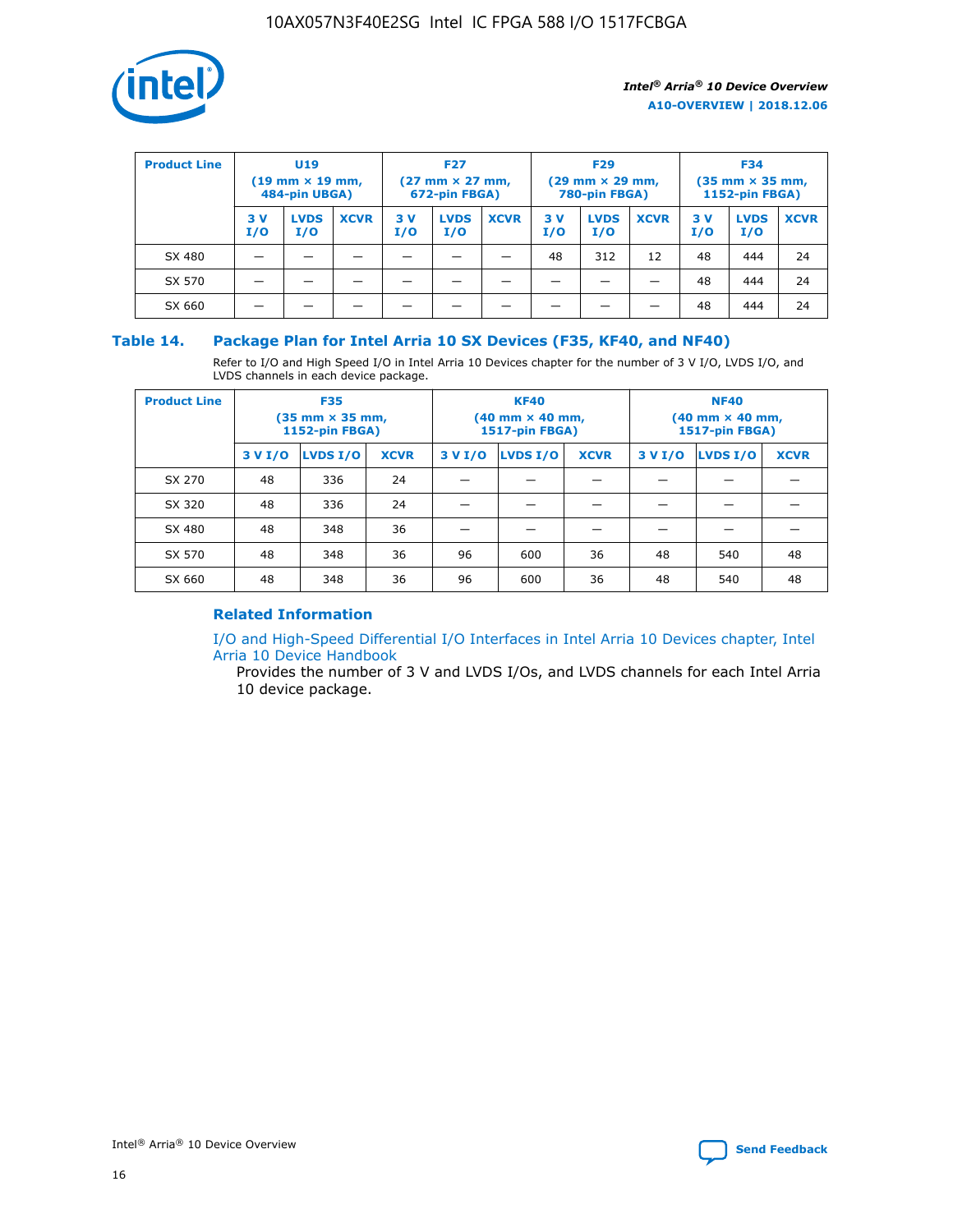

### **I/O Vertical Migration for Intel Arria 10 Devices**

#### **Figure 4. Migration Capability Across Intel Arria 10 Product Lines**

- The arrows indicate the migration paths. The devices included in each vertical migration path are shaded. Devices with fewer resources in the same path have lighter shades.
- To achieve the full I/O migration across product lines in the same migration path, restrict I/Os and transceivers usage to match the product line with the lowest I/O and transceiver counts.
- An LVDS I/O bank in the source device may be mapped to a 3 V I/O bank in the target device. To use memory interface clock frequency higher than 533 MHz, assign external memory interface pins only to banks that are LVDS I/O in both devices.
- There may be nominal 0.15 mm package height difference between some product lines in the same package type.
	- **Variant Product Line Package U19 F27 F29 F34 F35 KF40 NF40 RF40 NF45 SF45 UF45** Intel® Arria® 10 GX GX 160 GX 220 GX 270 GX 320 GX 480 GX 570 GX 660 GX 900 GX 1150 Intel Arria 10 GT GT 900 GT 1150 Intel Arria 10 SX SX 160 SX 220 SX 270 SX 320 SX 480 SX 570 SX 660
- Some migration paths are not shown in the Intel Quartus Prime software **Pin Migration View**.

*Note:* To verify the pin migration compatibility, use the **Pin Migration View** window in the Intel Quartus Prime software Pin Planner.

### **Adaptive Logic Module**

Intel Arria 10 devices use a 20 nm ALM as the basic building block of the logic fabric.

The ALM architecture is the same as the previous generation FPGAs, allowing for efficient implementation of logic functions and easy conversion of IP between the device generations.

The ALM, as shown in following figure, uses an 8-input fracturable look-up table (LUT) with four dedicated registers to help improve timing closure in register-rich designs and achieve an even higher design packing capability than the traditional two-register per LUT architecture.

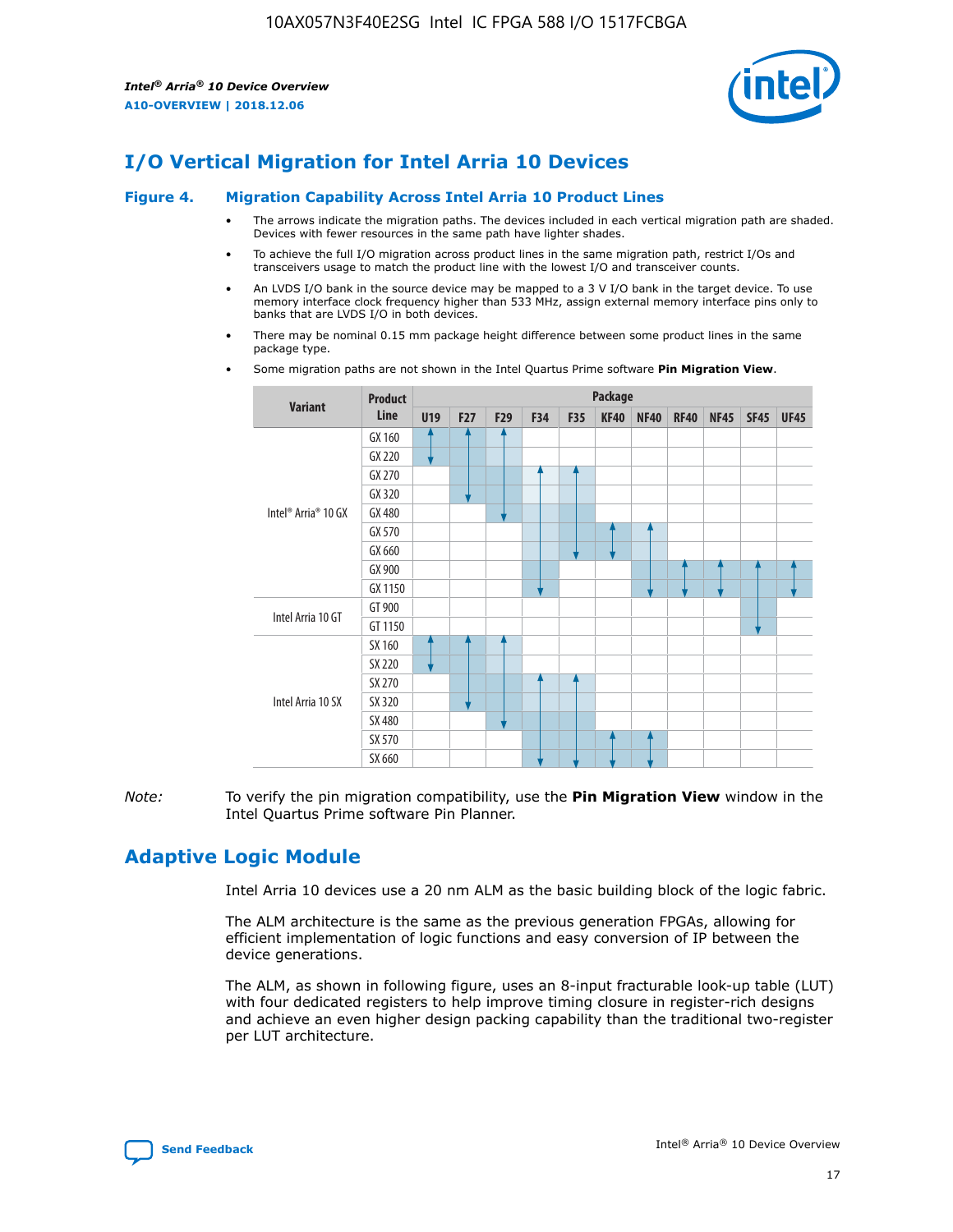

**Figure 5. ALM for Intel Arria 10 Devices**



The Intel Quartus Prime software optimizes your design according to the ALM logic structure and automatically maps legacy designs into the Intel Arria 10 ALM architecture.

### **Variable-Precision DSP Block**

The Intel Arria 10 variable precision DSP blocks support fixed-point arithmetic and floating-point arithmetic.

Features for fixed-point arithmetic:

- High-performance, power-optimized, and fully registered multiplication operations
- 18-bit and 27-bit word lengths
- Two 18 x 19 multipliers or one 27 x 27 multiplier per DSP block
- Built-in addition, subtraction, and 64-bit double accumulation register to combine multiplication results
- Cascading 19-bit or 27-bit when pre-adder is disabled and cascading 18-bit when pre-adder is used to form the tap-delay line for filtering applications
- Cascading 64-bit output bus to propagate output results from one block to the next block without external logic support
- Hard pre-adder supported in 19-bit and 27-bit modes for symmetric filters
- Internal coefficient register bank in both 18-bit and 27-bit modes for filter implementation
- 18-bit and 27-bit systolic finite impulse response (FIR) filters with distributed output adder
- Biased rounding support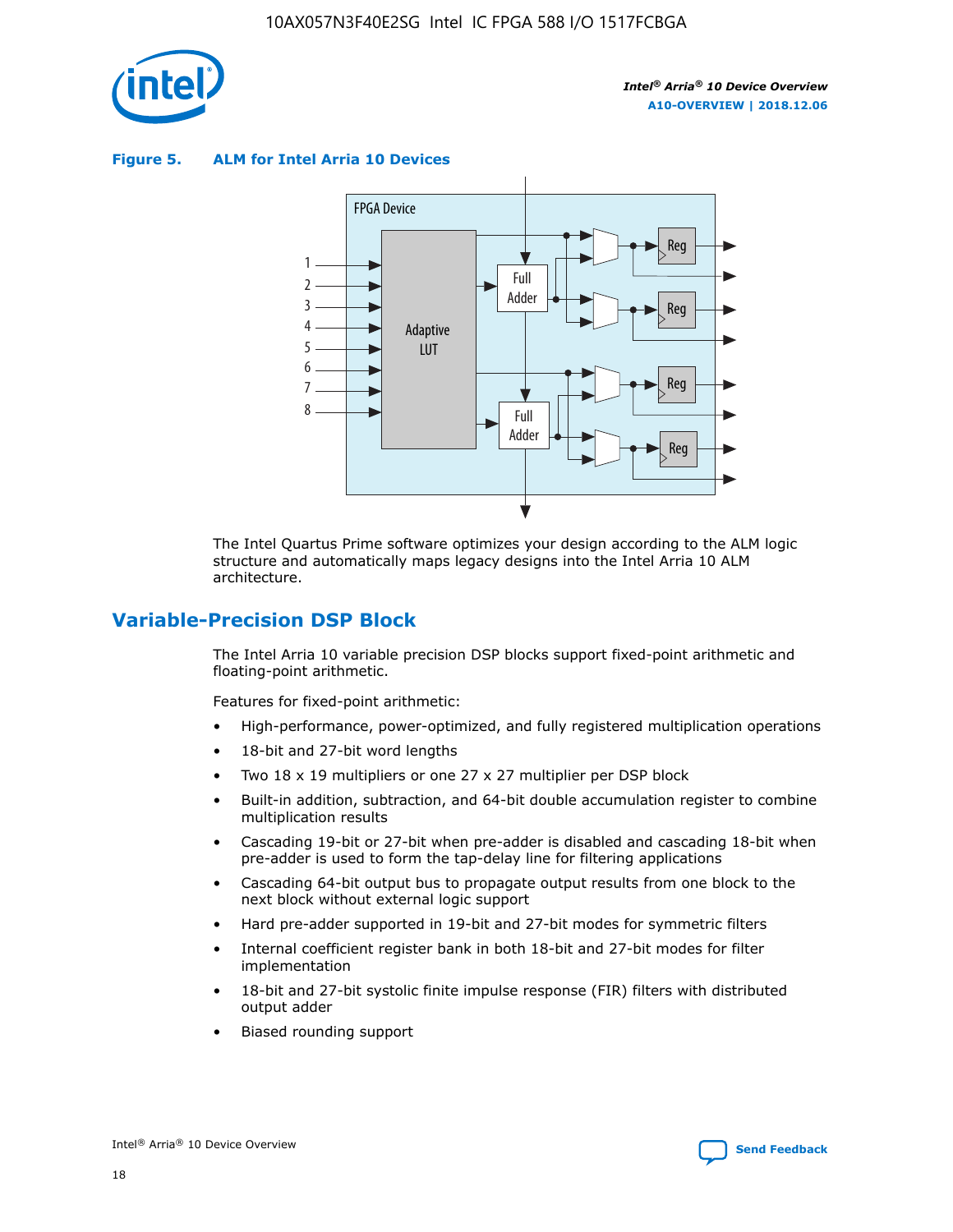

Features for floating-point arithmetic:

- A completely hardened architecture that supports multiplication, addition, subtraction, multiply-add, and multiply-subtract
- Multiplication with accumulation capability and a dynamic accumulator reset control
- Multiplication with cascade summation capability
- Multiplication with cascade subtraction capability
- Complex multiplication
- Direct vector dot product
- Systolic FIR filter

### **Table 15. Variable-Precision DSP Block Configurations for Intel Arria 10 Devices**

| <b>Usage Example</b>                                       | <b>Multiplier Size (Bit)</b>    | <b>DSP Block Resources</b> |
|------------------------------------------------------------|---------------------------------|----------------------------|
| Medium precision fixed point                               | Two 18 x 19                     |                            |
| High precision fixed or Single precision<br>floating point | One 27 x 27                     |                            |
| Fixed point FFTs                                           | One 19 x 36 with external adder |                            |
| Very high precision fixed point                            | One 36 x 36 with external adder |                            |
| Double precision floating point                            | One 54 x 54 with external adder | 4                          |

#### **Table 16. Resources for Fixed-Point Arithmetic in Intel Arria 10 Devices**

The table lists the variable-precision DSP resources by bit precision for each Intel Arria 10 device.

| <b>Variant</b>  | <b>Product Line</b> | Variable-<br>precision<br><b>DSP Block</b> | <b>Independent Input and Output</b><br><b>Multiplications Operator</b> |                                     | 18 x 19<br><b>Multiplier</b><br><b>Adder Sum</b> | $18 \times 18$<br><b>Multiplier</b><br><b>Adder</b> |
|-----------------|---------------------|--------------------------------------------|------------------------------------------------------------------------|-------------------------------------|--------------------------------------------------|-----------------------------------------------------|
|                 |                     |                                            | 18 x 19<br><b>Multiplier</b>                                           | $27 \times 27$<br><b>Multiplier</b> | <b>Mode</b>                                      | <b>Summed with</b><br>36 bit Input                  |
| AIntel Arria 10 | GX 160              | 156                                        | 312                                                                    | 156                                 | 156                                              | 156                                                 |
| GX              | GX 220              | 192                                        | 384                                                                    | 192                                 | 192                                              | 192                                                 |
|                 | GX 270              | 830                                        | 1,660                                                                  | 830                                 | 830                                              | 830                                                 |
|                 | GX 320              | 984                                        | 1,968                                                                  | 984                                 | 984                                              | 984                                                 |
|                 | GX 480              | 1,368                                      | 2,736                                                                  | 1,368                               | 1,368                                            | 1,368                                               |
|                 | GX 570              | 1,523                                      | 3,046                                                                  | 1,523                               | 1,523                                            | 1,523                                               |
|                 | GX 660              | 1,687                                      | 3,374                                                                  | 1,687                               | 1,687                                            | 1,687                                               |
|                 | GX 900              | 1,518                                      | 3,036                                                                  | 1,518                               | 1,518                                            | 1,518                                               |
|                 | GX 1150             | 1,518                                      | 3,036                                                                  | 1,518                               | 1,518                                            | 1,518                                               |
| Intel Arria 10  | GT 900              | 1,518                                      | 3,036                                                                  | 1,518                               | 1,518                                            | 1,518                                               |
| GT              | GT 1150             | 1,518                                      | 3,036                                                                  | 1,518                               | 1,518                                            | 1,518                                               |
| Intel Arria 10  | SX 160              | 156                                        | 312                                                                    | 156                                 | 156                                              | 156                                                 |
| <b>SX</b>       | SX 220              | 192                                        | 384                                                                    | 192                                 | 192                                              | 192                                                 |
|                 | SX 270              | 830                                        | 1,660                                                                  | 830                                 | 830                                              | 830                                                 |
|                 |                     |                                            |                                                                        |                                     |                                                  | continued                                           |

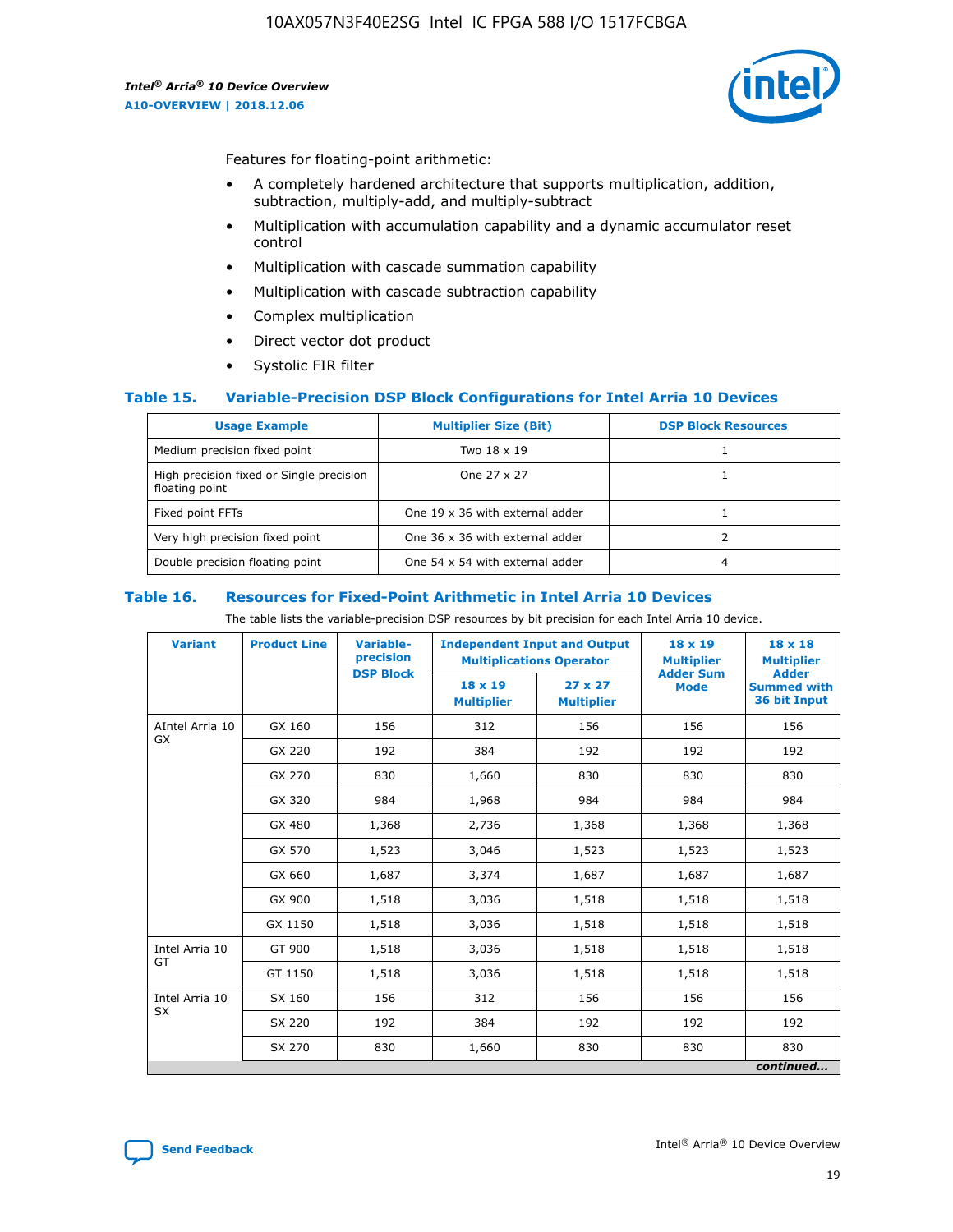

| <b>Variant</b> | <b>Product Line</b> | Variable-<br>precision | <b>Independent Input and Output</b><br><b>Multiplications Operator</b> |                                     | $18 \times 19$<br><b>Multiplier</b> | $18 \times 18$<br><b>Multiplier</b>                |
|----------------|---------------------|------------------------|------------------------------------------------------------------------|-------------------------------------|-------------------------------------|----------------------------------------------------|
|                |                     | <b>DSP Block</b>       | $18 \times 19$<br><b>Multiplier</b>                                    | $27 \times 27$<br><b>Multiplier</b> | <b>Adder Sum</b><br><b>Mode</b>     | <b>Adder</b><br><b>Summed with</b><br>36 bit Input |
|                | SX 320              | 984                    | 1,968                                                                  | 984                                 | 984                                 | 984                                                |
|                | SX 480              | 1,368                  | 2,736                                                                  | 1,368                               | 1,368                               | 1,368                                              |
|                | SX 570              | 1,523                  | 3,046                                                                  | 1,523                               | 1,523                               | 1,523                                              |
|                | SX 660              | 1,687                  | 3,374                                                                  | 1,687                               | 1,687                               | 1,687                                              |

### **Table 17. Resources for Floating-Point Arithmetic in Intel Arria 10 Devices**

The table lists the variable-precision DSP resources by bit precision for each Intel Arria 10 device.

| <b>Variant</b> | <b>Product Line</b> | <b>Variable-</b><br>precision<br><b>DSP Block</b> | <b>Single</b><br><b>Precision</b><br><b>Floating-Point</b><br><b>Multiplication</b><br><b>Mode</b> | <b>Single-Precision</b><br><b>Floating-Point</b><br><b>Adder Mode</b> | Single-<br><b>Precision</b><br><b>Floating-Point</b><br><b>Multiply</b><br><b>Accumulate</b><br><b>Mode</b> | <b>Peak</b><br><b>Giga Floating-</b><br><b>Point</b><br><b>Operations</b><br>per Second<br>(GFLOPs) |
|----------------|---------------------|---------------------------------------------------|----------------------------------------------------------------------------------------------------|-----------------------------------------------------------------------|-------------------------------------------------------------------------------------------------------------|-----------------------------------------------------------------------------------------------------|
| Intel Arria 10 | GX 160              | 156                                               | 156                                                                                                | 156                                                                   | 156                                                                                                         | 140                                                                                                 |
| GX             | GX 220              | 192                                               | 192                                                                                                | 192                                                                   | 192                                                                                                         | 173                                                                                                 |
|                | GX 270              | 830                                               | 830                                                                                                | 830                                                                   | 830                                                                                                         | 747                                                                                                 |
|                | GX 320              | 984                                               | 984                                                                                                | 984                                                                   | 984                                                                                                         | 886                                                                                                 |
|                | GX 480              | 1,369                                             | 1,368                                                                                              | 1,368                                                                 | 1,368                                                                                                       | 1,231                                                                                               |
|                | GX 570              | 1,523                                             | 1,523                                                                                              | 1,523                                                                 | 1,523                                                                                                       | 1,371                                                                                               |
|                | GX 660              | 1,687                                             | 1,687                                                                                              | 1,687                                                                 | 1,687                                                                                                       | 1,518                                                                                               |
|                | GX 900              | 1,518                                             | 1,518                                                                                              | 1,518                                                                 | 1,518                                                                                                       | 1,366                                                                                               |
|                | GX 1150             | 1,518                                             | 1,518                                                                                              | 1,518                                                                 | 1,518                                                                                                       | 1,366                                                                                               |
| Intel Arria 10 | GT 900              | 1,518                                             | 1,518                                                                                              | 1,518                                                                 | 1,518                                                                                                       | 1,366                                                                                               |
| GT             | GT 1150             | 1,518                                             | 1,518                                                                                              | 1,518                                                                 | 1,518                                                                                                       | 1,366                                                                                               |
| Intel Arria 10 | SX 160              | 156                                               | 156                                                                                                | 156                                                                   | 156                                                                                                         | 140                                                                                                 |
| <b>SX</b>      | SX 220              | 192                                               | 192                                                                                                | 192                                                                   | 192                                                                                                         | 173                                                                                                 |
|                | SX 270              | 830                                               | 830                                                                                                | 830                                                                   | 830                                                                                                         | 747                                                                                                 |
|                | SX 320              | 984                                               | 984                                                                                                | 984                                                                   | 984                                                                                                         | 886                                                                                                 |
|                | SX 480              | 1,369                                             | 1,368                                                                                              | 1,368                                                                 | 1,368                                                                                                       | 1,231                                                                                               |
|                | SX 570              | 1,523                                             | 1,523                                                                                              | 1,523                                                                 | 1,523                                                                                                       | 1,371                                                                                               |
|                | SX 660              | 1,687                                             | 1,687                                                                                              | 1,687                                                                 | 1,687                                                                                                       | 1,518                                                                                               |

### **Embedded Memory Blocks**

The embedded memory blocks in the devices are flexible and designed to provide an optimal amount of small- and large-sized memory arrays to fit your design requirements.

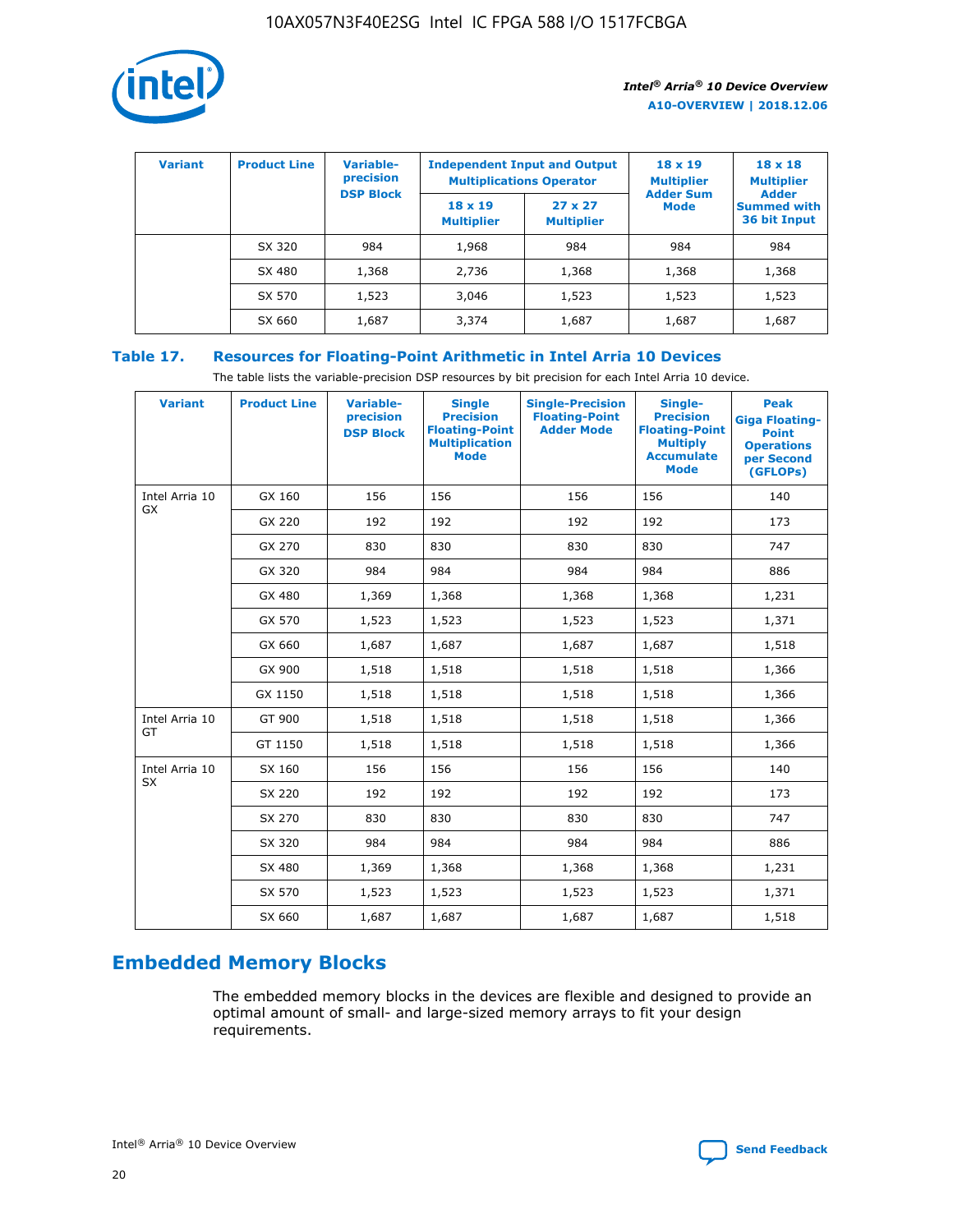

### **Types of Embedded Memory**

The Intel Arria 10 devices contain two types of memory blocks:

- 20 Kb M20K blocks—blocks of dedicated memory resources. The M20K blocks are ideal for larger memory arrays while still providing a large number of independent ports.
- 640 bit memory logic array blocks (MLABs)—enhanced memory blocks that are configured from dual-purpose logic array blocks (LABs). The MLABs are ideal for wide and shallow memory arrays. The MLABs are optimized for implementation of shift registers for digital signal processing (DSP) applications, wide and shallow FIFO buffers, and filter delay lines. Each MLAB is made up of ten adaptive logic modules (ALMs). In the Intel Arria 10 devices, you can configure these ALMs as ten 32 x 2 blocks, giving you one 32 x 20 simple dual-port SRAM block per MLAB.

### **Embedded Memory Capacity in Intel Arria 10 Devices**

|                   | <b>Product</b> |              | <b>M20K</b>         |              | <b>MLAB</b>         | <b>Total RAM Bit</b> |
|-------------------|----------------|--------------|---------------------|--------------|---------------------|----------------------|
| <b>Variant</b>    | Line           | <b>Block</b> | <b>RAM Bit (Kb)</b> | <b>Block</b> | <b>RAM Bit (Kb)</b> | (Kb)                 |
| Intel Arria 10 GX | GX 160         | 440          | 8,800               | 1,680        | 1,050               | 9,850                |
|                   | GX 220         | 587          | 11,740              | 2,703        | 1,690               | 13,430               |
|                   | GX 270         | 750          | 15,000              | 3,922        | 2,452               | 17,452               |
|                   | GX 320         | 891          | 17,820              | 4,363        | 2,727               | 20,547               |
|                   | GX 480         | 1,431        | 28,620              | 6,662        | 4,164               | 32,784               |
|                   | GX 570         | 1,800        | 36,000              | 8,153        | 5,096               | 41,096               |
|                   | GX 660         | 2,131        | 42,620              | 9,260        | 5,788               | 48,408               |
|                   | GX 900         | 2,423        | 48,460              | 15,017       | 9,386               | 57,846               |
|                   | GX 1150        | 2,713        | 54,260              | 20,774       | 12,984              | 67,244               |
| Intel Arria 10 GT | GT 900         | 2,423        | 48,460              | 15,017       | 9,386               | 57,846               |
|                   | GT 1150        | 2,713        | 54,260              | 20,774       | 12,984              | 67,244               |
| Intel Arria 10 SX | SX 160         | 440          | 8,800               | 1,680        | 1,050               | 9,850                |
|                   | SX 220         | 587          | 11,740              | 2,703        | 1,690               | 13,430               |
|                   | SX 270         | 750          | 15,000              | 3,922        | 2,452               | 17,452               |
|                   | SX 320         | 891          | 17,820              | 4,363        | 2,727               | 20,547               |
|                   | SX 480         | 1,431        | 28,620              | 6,662        | 4,164               | 32,784               |
|                   | SX 570         | 1,800        | 36,000              | 8,153        | 5,096               | 41,096               |
|                   | SX 660         | 2,131        | 42,620              | 9,260        | 5,788               | 48,408               |

#### **Table 18. Embedded Memory Capacity and Distribution in Intel Arria 10 Devices**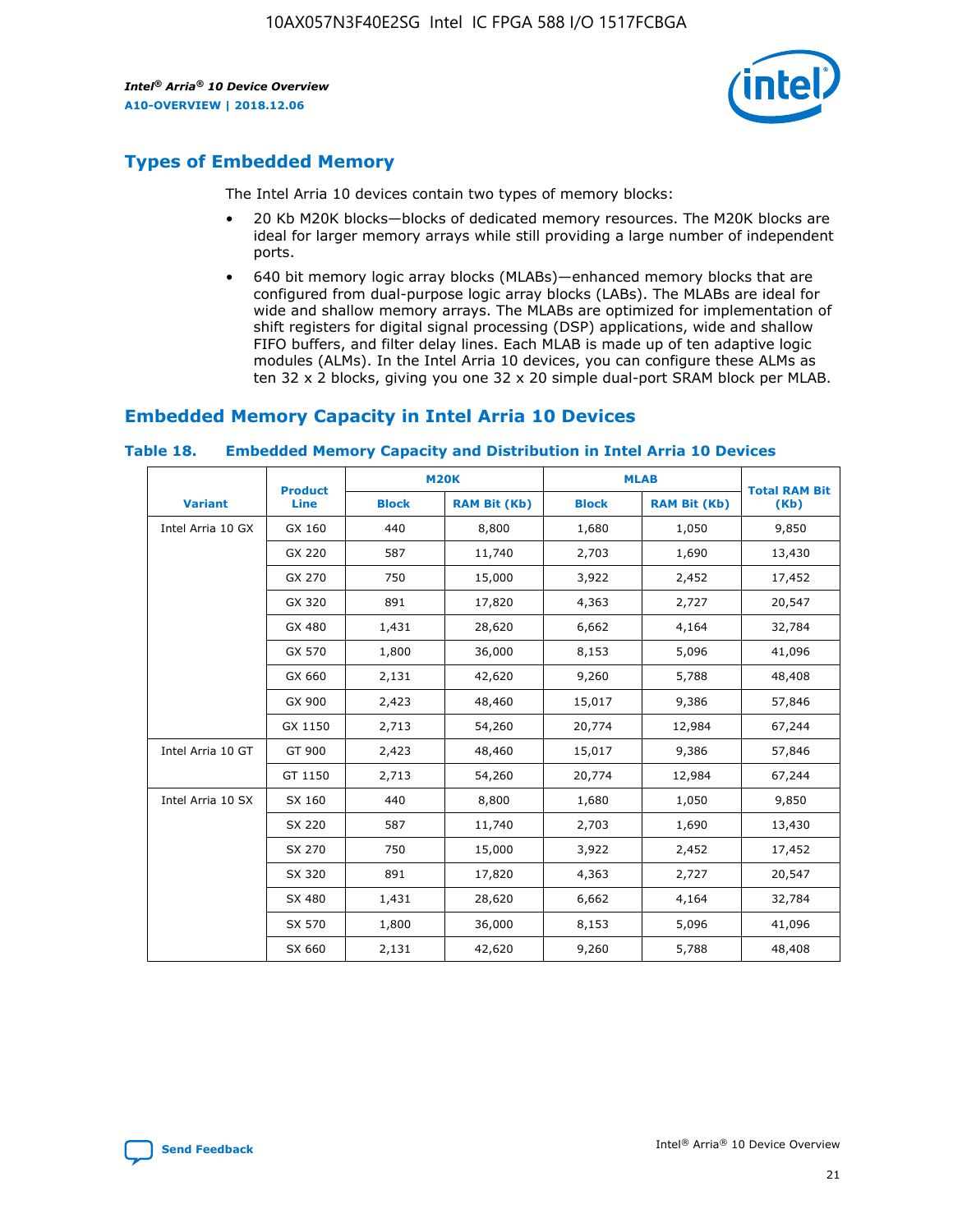

### **Embedded Memory Configurations for Single-port Mode**

#### **Table 19. Single-port Embedded Memory Configurations for Intel Arria 10 Devices**

This table lists the maximum configurations supported for single-port RAM and ROM modes.

| <b>Memory Block</b> | Depth (bits) | <b>Programmable Width</b> |
|---------------------|--------------|---------------------------|
| MLAB                | 32           | x16, x18, or x20          |
|                     | 64(10)       | x8, x9, x10               |
| M20K                | 512          | x40, x32                  |
|                     | 1K           | x20, x16                  |
|                     | 2K           | x10, x8                   |
|                     | 4K           | x5, x4                    |
|                     | 8K           | x2                        |
|                     | 16K          | x1                        |

### **Clock Networks and PLL Clock Sources**

The clock network architecture is based on Intel's global, regional, and peripheral clock structure. This clock structure is supported by dedicated clock input pins, fractional clock synthesis PLLs, and integer I/O PLLs.

### **Clock Networks**

The Intel Arria 10 core clock networks are capable of up to 800 MHz fabric operation across the full industrial temperature range. For the external memory interface, the clock network supports the hard memory controller with speeds up to 2,400 Mbps in a quarter-rate transfer.

To reduce power consumption, the Intel Quartus Prime software identifies all unused sections of the clock network and powers them down.

### **Fractional Synthesis and I/O PLLs**

Intel Arria 10 devices contain up to 32 fractional synthesis PLLs and up to 16 I/O PLLs that are available for both specific and general purpose uses in the core:

- Fractional synthesis PLLs—located in the column adjacent to the transceiver blocks
- I/O PLLs—located in each bank of the 48 I/Os

### **Fractional Synthesis PLLs**

You can use the fractional synthesis PLLs to:

- Reduce the number of oscillators that are required on your board
- Reduce the number of clock pins that are used in the device by synthesizing multiple clock frequencies from a single reference clock source

<sup>(10)</sup> Supported through software emulation and consumes additional MLAB blocks.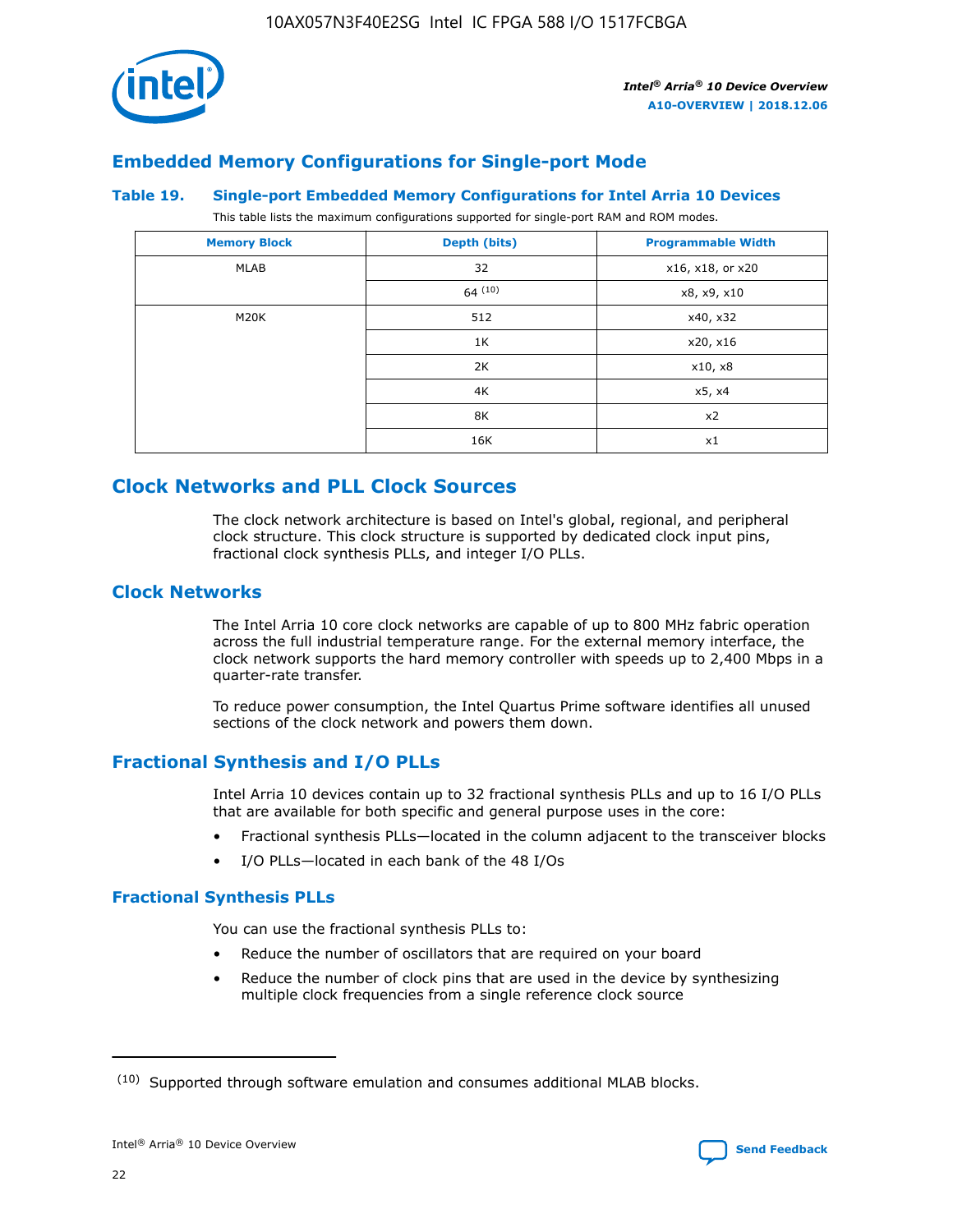

The fractional synthesis PLLs support the following features:

- Reference clock frequency synthesis for transceiver CMU and Advanced Transmit (ATX) PLLs
- Clock network delay compensation
- Zero-delay buffering
- Direct transmit clocking for transceivers
- Independently configurable into two modes:
	- Conventional integer mode equivalent to the general purpose PLL
	- Enhanced fractional mode with third order delta-sigma modulation
- PLL cascading

### **I/O PLLs**

The integer mode I/O PLLs are located in each bank of 48 I/Os. You can use the I/O PLLs to simplify the design of external memory and high-speed LVDS interfaces.

In each I/O bank, the I/O PLLs are adjacent to the hard memory controllers and LVDS SERDES. Because these PLLs are tightly coupled with the I/Os that need to use them, it makes it easier to close timing.

You can use the I/O PLLs for general purpose applications in the core such as clock network delay compensation and zero-delay buffering.

Intel Arria 10 devices support PLL-to-PLL cascading.

### **FPGA General Purpose I/O**

Intel Arria 10 devices offer highly configurable GPIOs. Each I/O bank contains 48 general purpose I/Os and a high-efficiency hard memory controller.

The following list describes the features of the GPIOs:

- Consist of 3 V I/Os for high-voltage application and LVDS I/Os for differential signaling
	- Up to two 3 V I/O banks, available in some devices, that support up to 3 V I/O standards
	- LVDS I/O banks that support up to 1.8 V I/O standards
- Support a wide range of single-ended and differential I/O interfaces
- LVDS speeds up to 1.6 Gbps
- Each LVDS pair of pins has differential input and output buffers, allowing you to configure the LVDS direction for each pair.
- Programmable bus hold and weak pull-up
- Programmable differential output voltage  $(V_{OD})$  and programmable pre-emphasis

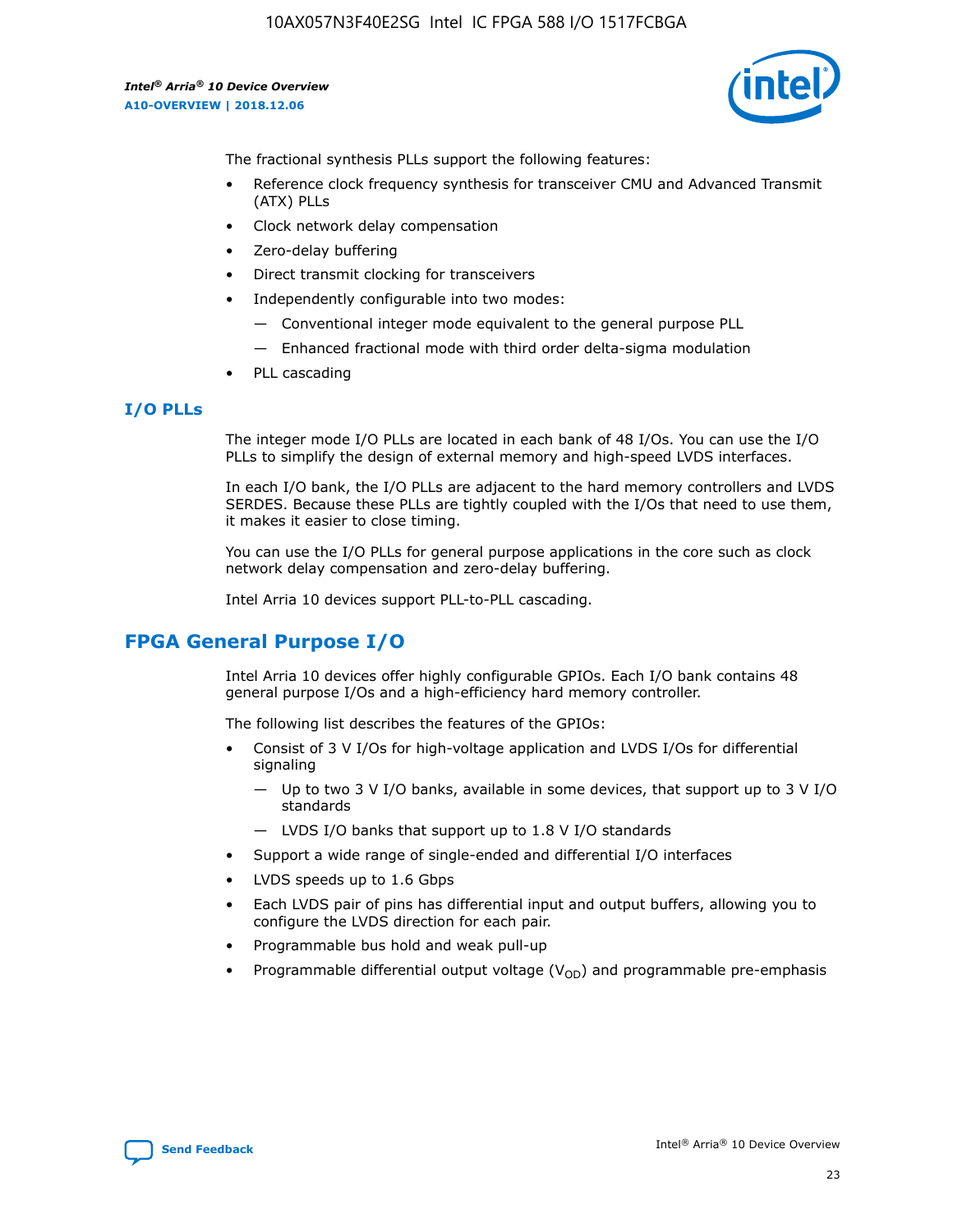

- Series (R<sub>S</sub>) and parallel (R<sub>T</sub>) on-chip termination (OCT) for all I/O banks with OCT calibration to limit the termination impedance variation
- On-chip dynamic termination that has the ability to swap between series and parallel termination, depending on whether there is read or write on a common bus for signal integrity
- Easy timing closure support using the hard read FIFO in the input register path, and delay-locked loop (DLL) delay chain with fine and coarse architecture

### **External Memory Interface**

Intel Arria 10 devices offer massive external memory bandwidth, with up to seven 32 bit DDR4 memory interfaces running at up to 2,400 Mbps. This bandwidth provides additional ease of design, lower power, and resource efficiencies of hardened highperformance memory controllers.

The memory interface within Intel Arria 10 FPGAs and SoCs delivers the highest performance and ease of use. You can configure up to a maximum width of 144 bits when using the hard or soft memory controllers. If required, you can bypass the hard memory controller and use a soft controller implemented in the user logic.

Each I/O contains a hardened DDR read/write path (PHY) capable of performing key memory interface functionality such as read/write leveling, FIFO buffering to lower latency and improve margin, timing calibration, and on-chip termination.

The timing calibration is aided by the inclusion of hard microcontrollers based on Intel's Nios® II technology, specifically tailored to control the calibration of multiple memory interfaces. This calibration allows the Intel Arria 10 device to compensate for any changes in process, voltage, or temperature either within the Intel Arria 10 device itself, or within the external memory device. The advanced calibration algorithms ensure maximum bandwidth and robust timing margin across all operating conditions.

In addition to parallel memory interfaces, Intel Arria 10 devices support serial memory technologies such as the Hybrid Memory Cube (HMC). The HMC is supported by the Intel Arria 10 high-speed serial transceivers which connect up to four HMC links, with each link running at data rates up to 15 Gbps.

### **Related Information**

#### [External Memory Interface Spec Estimator](http://www.altera.com/technology/memory/estimator/mem-emif-index.html)

Provides a parametric tool that allows you to find and compare the performance of the supported external memory interfaces in IntelFPGAs.

### **Memory Standards Supported by Intel Arria 10 Devices**

The I/Os are designed to provide high performance support for existing and emerging external memory standards.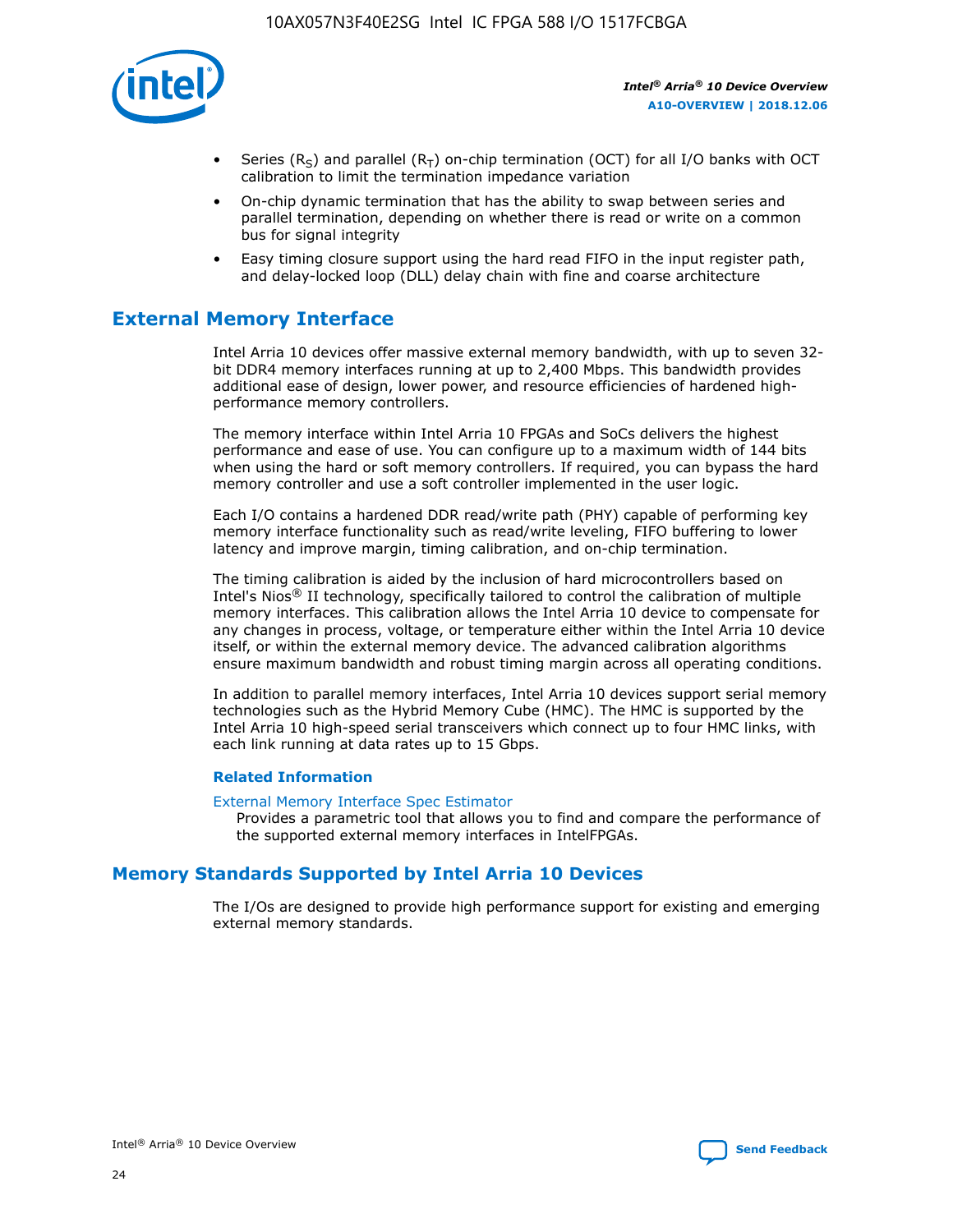

#### **Table 20. Memory Standards Supported by the Hard Memory Controller**

This table lists the overall capability of the hard memory controller. For specific details, refer to the External Memory Interface Spec Estimator and Intel Arria 10 Device Datasheet.

| <b>Memory Standard</b> | <b>Rate Support</b> | <b>Ping Pong PHY Support</b> | <b>Maximum Frequency</b><br>(MHz) |
|------------------------|---------------------|------------------------------|-----------------------------------|
| <b>DDR4 SDRAM</b>      | Quarter rate        | Yes                          | 1,067                             |
|                        |                     |                              | 1,200                             |
| DDR3 SDRAM             | Half rate           | Yes                          | 533                               |
|                        |                     |                              | 667                               |
|                        | Quarter rate        | Yes                          | 1,067                             |
|                        |                     |                              | 1,067                             |
| <b>DDR3L SDRAM</b>     | Half rate           | Yes                          | 533                               |
|                        |                     |                              | 667                               |
|                        | Quarter rate        | Yes                          | 933                               |
|                        |                     |                              | 933                               |
| LPDDR3 SDRAM           | Half rate           |                              | 533                               |
|                        | Quarter rate        |                              | 800                               |

### **Table 21. Memory Standards Supported by the Soft Memory Controller**

| <b>Memory Standard</b>      | <b>Rate Support</b> | <b>Maximum Frequency</b><br>(MHz) |
|-----------------------------|---------------------|-----------------------------------|
| <b>RLDRAM 3 (11)</b>        | Quarter rate        | 1,200                             |
| ODR IV SRAM <sup>(11)</sup> | Quarter rate        | 1,067                             |
| <b>ODR II SRAM</b>          | Full rate           | 333                               |
|                             | Half rate           | 633                               |
| <b>ODR II+ SRAM</b>         | Full rate           | 333                               |
|                             | Half rate           | 633                               |
| <b>ODR II+ Xtreme SRAM</b>  | Full rate           | 333                               |
|                             | Half rate           | 633                               |

#### **Table 22. Memory Standards Supported by the HPS Hard Memory Controller**

The hard processor system (HPS) is available in Intel Arria 10 SoC devices only.

| <b>Memory Standard</b> | <b>Rate Support</b> | <b>Maximum Frequency</b><br>(MHz) |
|------------------------|---------------------|-----------------------------------|
| <b>DDR4 SDRAM</b>      | Half rate           | 1,200                             |
| <b>DDR3 SDRAM</b>      | Half rate           | 1,067                             |
| <b>DDR3L SDRAM</b>     | Half rate           | 933                               |

<sup>(11)</sup> Intel Arria 10 devices support this external memory interface using hard PHY with soft memory controller.

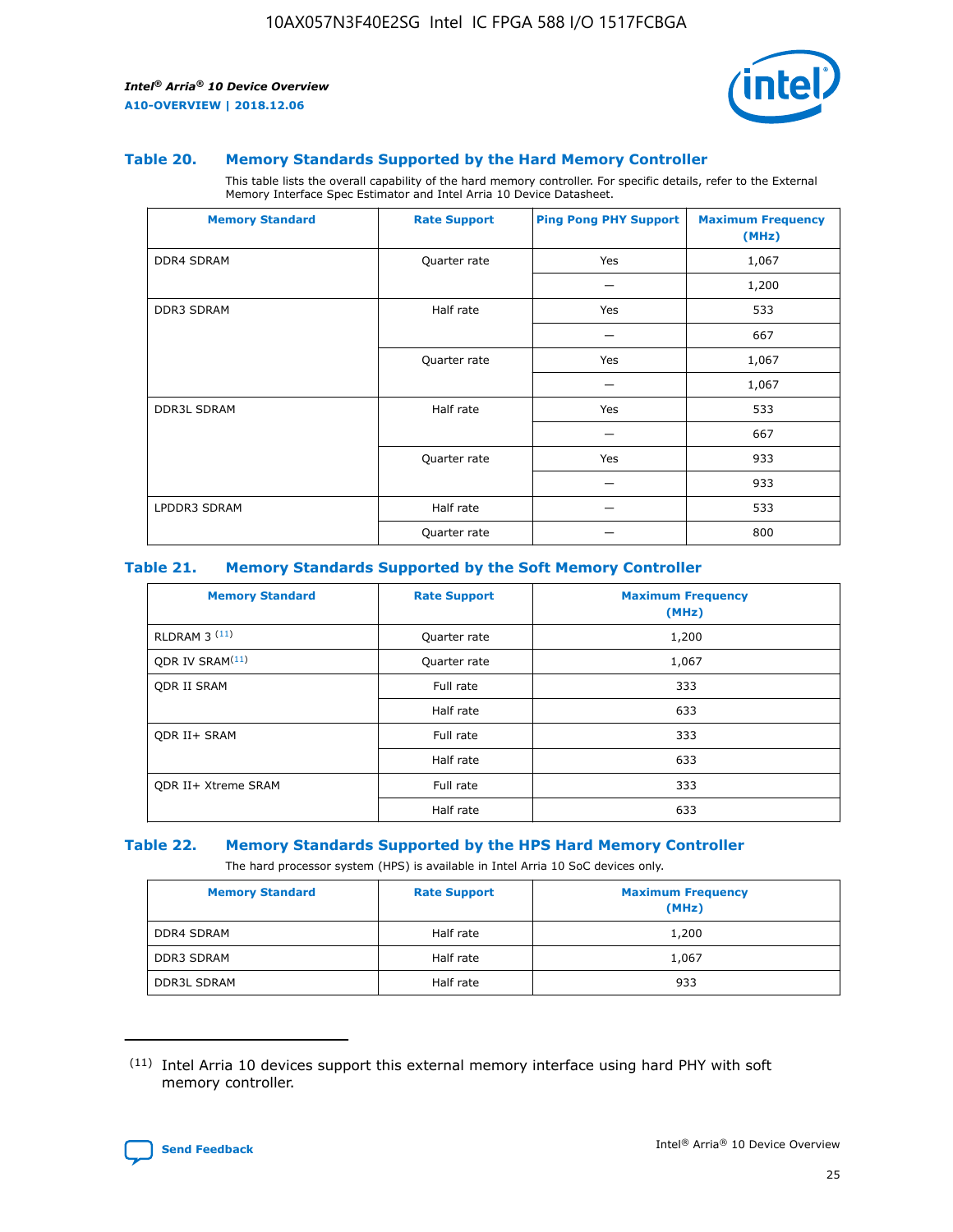

### **Related Information**

#### [Intel Arria 10 Device Datasheet](https://www.intel.com/content/www/us/en/programmable/documentation/mcn1413182292568.html#mcn1413182153340)

Lists the memory interface performance according to memory interface standards, rank or chip select configurations, and Intel Arria 10 device speed grades.

### **PCIe Gen1, Gen2, and Gen3 Hard IP**

Intel Arria 10 devices contain PCIe hard IP that is designed for performance and ease-of-use:

- Includes all layers of the PCIe stack—transaction, data link and physical layers.
- Supports PCIe Gen3, Gen2, and Gen1 Endpoint and Root Port in x1, x2, x4, or x8 lane configuration.
- Operates independently from the core logic—optional configuration via protocol (CvP) allows the PCIe link to power up and complete link training in less than 100 ms while the Intel Arria 10 device completes loading the programming file for the rest of the FPGA.
- Provides added functionality that makes it easier to support emerging features such as Single Root I/O Virtualization (SR-IOV) and optional protocol extensions.
- Provides improved end-to-end datapath protection using ECC.
- Supports FPGA configuration via protocol (CvP) using PCIe at Gen3, Gen2, or Gen1 speed.

#### **Related Information**

PCS Features on page 30

### **Enhanced PCS Hard IP for Interlaken and 10 Gbps Ethernet**

### **Interlaken Support**

The Intel Arria 10 enhanced PCS hard IP provides integrated Interlaken PCS supporting rates up to 25.8 Gbps per lane.

The Interlaken PCS is based on the proven functionality of the PCS developed for Intel's previous generation FPGAs, which demonstrated interoperability with Interlaken ASSP vendors and third-party IP suppliers. The Interlaken PCS is present in every transceiver channel in Intel Arria 10 devices.

### **Related Information**

PCS Features on page 30

### **10 Gbps Ethernet Support**

The Intel Arria 10 enhanced PCS hard IP supports 10GBASE-R PCS compliant with IEEE 802.3 10 Gbps Ethernet (10GbE). The integrated hard IP support for 10GbE and the 10 Gbps transceivers save external PHY cost, board space, and system power.

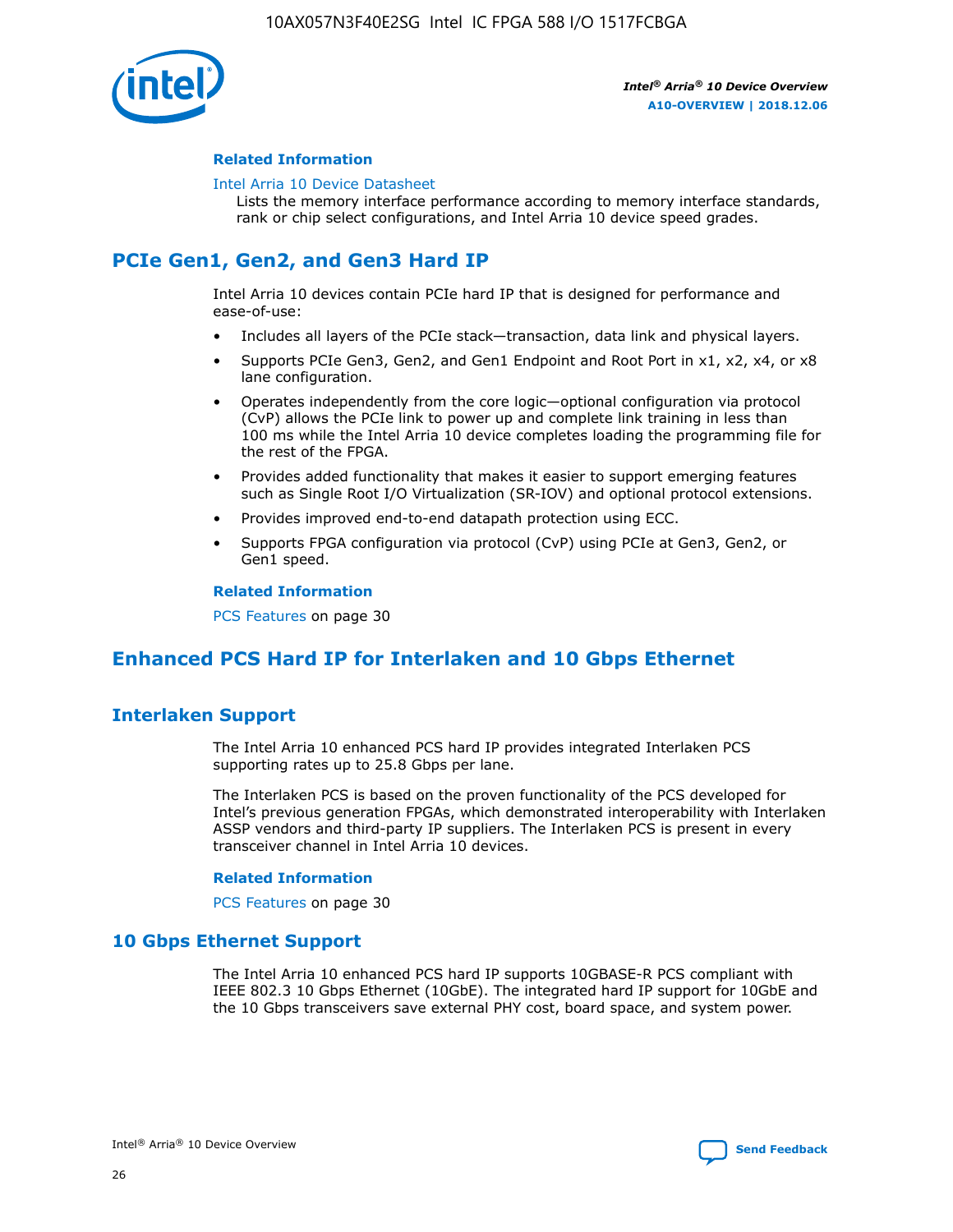

The scalable hard IP supports multiple independent 10GbE ports while using a single PLL for all the 10GBASE-R PCS instantiations, which saves on core logic resources and clock networks:

- Simplifies multiport 10GbE systems compared to XAUI interfaces that require an external XAUI-to-10G PHY.
- Incorporates Electronic Dispersion Compensation (EDC), which enables direct connection to standard 10 Gbps XFP and SFP+ pluggable optical modules.
- Supports backplane Ethernet applications and includes a hard 10GBASE-KR Forward Error Correction (FEC) circuit that you can use for 10 Gbps and 40 Gbps applications.

The 10 Gbps Ethernet PCS hard IP and 10GBASE-KR FEC are present in every transceiver channel.

#### **Related Information**

PCS Features on page 30

### **Low Power Serial Transceivers**

Intel Arria 10 FPGAs and SoCs include lowest power transceivers that deliver high bandwidth, throughput and low latency.

Intel Arria 10 devices deliver the industry's lowest power consumption per transceiver channel:

- 12.5 Gbps transceivers at as low as 242 mW
- 10 Gbps transceivers at as low as 168 mW
- 6 Gbps transceivers at as low as 117 mW

Intel Arria 10 transceivers support various data rates according to application:

- Chip-to-chip and chip-to-module applications—from 1 Gbps up to 25.8 Gbps
- Long reach and backplane applications—from 1 Gbps up to 12.5 with advanced adaptive equalization
- Critical power sensitive applications—from 1 Gbps up to 11.3 Gbps using lower power modes

The combination of 20 nm process technology and architectural advances provide the following benefits:

- Significant reduction in die area and power consumption
- Increase of up to two times in transceiver I/O density compared to previous generation devices while maintaining optimal signal integrity
- Up to 72 total transceiver channels—you can configure up to 6 of these channels to run as fast as 25.8 Gbps
- All channels feature continuous data rate support up to the maximum rated speed

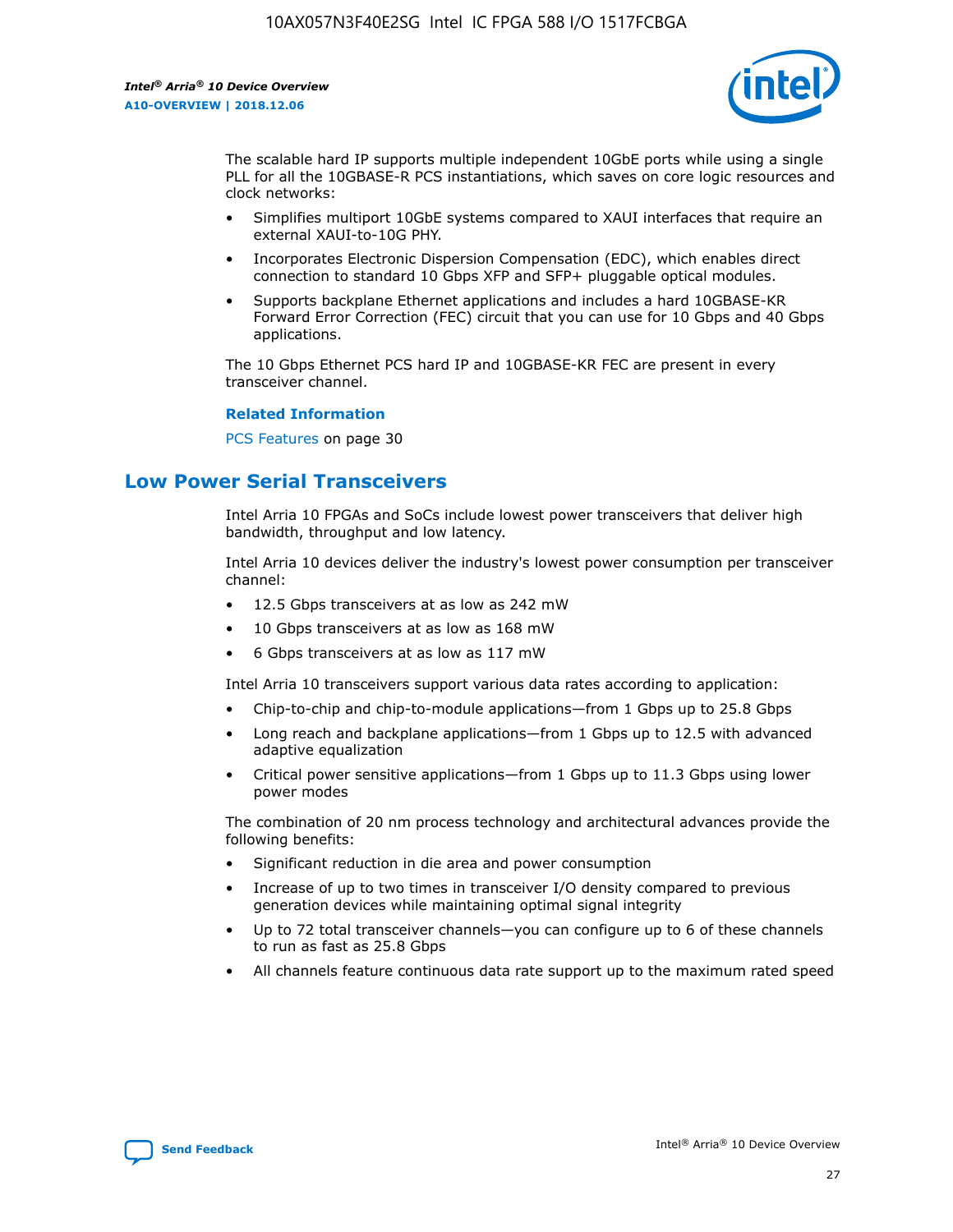



### **Figure 6. Intel Arria 10 Transceiver Block Architecture**

### **Transceiver Channels**

All transceiver channels feature a dedicated Physical Medium Attachment (PMA) and a hardened Physical Coding Sublayer (PCS).

- The PMA provides primary interfacing capabilities to physical channels.
- The PCS typically handles encoding/decoding, word alignment, and other preprocessing functions before transferring data to the FPGA core fabric.

A transceiver channel consists of a PMA and a PCS block. Most transceiver banks have 6 channels. There are some transceiver banks that contain only 3 channels.

A wide variety of bonded and non-bonded data rate configurations is possible using a highly configurable clock distribution network. Up to 80 independent transceiver data rates can be configured.

The following figures are graphical representations of top views of the silicon die, which correspond to reverse views for flip chip packages. Different Intel Arria 10 devices may have different floorplans than the ones shown in the figures.

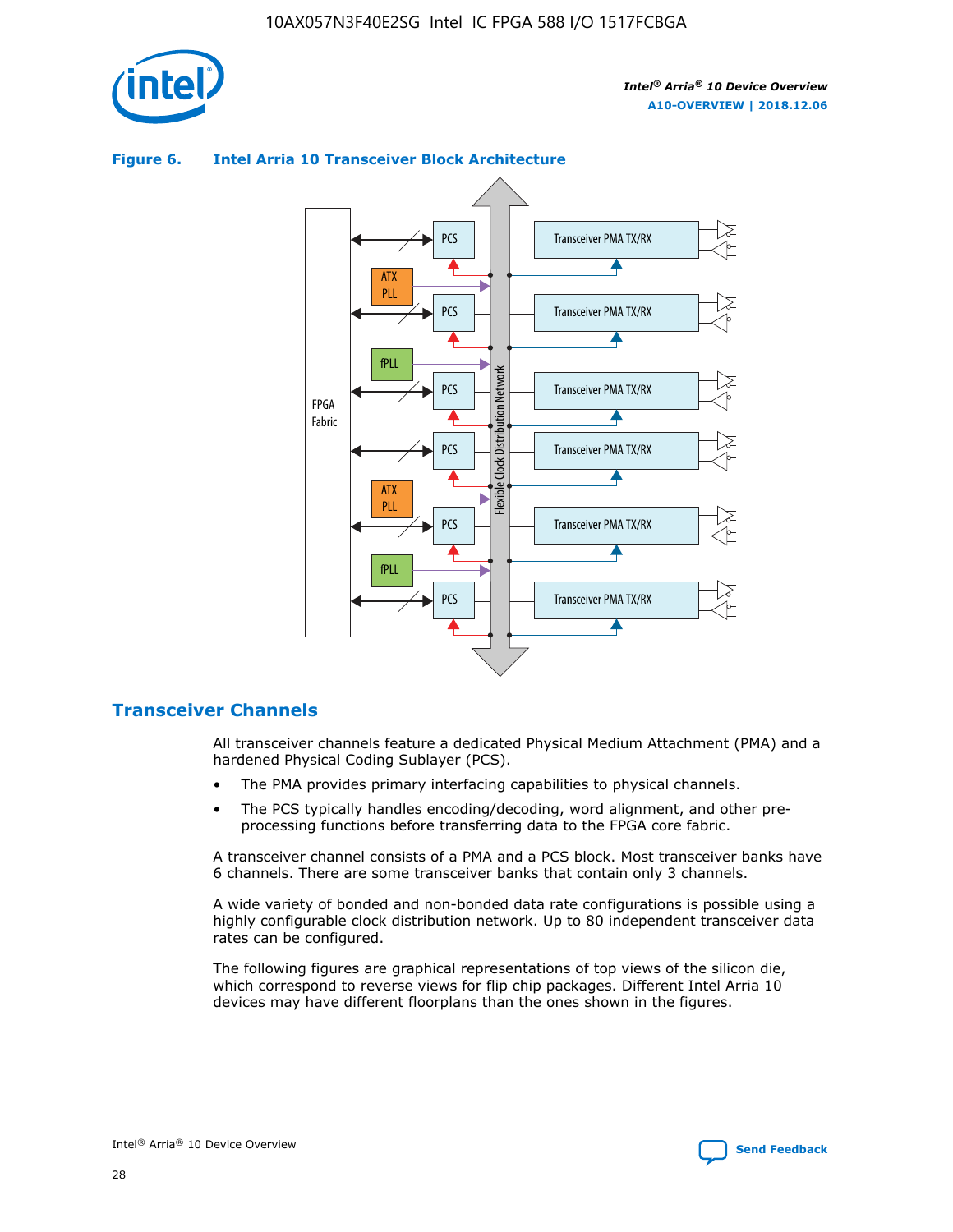

### **Figure 7. Device Chip Overview for Intel Arria 10 GX and GT Devices**





### **PMA Features**

Intel Arria 10 transceivers provide exceptional signal integrity at data rates up to 25.8 Gbps. Clocking options include ultra-low jitter ATX PLLs (LC tank based), clock multiplier unit (CMU) PLLs, and fractional PLLs.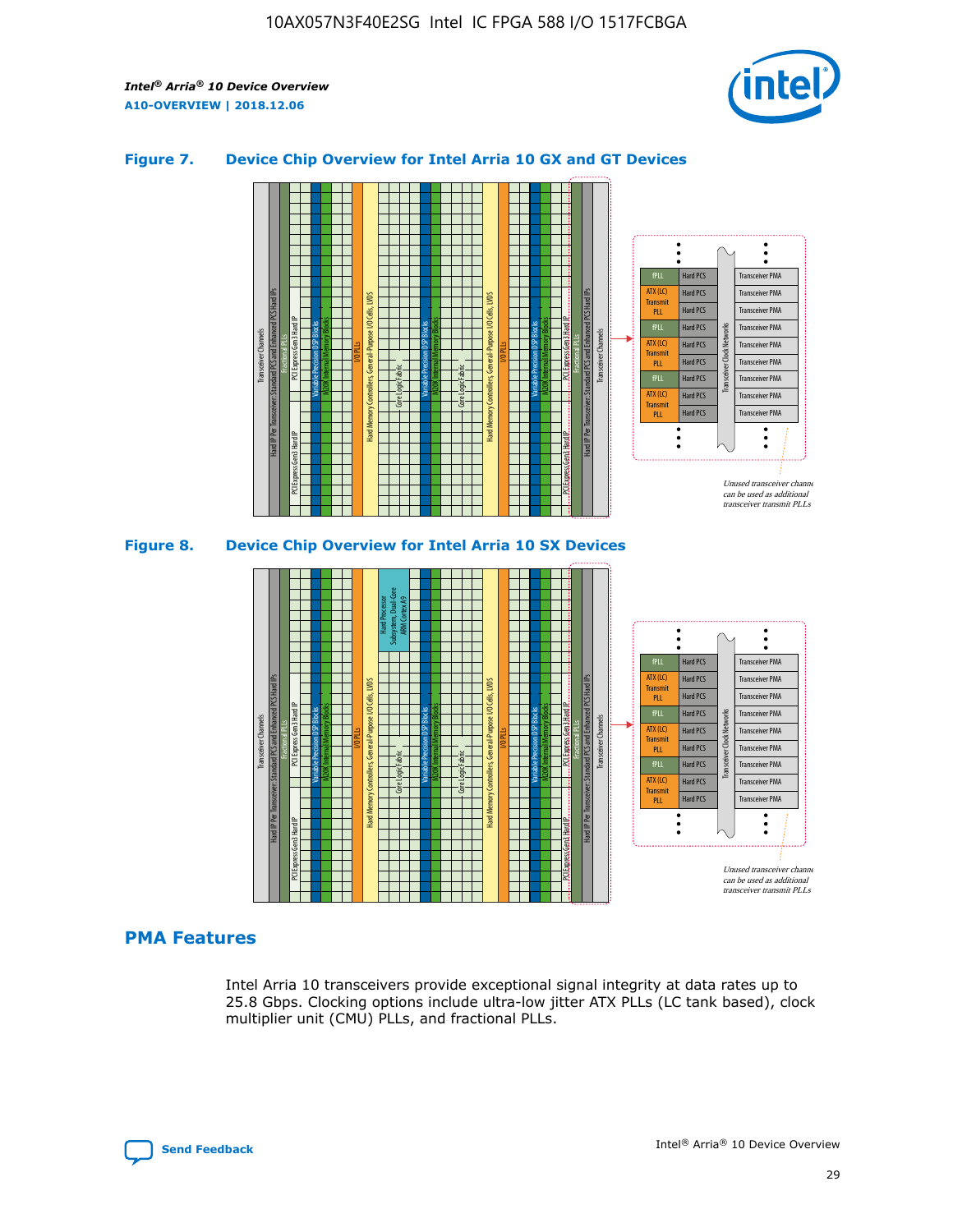

Each transceiver channel contains a channel PLL that can be used as the CMU PLL or clock data recovery (CDR) PLL. In CDR mode, the channel PLL recovers the receiver clock and data in the transceiver channel. Up to 80 independent data rates can be configured on a single Intel Arria 10 device.

### **Table 23. PMA Features of the Transceivers in Intel Arria 10 Devices**

| <b>Feature</b>                                             | <b>Capability</b>                                                                                                                                                                                                             |
|------------------------------------------------------------|-------------------------------------------------------------------------------------------------------------------------------------------------------------------------------------------------------------------------------|
| Chip-to-Chip Data Rates                                    | 1 Gbps to 17.4 Gbps (Intel Arria 10 GX devices)<br>1 Gbps to 25.8 Gbps (Intel Arria 10 GT devices)                                                                                                                            |
| <b>Backplane Support</b>                                   | Drive backplanes at data rates up to 12.5 Gbps                                                                                                                                                                                |
| <b>Optical Module Support</b>                              | SFP+/SFP, XFP, CXP, QSFP/QSFP28, CFP/CFP2/CFP4                                                                                                                                                                                |
| Cable Driving Support                                      | SFP+ Direct Attach, PCI Express over cable, eSATA                                                                                                                                                                             |
| Transmit Pre-Emphasis                                      | 4-tap transmit pre-emphasis and de-emphasis to compensate for system channel loss                                                                                                                                             |
| Continuous Time Linear<br>Equalizer (CTLE)                 | Dual mode, high-gain, and high-data rate, linear receive equalization to compensate for<br>system channel loss                                                                                                                |
| Decision Feedback Equalizer<br>(DFE)                       | 7-fixed and 4-floating tap DFE to equalize backplane channel loss in the presence of<br>crosstalk and noisy environments                                                                                                      |
| Variable Gain Amplifier                                    | Optimizes the signal amplitude prior to the CDR sampling and operates in fixed and<br>adaptive modes                                                                                                                          |
| Altera Digital Adaptive<br>Parametric Tuning (ADAPT)       | Fully digital adaptation engine to automatically adjust all link equalization parameters-<br>including CTLE, DFE, and variable gain amplifier blocks—that provide optimal link margin<br>without intervention from user logic |
| Precision Signal Integrity<br>Calibration Engine (PreSICE) | Hardened calibration controller to quickly calibrate all transceiver control parameters on<br>power-up, which provides the optimal signal integrity and jitter performance                                                    |
| Advanced Transmit (ATX)<br><b>PLL</b>                      | Low jitter ATX (LC tank based) PLLs with continuous tuning range to cover a wide range of<br>standard and proprietary protocols                                                                                               |
| <b>Fractional PLLs</b>                                     | On-chip fractional frequency synthesizers to replace on-board crystal oscillators and reduce<br>system cost                                                                                                                   |
| Digitally Assisted Analog<br><b>CDR</b>                    | Superior jitter tolerance with fast lock time                                                                                                                                                                                 |
| Dynamic Partial<br>Reconfiguration                         | Allows independent control of the Avalon memory-mapped interface of each transceiver<br>channel for the highest transceiver flexibility                                                                                       |
| Multiple PCS-PMA and PCS-<br>PLD interface widths          | 8-, 10-, 16-, 20-, 32-, 40-, or 64-bit interface widths for flexibility of deserialization width,<br>encoding, and reduced latency                                                                                            |

### **PCS Features**

This table summarizes the Intel Arria 10 transceiver PCS features. You can use the transceiver PCS to support a wide range of protocols ranging from 1 Gbps to 25.8 Gbps.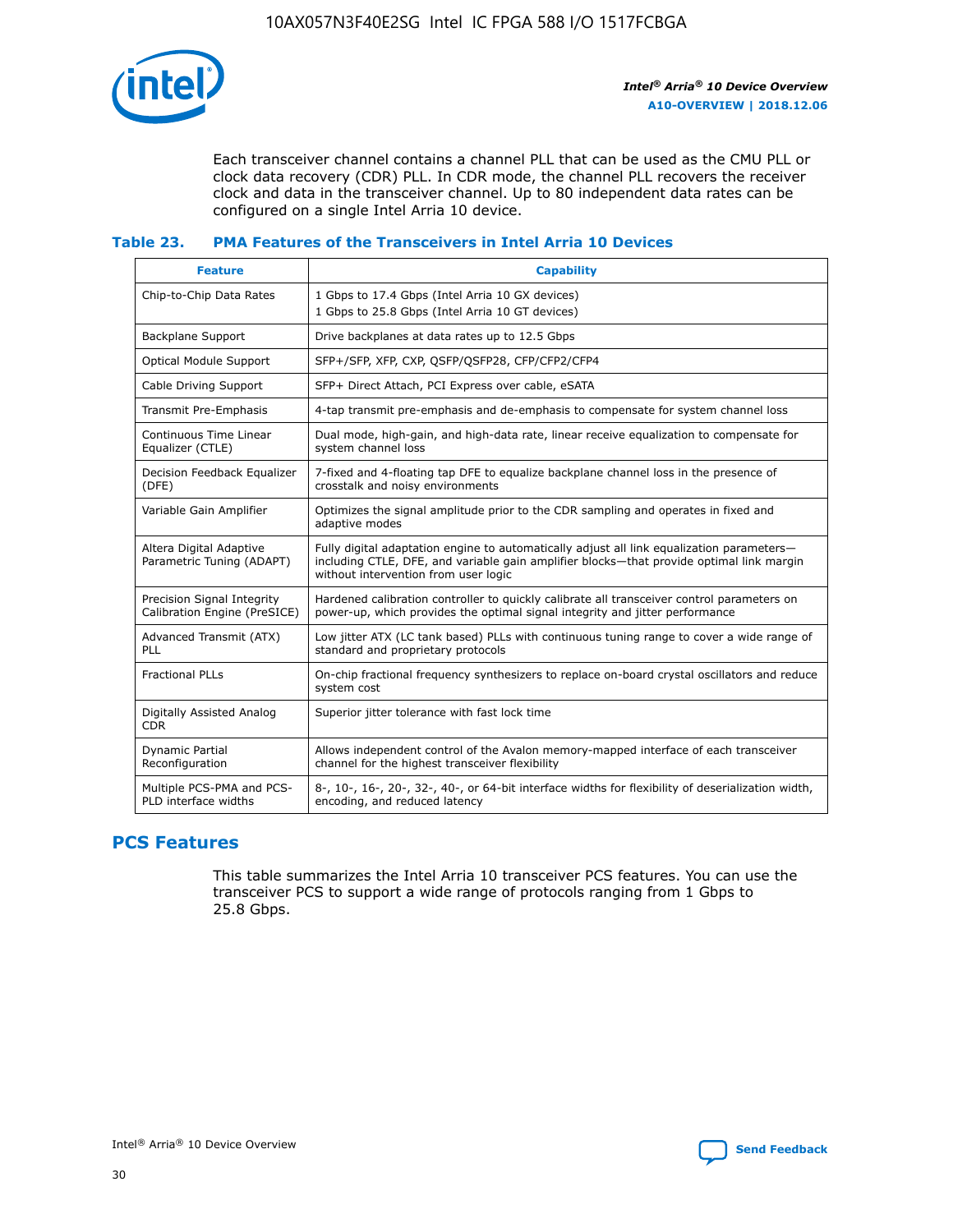

| <b>PCS</b>    | <b>Description</b>                                                                                                                                                                                                                                                                                                                                                                                             |
|---------------|----------------------------------------------------------------------------------------------------------------------------------------------------------------------------------------------------------------------------------------------------------------------------------------------------------------------------------------------------------------------------------------------------------------|
| Standard PCS  | Operates at a data rate up to 12 Gbps<br>Supports protocols such as PCI-Express, CPRI 4.2+, GigE, IEEE 1588 in Hard PCS<br>Implements other protocols using Basic/Custom (Standard PCS) transceiver<br>configuration rules.                                                                                                                                                                                    |
| Enhanced PCS  | Performs functions common to most serial data industry standards, such as word<br>alignment, encoding/decoding, and framing, before data is sent or received off-chip<br>through the PMA<br>• Handles data transfer to and from the FPGA fabric<br>Handles data transfer internally to and from the PMA<br>Provides frequency compensation<br>Performs channel bonding for multi-channel low skew applications |
| PCIe Gen3 PCS | Supports the seamless switching of Data and Clock between the Gen1, Gen2, and Gen3<br>data rates<br>Provides support for PIPE 3.0 features<br>Supports the PIPE interface with the Hard IP enabled, as well as with the Hard IP<br>bypassed                                                                                                                                                                    |

#### **Related Information**

- PCIe Gen1, Gen2, and Gen3 Hard IP on page 26
- Interlaken Support on page 26
- 10 Gbps Ethernet Support on page 26

### **PCS Protocol Support**

This table lists some of the protocols supported by the Intel Arria 10 transceiver PCS. For more information about the blocks in the transmitter and receiver data paths, refer to the related information.

| <b>Protocol</b>                                 | <b>Data Rate</b><br>(Gbps) | <b>Transceiver IP</b>       | <b>PCS Support</b>                      |
|-------------------------------------------------|----------------------------|-----------------------------|-----------------------------------------|
| PCIe Gen3 x1, x2, x4, x8                        | 8.0                        | Native PHY (PIPE)           | Standard PCS and PCIe<br>Gen3 PCS       |
| PCIe Gen2 x1, x2, x4, x8                        | 5.0                        | Native PHY (PIPE)           | <b>Standard PCS</b>                     |
| PCIe Gen1 x1, x2, x4, x8                        | 2.5                        | Native PHY (PIPE)           | Standard PCS                            |
| 1000BASE-X Gigabit Ethernet                     | 1.25                       | Native PHY                  | <b>Standard PCS</b>                     |
| 1000BASE-X Gigabit Ethernet with<br>IEEE 1588v2 | 1.25                       | Native PHY                  | Standard PCS                            |
| 10GBASE-R                                       | 10.3125                    | Native PHY                  | <b>Enhanced PCS</b>                     |
| 10GBASE-R with IEEE 1588v2                      | 10.3125                    | Native PHY                  | <b>Enhanced PCS</b>                     |
| 10GBASE-R with KR FEC                           | 10.3125                    | Native PHY                  | <b>Enhanced PCS</b>                     |
| 10GBASE-KR and 1000BASE-X                       | 10.3125                    | 1G/10GbE and 10GBASE-KR PHY | Standard PCS and<br><b>Enhanced PCS</b> |
| Interlaken (CEI-6G/11G)                         | 3.125 to 17.4              | Native PHY                  | <b>Enhanced PCS</b>                     |
| SFI-S/SFI-5.2                                   | 11.2                       | Native PHY                  | <b>Enhanced PCS</b>                     |
| $10G$ SDI                                       | 10.692                     | Native PHY                  | <b>Enhanced PCS</b>                     |
|                                                 |                            |                             | continued                               |

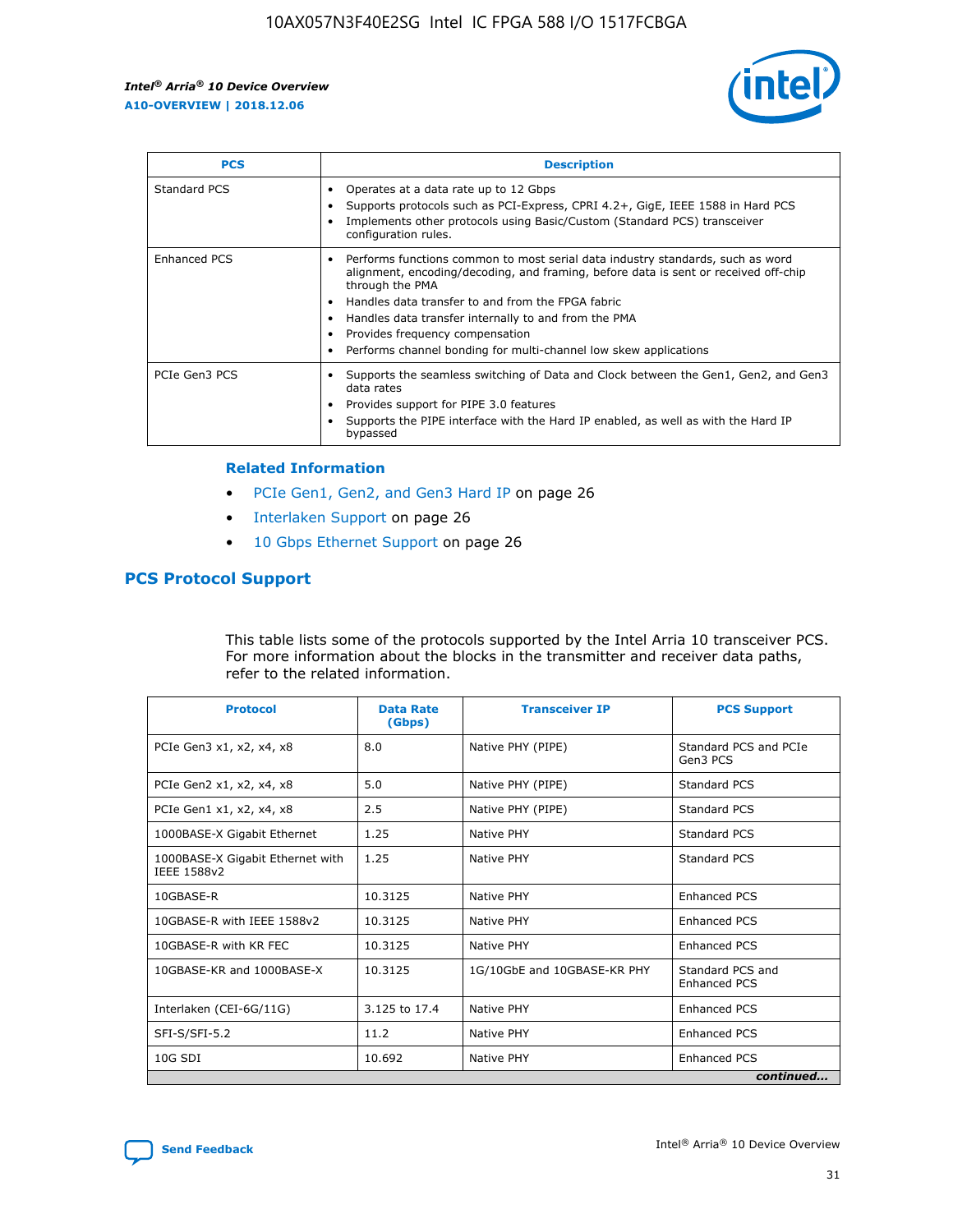

| <b>Protocol</b>      | <b>Data Rate</b><br>(Gbps) | <b>Transceiver IP</b> | <b>PCS Support</b> |
|----------------------|----------------------------|-----------------------|--------------------|
| CPRI 6.0 (64B/66B)   | 0.6144 to<br>10.1376       | Native PHY            | Enhanced PCS       |
| CPRI 4.2 (8B/10B)    | 0.6144 to<br>9.8304        | Native PHY            | Standard PCS       |
| OBSAI RP3 v4.2       | 0.6144 to 6.144            | Native PHY            | Standard PCS       |
| SD-SDI/HD-SDI/3G-SDI | $0.143(12)$ to<br>2.97     | Native PHY            | Standard PCS       |

### **Related Information**

#### [Intel Arria 10 Transceiver PHY User Guide](https://www.intel.com/content/www/us/en/programmable/documentation/nik1398707230472.html#nik1398707091164)

Provides more information about the supported transceiver protocols and PHY IP, the PMA architecture, and the standard, enhanced, and PCIe Gen3 PCS architecture.

### **SoC with Hard Processor System**

Each SoC device combines an FPGA fabric and a hard processor system (HPS) in a single device. This combination delivers the flexibility of programmable logic with the power and cost savings of hard IP in these ways:

- Reduces board space, system power, and bill of materials cost by eliminating a discrete embedded processor
- Allows you to differentiate the end product in both hardware and software, and to support virtually any interface standard
- Extends the product life and revenue through in-field hardware and software updates

 $(12)$  The 0.143 Gbps data rate is supported using oversampling of user logic that you must implement in the FPGA fabric.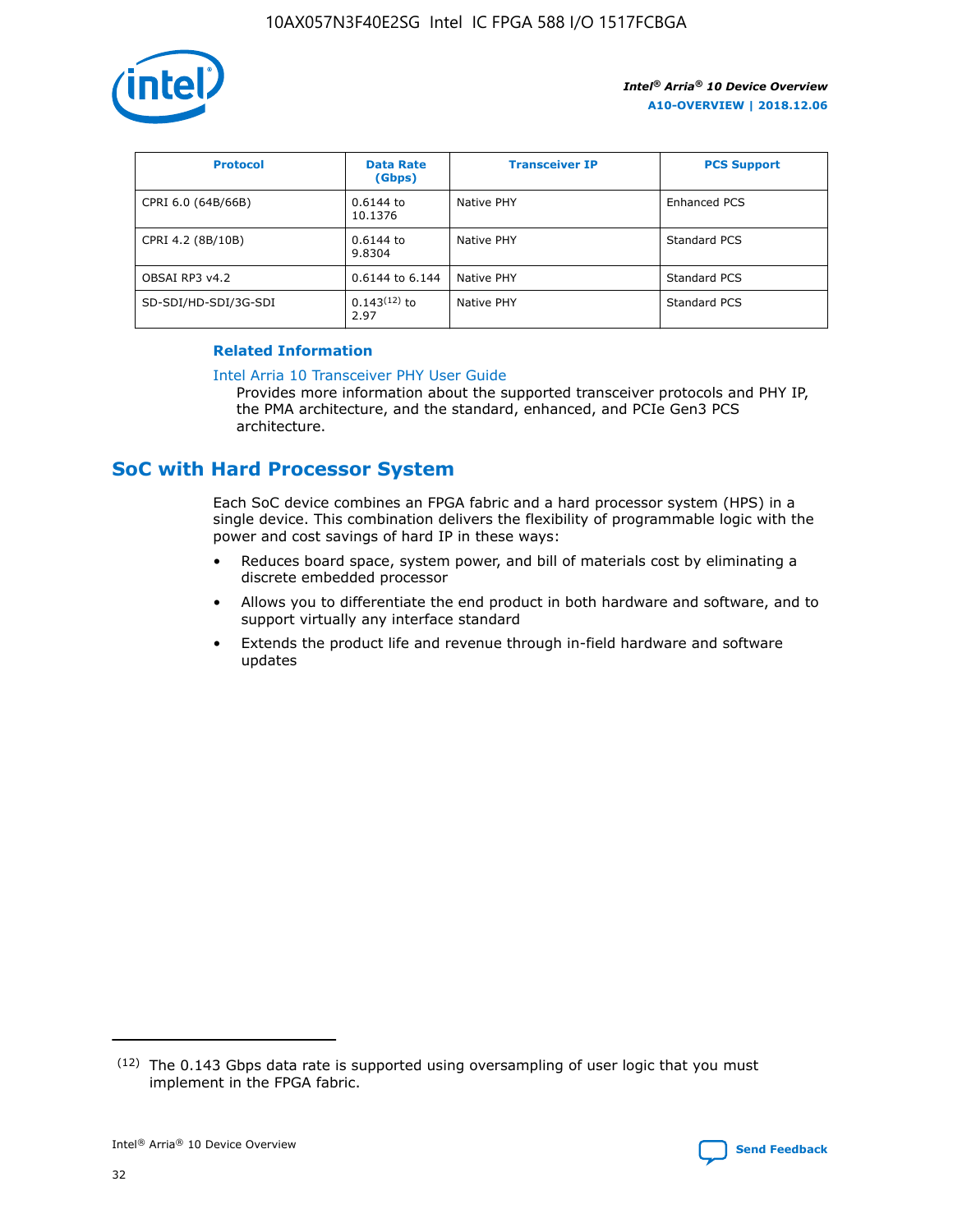

#### **Figure 9. HPS Block Diagram**

This figure shows a block diagram of the HPS with the dual ARM Cortex-A9 MPCore processor.



### **Key Advantages of 20-nm HPS**

The 20-nm HPS strikes a balance between enabling maximum software compatibility with 28-nm SoCs while still improving upon the 28-nm HPS architecture. These improvements address the requirements of the next generation target markets such as wireless and wireline communications, compute and storage equipment, broadcast and military in terms of performance, memory bandwidth, connectivity via backplane and security.

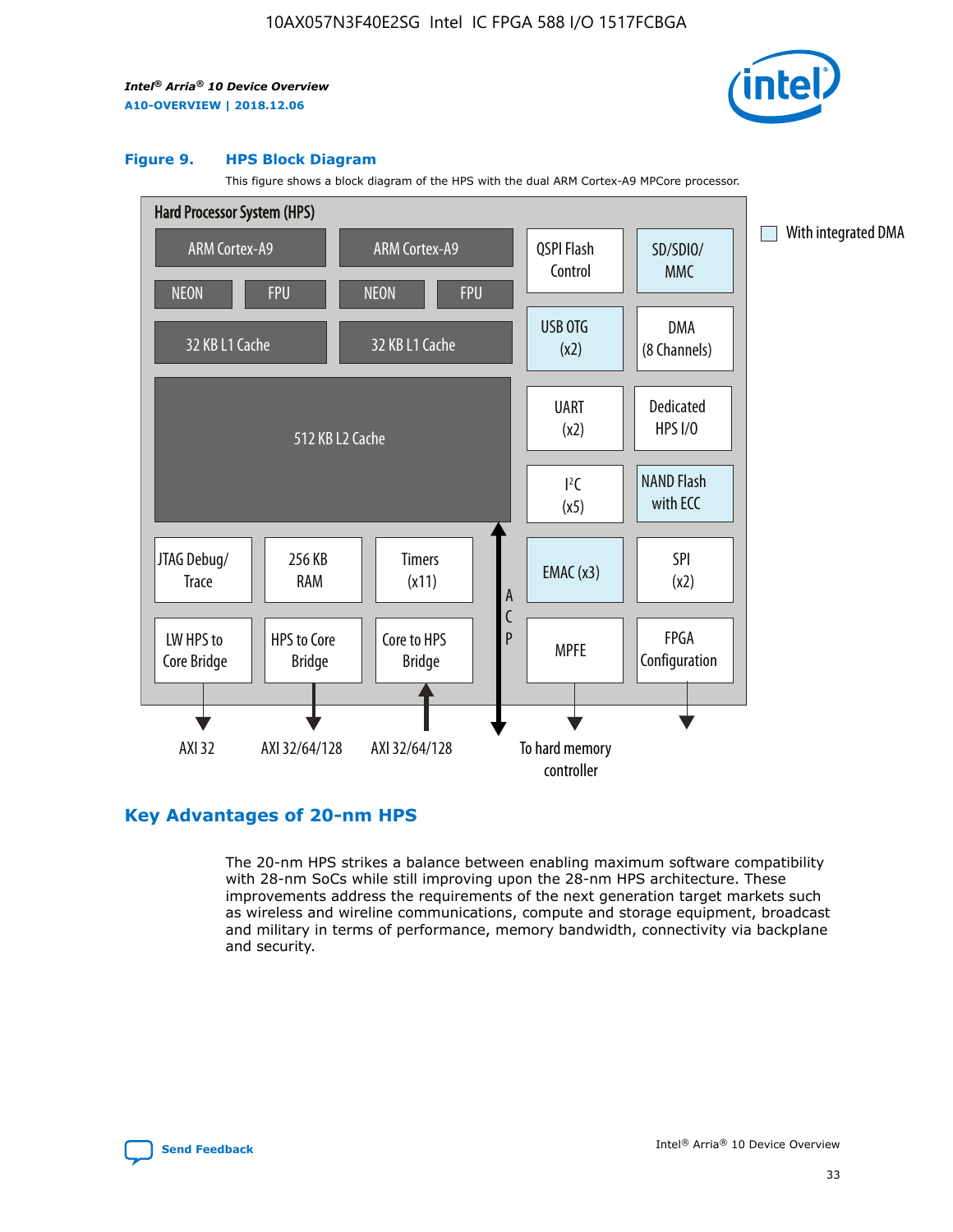

### **Table 24. Improvements in 20 nm HPS**

This table lists the key improvements of the 20 nm HPS compared to the 28 nm HPS.

| Advantages/<br><b>Improvements</b>                          | <b>Description</b>                                                                                                                                                                                                                                                                                                                                                                                                                                                                                                                                                                                                                                                                                                                                                                                                                   |
|-------------------------------------------------------------|--------------------------------------------------------------------------------------------------------------------------------------------------------------------------------------------------------------------------------------------------------------------------------------------------------------------------------------------------------------------------------------------------------------------------------------------------------------------------------------------------------------------------------------------------------------------------------------------------------------------------------------------------------------------------------------------------------------------------------------------------------------------------------------------------------------------------------------|
| Increased performance and<br>overdrive capability           | While the nominal processor frequency is 1.2 GHz, the 20 nm HPS offers an "overdrive"<br>feature which enables a higher processor operating frequency. This requires a higher supply<br>voltage value that is unique to the HPS and may require a separate requlator.                                                                                                                                                                                                                                                                                                                                                                                                                                                                                                                                                                |
| Increased processor memory<br>bandwidth and DDR4<br>support | Up to 64-bit DDR4 memory at 2,400 Mbps support is available for the processor. The hard<br>memory controller for the HPS comprises a multi-port front end that manages connections<br>to a single port memory controller. The multi-port front end allows logic core and the HPS<br>to share ports and thereby the available bandwidth of the memory controller.                                                                                                                                                                                                                                                                                                                                                                                                                                                                     |
| Flexible I/O sharing                                        | An advanced I/O pin muxing scheme allows improved sharing of I/O between the HPS and<br>the core logic. The following types of I/O are available for SoC:<br>17 dedicated I/Os-physically located inside the HPS block and are not accessible to<br>logic within the core. The 17 dedicated I/Os are used for HPS clock, resets, and<br>interfacing with boot devices, QSPI, and SD/MMC.<br>48 direct shared I/O-located closest to the HPS block and are ideal for high speed HPS<br>peripherals such as EMAC, USB, and others. There is one bank of 48 I/Os that supports<br>direct sharing where the 48 I/Os can be shared 12 I/Os at a time.<br>Standard (shared) I/O—all standard I/Os can be shared by the HPS peripherals and any<br>logic within the core. For designs where more than 48 I/Os are required to fully use all |
| <b>EMAC</b> core                                            | the peripherals in the HPS, these I/Os can be connected through the core logic.<br>Three EMAC cores are available in the HPS. The EMAC cores enable an application to                                                                                                                                                                                                                                                                                                                                                                                                                                                                                                                                                                                                                                                                |
|                                                             | support two redundant Ethernet connections; for example, backplane, or two EMAC cores<br>for managing IEEE 1588 time stamp information while allowing a third EMAC core for debug<br>and configuration. All three EMACs can potentially share the same time stamps, simplifying<br>the 1588 time stamping implementation. A new serial time stamp interface allows core<br>logic to access and read the time stamp values. The integrated EMAC controllers can be<br>connected to external Ethernet PHY through the provided MDIO or I <sup>2</sup> C interface.                                                                                                                                                                                                                                                                     |
| On-chip memory                                              | The on-chip memory is updated to 256 KB support and can support larger data sets and<br>real time algorithms.                                                                                                                                                                                                                                                                                                                                                                                                                                                                                                                                                                                                                                                                                                                        |
| <b>ECC</b> enhancements                                     | Improvements in L2 Cache ECC management allow identification of errors down to the<br>address level. ECC enhancements also enable improved error injection and status reporting<br>via the introduction of new memory mapped access to syndrome and data signals.                                                                                                                                                                                                                                                                                                                                                                                                                                                                                                                                                                    |
| HPS to FPGA Interconnect<br>Backbone                        | Although the HPS and the Logic Core can operate independently, they are tightly coupled<br>via a high-bandwidth system interconnect built from high-performance ARM AMBA AXI bus<br>bridges. IP bus masters in the FPGA fabric have access to HPS bus slaves via the FPGA-to-<br>HPS interconnect. Similarly, HPS bus masters have access to bus slaves in the core fabric<br>via the HPS-to-FPGA bridge. Both bridges are AMBA AXI-3 compliant and support<br>simultaneous read and write transactions. Up to three masters within the core fabric can<br>share the HPS SDRAM controller with the processor. Additionally, the processor can be used<br>to configure the core fabric under program control via a dedicated 32-bit configuration port.                                                                               |
| FPGA configuration and HPS<br>booting                       | The FPGA fabric and HPS in the SoCs are powered independently. You can reduce the clock<br>frequencies or gate the clocks to reduce dynamic power.<br>You can configure the FPGA fabric and boot the HPS independently, in any order, providing<br>you with more design flexibility.                                                                                                                                                                                                                                                                                                                                                                                                                                                                                                                                                 |
| Security                                                    | New security features have been introduced for anti-tamper management, secure boot,<br>encryption (AES), and authentication (SHA).                                                                                                                                                                                                                                                                                                                                                                                                                                                                                                                                                                                                                                                                                                   |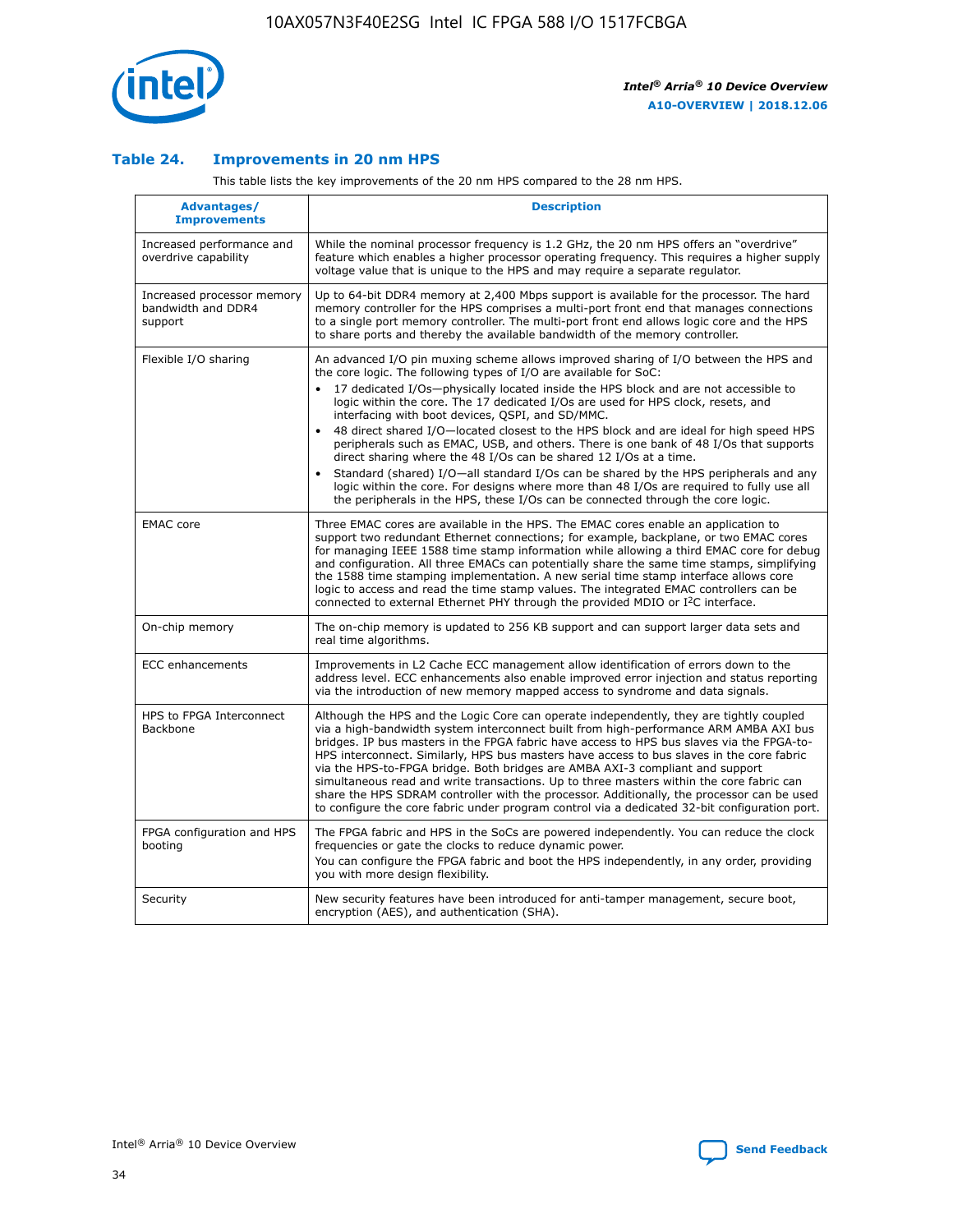

### **Features of the HPS**

The HPS has the following features:

- 1.2-GHz, dual-core ARM Cortex-A9 MPCore processor with up to 1.5-GHz via overdrive
	- ARMv7-A architecture that runs 32-bit ARM instructions, 16-bit and 32-bit Thumb instructions, and 8-bit Java byte codes in Jazelle style
	- Superscalar, variable length, out-of-order pipeline with dynamic branch prediction
	- Instruction Efficiency 2.5 MIPS/MHz, which provides total performance of 7500 MIPS at 1.5 GHz
- Each processor core includes:
	- 32 KB of L1 instruction cache, 32 KB of L1 data cache
	- Single- and double-precision floating-point unit and NEON media engine
	- CoreSight debug and trace technology
	- Snoop Control Unit (SCU) and Acceleration Coherency Port (ACP)
- 512 KB of shared L2 cache
- 256 KB of scratch RAM
- Hard memory controller with support for DDR3, DDR4 and optional error correction code (ECC) support
- Multiport Front End (MPFE) Scheduler interface to the hard memory controller
- 8-channel direct memory access (DMA) controller
- QSPI flash controller with SIO, DIO, QIO SPI Flash support
- NAND flash controller (ONFI 1.0 or later) with DMA and ECC support, updated to support 8 and 16-bit Flash devices and new command DMA to offload CPU for fast power down recovery
- Updated SD/SDIO/MMC controller to eMMC 4.5 with DMA with CE-ATA digital command support
- 3 10/100/1000 Ethernet media access control (MAC) with DMA
- 2 USB On-the-Go (OTG) controllers with DMA
- $\bullet$  5 I<sup>2</sup>C controllers (3 can be used by EMAC for MIO to external PHY)
- 2 UART 16550 Compatible controllers
- 4 serial peripheral interfaces (SPI) (2 Master, 2 Slaves)
- 62 programmable general-purpose I/Os, which includes 48 direct share I/Os that allows the HPS peripherals to connect directly to the FPGA I/Os
- 7 general-purpose timers
- 4 watchdog timers
- Anti-tamper, Secure Boot, Encryption (AES) and Authentication (SHA)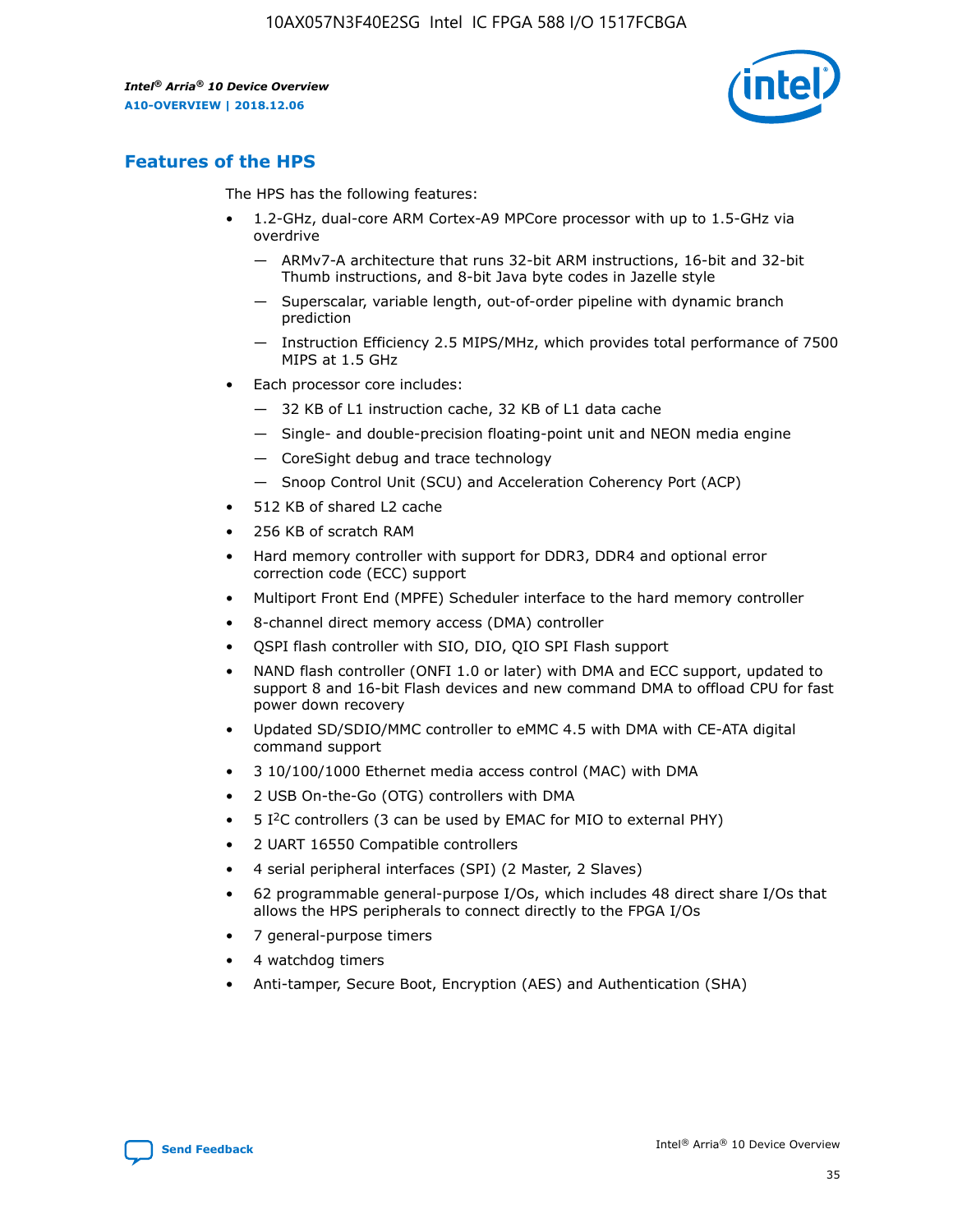

### **System Peripherals and Debug Access Port**

Each Ethernet MAC, USB OTG, NAND flash controller, and SD/MMC controller module has an integrated DMA controller. For modules without an integrated DMA controller, an additional DMA controller module provides up to eight channels of high-bandwidth data transfers. Peripherals that communicate off-chip are multiplexed with other peripherals at the HPS pin level. This allows you to choose which peripherals interface with other devices on your PCB.

The debug access port provides interfaces to industry standard JTAG debug probes and supports ARM CoreSight debug and core traces to facilitate software development.

### **HPS–FPGA AXI Bridges**

The HPS–FPGA bridges, which support the Advanced Microcontroller Bus Architecture (AMBA) Advanced eXtensible Interface (AXI™) specifications, consist of the following bridges:

- FPGA-to-HPS AMBA AXI bridge—a high-performance bus supporting 32, 64, and 128 bit data widths that allows the FPGA fabric to issue transactions to slaves in the HPS.
- HPS-to-FPGA Avalon/AMBA AXI bridge—a high-performance bus supporting 32, 64, and 128 bit data widths that allows the HPS to issue transactions to slaves in the FPGA fabric.
- Lightweight HPS-to-FPGA AXI bridge—a lower latency 32 bit width bus that allows the HPS to issue transactions to soft peripherals in the FPGA fabric. This bridge is primarily used for control and status register (CSR) accesses to peripherals in the FPGA fabric.

The HPS–FPGA AXI bridges allow masters in the FPGA fabric to communicate with slaves in the HPS logic, and vice versa. For example, the HPS-to-FPGA AXI bridge allows you to share memories instantiated in the FPGA fabric with one or both microprocessors in the HPS, while the FPGA-to-HPS AXI bridge allows logic in the FPGA fabric to access the memory and peripherals in the HPS.

Each HPS–FPGA bridge also provides asynchronous clock crossing for data transferred between the FPGA fabric and the HPS.

### **HPS SDRAM Controller Subsystem**

The HPS SDRAM controller subsystem contains a multiport SDRAM controller and DDR PHY that are shared between the FPGA fabric (through the FPGA-to-HPS SDRAM interface), the level 2 (L2) cache, and the level 3 (L3) system interconnect. The FPGA-to-HPS SDRAM interface supports AMBA AXI and Avalon® Memory-Mapped (Avalon-MM) interface standards, and provides up to six individual ports for access by masters implemented in the FPGA fabric.

The HPS SDRAM controller supports up to 3 masters (command ports), 3x 64-bit read data ports and 3x 64-bit write data ports.

To maximize memory performance, the SDRAM controller subsystem supports command and data reordering, deficit round-robin arbitration with aging, and high-priority bypass features.

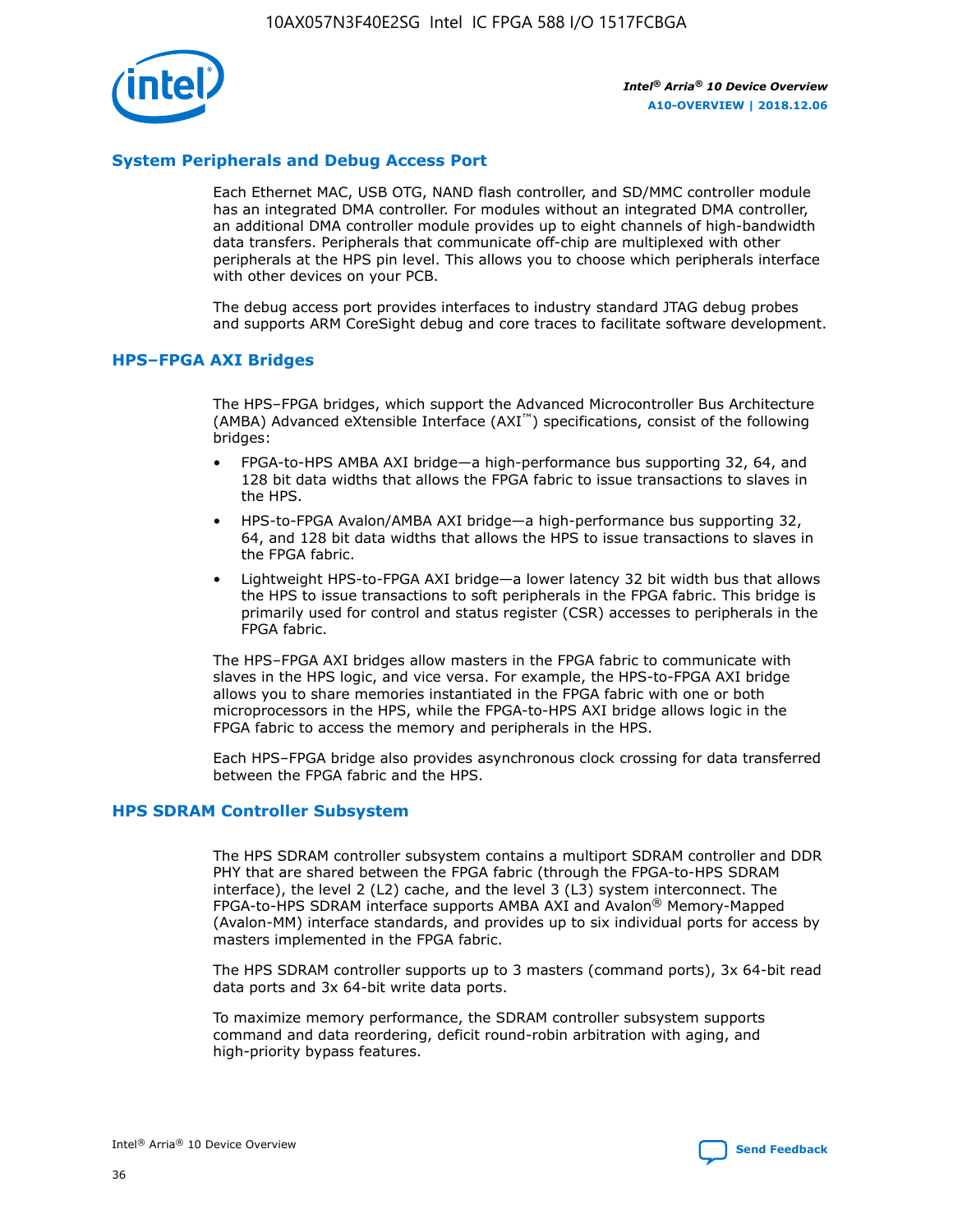

### **FPGA Configuration and HPS Booting**

The FPGA fabric and HPS in the SoC FPGA must be powered at the same time. You can reduce the clock frequencies or gate the clocks to reduce dynamic power.

Once powered, the FPGA fabric and HPS can be configured independently thus providing you with more design flexibility:

- You can boot the HPS independently. After the HPS is running, the HPS can fully or partially reconfigure the FPGA fabric at any time under software control. The HPS can also configure other FPGAs on the board through the FPGA configuration controller.
- Configure the FPGA fabric first, and then boot the HPS from memory accessible to the FPGA fabric.

### **Hardware and Software Development**

For hardware development, you can configure the HPS and connect your soft logic in the FPGA fabric to the HPS interfaces using the Platform Designer system integration tool in the Intel Quartus Prime software.

For software development, the ARM-based SoC FPGA devices inherit the rich software development ecosystem available for the ARM Cortex-A9 MPCore processor. The software development process for Intel SoC FPGAs follows the same steps as those for other SoC devices from other manufacturers. Support for Linux\*, VxWorks\*, and other operating systems are available for the SoC FPGAs. For more information on the operating systems support availability, contact the Intel FPGA sales team.

You can begin device-specific firmware and software development on the Intel SoC FPGA Virtual Target. The Virtual Target is a fast PC-based functional simulation of a target development system—a model of a complete development board. The Virtual Target enables the development of device-specific production software that can run unmodified on actual hardware.

### **Dynamic and Partial Reconfiguration**

The Intel Arria 10 devices support dynamic and partial reconfiguration. You can use dynamic and partial reconfiguration simultaneously to enable seamless reconfiguration of both the device core and transceivers.

### **Dynamic Reconfiguration**

You can reconfigure the PMA and PCS blocks while the device continues to operate. This feature allows you to change the data rates, protocol, and analog settings of a channel in a transceiver bank without affecting on-going data transfer in other transceiver banks. This feature is ideal for applications that require dynamic multiprotocol or multirate support.

### **Partial Reconfiguration**

Using partial reconfiguration, you can reconfigure some parts of the device while keeping the device in operation.

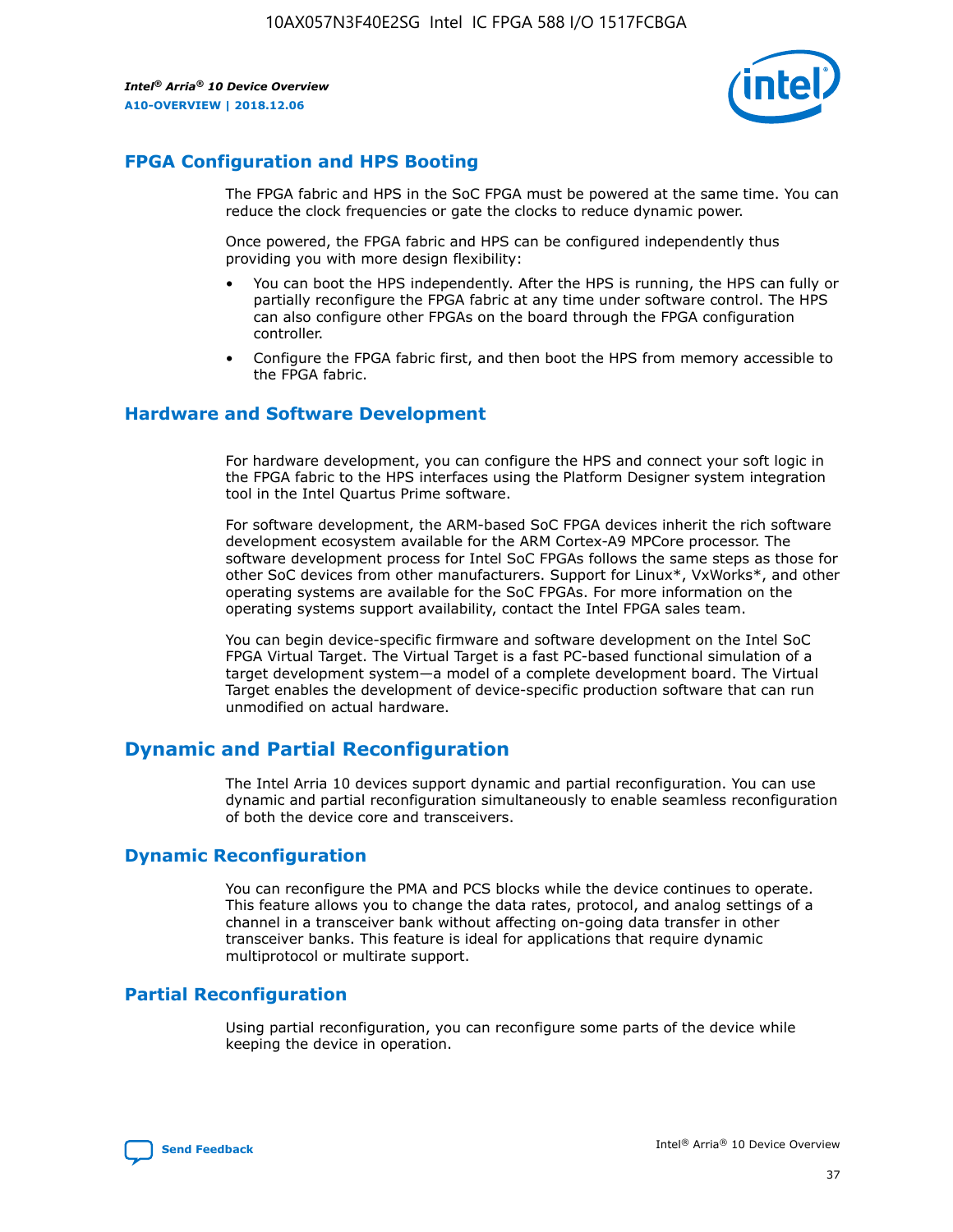

Instead of placing all device functions in the FPGA fabric, you can store some functions that do not run simultaneously in external memory and load them only when required. This capability increases the effective logic density of the device, and lowers cost and power consumption.

In the Intel solution, you do not have to worry about intricate device architecture to perform a partial reconfiguration. The partial reconfiguration capability is built into the Intel Quartus Prime design software, making such time-intensive task simple.

Intel Arria 10 devices support partial reconfiguration in the following configuration options:

- Using an internal host:
	- All supported configuration modes where the FPGA has access to external memory devices such as serial and parallel flash memory.
	- Configuration via Protocol [CvP (PCIe)]
- Using an external host—passive serial (PS), fast passive parallel (FPP) x8, FPP x16, and FPP x32 I/O interface.

### **Enhanced Configuration and Configuration via Protocol**

### **Table 25. Configuration Schemes and Features of Intel Arria 10 Devices**

Intel Arria 10 devices support 1.8 V programming voltage and several configuration schemes.

| <b>Scheme</b>                                                          | <b>Data</b><br><b>Width</b> | <b>Max Clock</b><br>Rate<br>(MHz) | <b>Max Data</b><br>Rate<br>(Mbps)<br>(13) | <b>Decompression</b> | <b>Design</b><br>Security <sup>(1</sup><br>4) | <b>Partial</b><br><b>Reconfiguration</b><br>(15) | <b>Remote</b><br><b>System</b><br><b>Update</b> |
|------------------------------------------------------------------------|-----------------------------|-----------------------------------|-------------------------------------------|----------------------|-----------------------------------------------|--------------------------------------------------|-------------------------------------------------|
| <b>JTAG</b>                                                            | 1 bit                       | 33                                | 33                                        |                      |                                               | Yes(16)                                          |                                                 |
| Active Serial (AS)<br>through the<br>EPCO-L<br>configuration<br>device | 1 bit,<br>4 bits            | 100                               | 400                                       | Yes                  | Yes                                           | $Y_{PS}(16)$                                     | Yes                                             |
| Passive serial (PS)<br>through CPLD or<br>external<br>microcontroller  | 1 bit                       | 100                               | 100                                       | Yes                  | Yes                                           | Yes(16)                                          | Parallel<br>Flash<br>Loader<br>(PFL) IP<br>core |
|                                                                        |                             |                                   |                                           |                      |                                               |                                                  | continued                                       |

<sup>(13)</sup> Enabling either compression or design security features affects the maximum data rate. Refer to the Intel Arria 10 Device Datasheet for more information.

<sup>(14)</sup> Encryption and compression cannot be used simultaneously.

 $(15)$  Partial reconfiguration is an advanced feature of the device family. If you are interested in using partial reconfiguration, contact Intel for support.

 $(16)$  Partial configuration can be performed only when it is configured as internal host.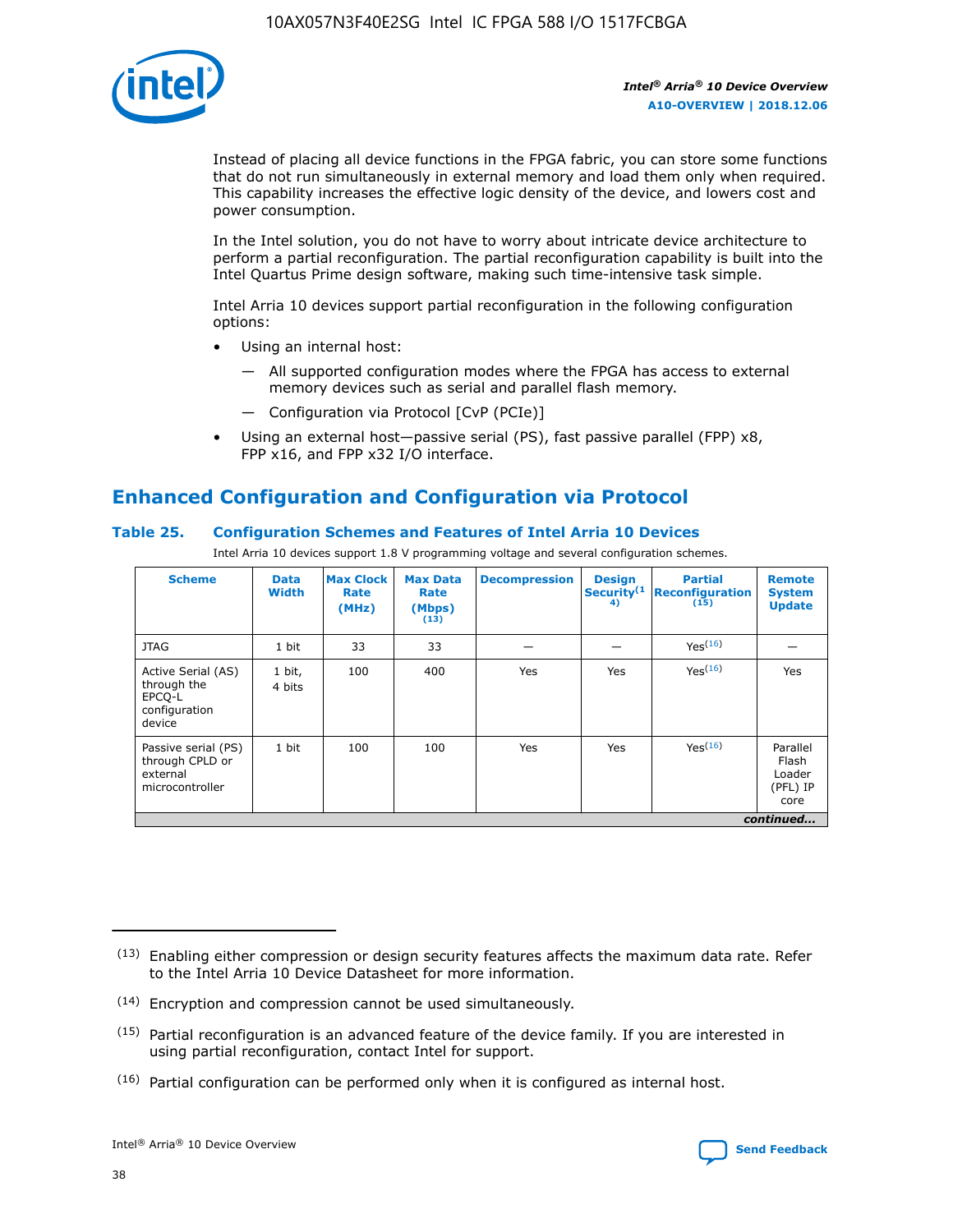

| <b>Scheme</b>                                   | <b>Data</b><br><b>Width</b> | <b>Max Clock</b><br>Rate<br>(MHz) | <b>Max Data</b><br>Rate<br>(Mbps)<br>(13) | <b>Decompression</b> | <b>Design</b><br>Security <sup>(1</sup><br>4) | <b>Partial</b><br><b>Reconfiguration</b><br>(15) | <b>Remote</b><br><b>System</b><br><b>Update</b> |
|-------------------------------------------------|-----------------------------|-----------------------------------|-------------------------------------------|----------------------|-----------------------------------------------|--------------------------------------------------|-------------------------------------------------|
| Fast passive                                    | 8 bits                      | 100                               | 3200                                      | Yes                  | Yes                                           | Yes(17)                                          | PFL IP                                          |
| parallel (FPP)<br>through CPLD or               | 16 bits                     |                                   |                                           | Yes                  | Yes                                           |                                                  | core                                            |
| external<br>microcontroller                     | 32 bits                     |                                   |                                           | Yes                  | Yes                                           |                                                  |                                                 |
| Configuration via                               | 16 bits                     | 100                               | 3200                                      | Yes                  | Yes                                           | Yes <sup>(17)</sup>                              |                                                 |
| <b>HPS</b>                                      | 32 bits                     |                                   |                                           | Yes                  | Yes                                           |                                                  |                                                 |
| Configuration via<br>Protocol [CvP<br>$(PCIe*)$ | x1, x2,<br>x4, x8<br>lanes  |                                   | 8000                                      | Yes                  | Yes                                           | Yes(16)                                          |                                                 |

You can configure Intel Arria 10 devices through PCIe using Configuration via Protocol (CvP). The Intel Arria 10 CvP implementation conforms to the PCIe 100 ms power-up-to-active time requirement.

### **Related Information**

[Configuration via Protocol \(CvP\) Implementation in Intel FPGAs User Guide](https://www.intel.com/content/www/us/en/programmable/documentation/dsu1441819344145.html#dsu1442269728522) Provides more information about the CvP configuration scheme.

### **SEU Error Detection and Correction**

Intel Arria 10 devices offer robust and easy-to-use single-event upset (SEU) error detection and correction circuitry.

The detection and correction circuitry includes protection for Configuration RAM (CRAM) programming bits and user memories. The CRAM is protected by a continuously running CRC error detection circuit with integrated ECC that automatically corrects one or two errors and detects higher order multi-bit errors. When more than two errors occur, correction is available through reloading of the core programming file, providing a complete design refresh while the FPGA continues to operate.

The physical layout of the Intel Arria 10 CRAM array is optimized to make the majority of multi-bit upsets appear as independent single-bit or double-bit errors which are automatically corrected by the integrated CRAM ECC circuitry. In addition to the CRAM protection, the M20K memory blocks also include integrated ECC circuitry and are layout-optimized for error detection and correction. The MLAB does not have ECC.

(14) Encryption and compression cannot be used simultaneously.

<sup>(17)</sup> Supported at a maximum clock rate of 100 MHz.



 $(13)$  Enabling either compression or design security features affects the maximum data rate. Refer to the Intel Arria 10 Device Datasheet for more information.

 $(15)$  Partial reconfiguration is an advanced feature of the device family. If you are interested in using partial reconfiguration, contact Intel for support.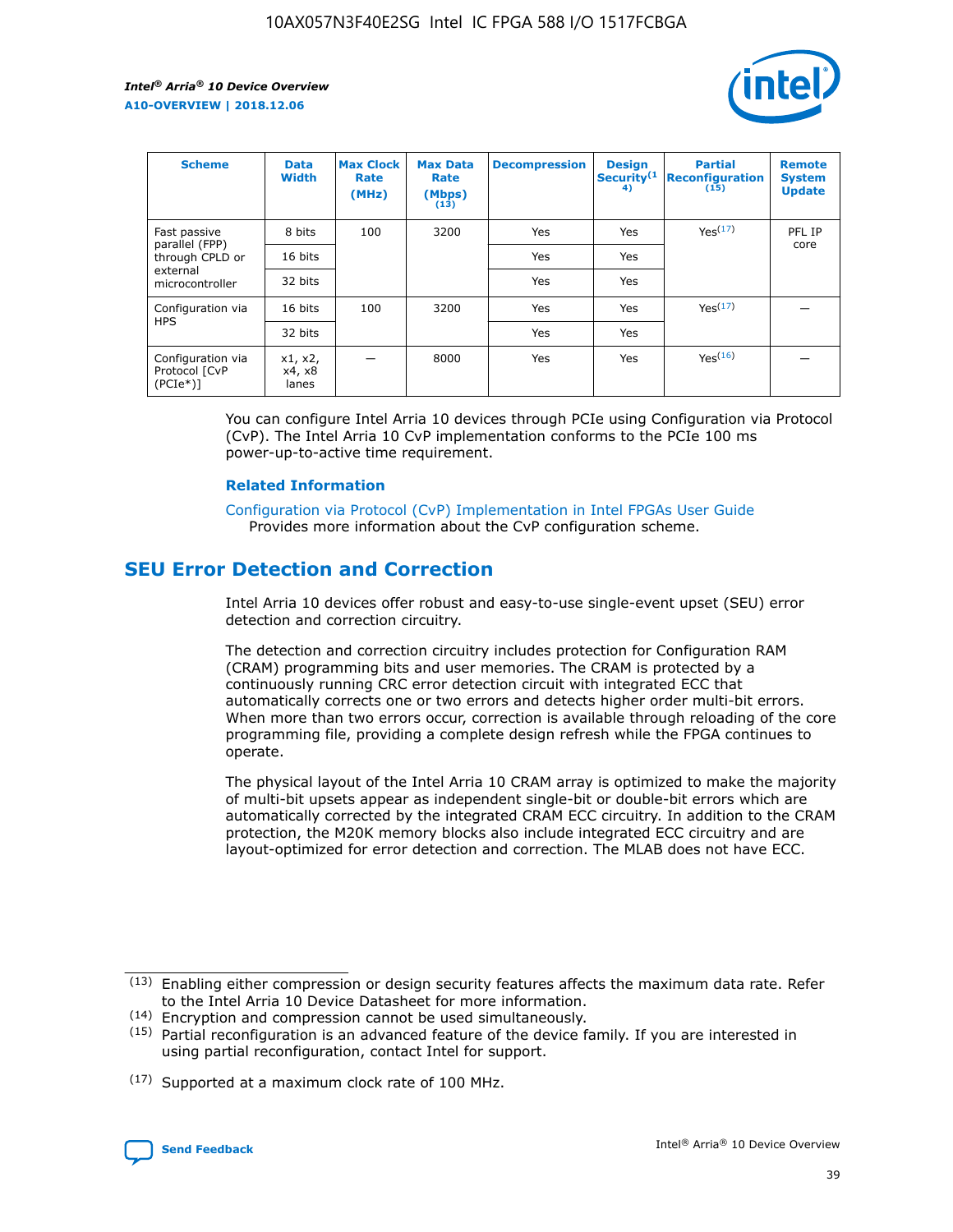

### **Power Management**

Intel Arria 10 devices leverage the advanced 20 nm process technology, a low 0.9 V core power supply, an enhanced core architecture, and several optional power reduction techniques to reduce total power consumption by as much as 40% compared to Arria V devices and as much as 60% compared to Stratix V devices.

The optional power reduction techniques in Intel Arria 10 devices include:

- **SmartVID**—a code is programmed into each device during manufacturing that allows a smart regulator to operate the device at lower core  $V_{CC}$  while maintaining performance
- **Programmable Power Technology**—non-critical timing paths are identified by the Intel Quartus Prime software and the logic in these paths is biased for low power instead of high performance
- **Low Static Power Options**—devices are available with either standard static power or low static power while maintaining performance

Furthermore, Intel Arria 10 devices feature Intel's industry-leading low power transceivers and include a number of hard IP blocks that not only reduce logic resources but also deliver substantial power savings compared to soft implementations. In general, hard IP blocks consume up to 90% less power than the equivalent soft logic implementations.

### **Incremental Compilation**

The Intel Quartus Prime software incremental compilation feature reduces compilation time and helps preserve performance to ease timing closure. The incremental compilation feature enables the partial reconfiguration flow for Intel Arria 10 devices.

Incremental compilation supports top-down, bottom-up, and team-based design flows. This feature facilitates modular, hierarchical, and team-based design flows where different designers compile their respective design sections in parallel. Furthermore, different designers or IP providers can develop and optimize different blocks of the design independently. These blocks can then be imported into the top level project.

### **Document Revision History for Intel Arria 10 Device Overview**

| <b>Document</b><br><b>Version</b> | <b>Changes</b>                                                                                                                                                                                                                                                              |
|-----------------------------------|-----------------------------------------------------------------------------------------------------------------------------------------------------------------------------------------------------------------------------------------------------------------------------|
| 2018.12.06                        | Added links to Intel Arria 10 device errata documents.<br>Removed automotive temperature option from the Intel Arria 10 GX devices.<br>Removed -3 fabric speed grade from the Intel Arria 10 GT devices.<br>Updated power options for the Intel Arria 10 GX and GT devices. |
| 2018.04.09                        | Updated the lowest $V_{CC}$ from 0.83 V to 0.82 V in the topic listing a summary of the device features.                                                                                                                                                                    |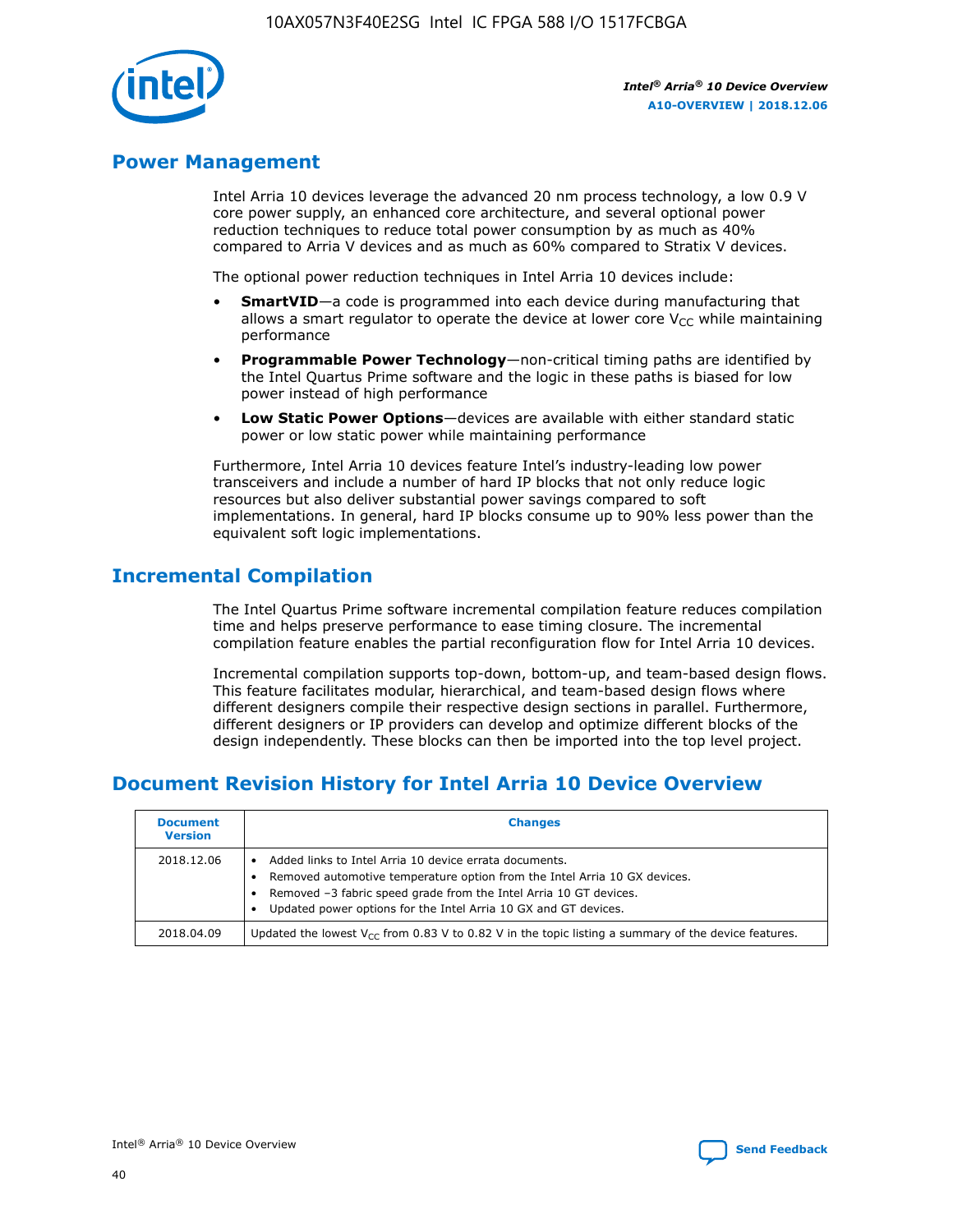*Intel® Arria® 10 Device Overview* **A10-OVERVIEW | 2018.12.06**



| <b>Date</b>    | <b>Version</b> | <b>Changes</b>                                                                                                                                                                                                                                                                                                                                                                                                                                                                                                                                                                                                                                                                                                                                                                                                                                                                                                                                                            |
|----------------|----------------|---------------------------------------------------------------------------------------------------------------------------------------------------------------------------------------------------------------------------------------------------------------------------------------------------------------------------------------------------------------------------------------------------------------------------------------------------------------------------------------------------------------------------------------------------------------------------------------------------------------------------------------------------------------------------------------------------------------------------------------------------------------------------------------------------------------------------------------------------------------------------------------------------------------------------------------------------------------------------|
| January 2018   | 2018.01.17     | Updated the maximum data rate for HPS (Intel Arria 10 SX devices<br>external memory interface DDR3 controller from 2,166 Mbps to 2,133<br>Mbps.<br>Updated maximum frequency supported for half rate QDRII and QDRII<br>+ SRAM to 633 MHz in Memory Standards Supported by the Soft<br>Memory Controller table.<br>Updated transceiver backplane capability to 12.5 Gbps.<br>$\bullet$<br>Removed transceiver speed grade 5 in Sample Ordering Core and<br>Available Options for Intel Arria 10 GX Devices figure.<br>Removed package code 40, low static power, SmartVID, industrial, and<br>military operating temperature support from Sample Ordering Core and<br>Available Options for Intel Arria 10 GT Devices figure.<br>Updated short reach transceiver rate for Intel Arria 10 GT devices to<br>25.8 Gbps.<br>Removed On-Die Instrumentation - EyeQ and Jitter Margin Tool<br>support from PMA Features of the Transceivers in Intel Arria 10 Devices<br>table. |
| September 2017 | 2017.09.20     | Updated the maximum speed of the DDR4 external memory interface from<br>1,333 MHz/2,666 Mbps to 1,200 MHz/2,400 Mbps.                                                                                                                                                                                                                                                                                                                                                                                                                                                                                                                                                                                                                                                                                                                                                                                                                                                     |
| July 2017      | 2017.07.13     | Corrected the automotive temperature range in the figure showing the<br>available options for the Intel Arria 10 GX devices from "-40°C to 100°C"<br>to "-40°C to 125°C".                                                                                                                                                                                                                                                                                                                                                                                                                                                                                                                                                                                                                                                                                                                                                                                                 |
| July 2017      | 2017.07.06     | Added automotive temperature option to Intel Arria 10 GX device family.                                                                                                                                                                                                                                                                                                                                                                                                                                                                                                                                                                                                                                                                                                                                                                                                                                                                                                   |
| May 2017       | 2017.05.08     | Corrected protocol names with "1588" to "IEEE 1588v2".<br>$\bullet$<br>Updated the vertical migration table to remove vertical migration<br>$\bullet$<br>between Intel Arria 10 GX and Intel Arria 10 SX device variants.<br>Removed all "Preliminary" marks.<br>$\bullet$                                                                                                                                                                                                                                                                                                                                                                                                                                                                                                                                                                                                                                                                                                |
| March 2017     | 2017.03.15     | Removed the topic about migration from Intel Arria 10 to Intel Stratix<br>10 devices.<br>Rebranded as Intel.<br>$\bullet$                                                                                                                                                                                                                                                                                                                                                                                                                                                                                                                                                                                                                                                                                                                                                                                                                                                 |
| October 2016   | 2016.10.31     | Removed package F36 from Intel Arria 10 GX devices.<br>Updated Intel Arria 10 GT sample ordering code and maximum GX<br>$\bullet$<br>transceiver count. Intel Arria 10 GT devices are available only in the<br>SF45 package option with a maximum of 72 transceivers.                                                                                                                                                                                                                                                                                                                                                                                                                                                                                                                                                                                                                                                                                                     |
| May 2016       | 2016.05.02     | Updated the FPGA Configuration and HPS Booting topic.<br>$\bullet$<br>Remove V <sub>CC</sub> PowerManager from the Summary of Features, Power<br>Management and Arria 10 Device Variants and packages topics. This<br>feature is no longer supported in Arria 10 devices.<br>Removed LPDDR3 from the Memory Standards Supported by the HPS<br>Hard Memory Controller table in the Memory Standards Supported by<br>Intel Arria 10 Devices topic. This standard is only supported by the<br>FPGA.<br>Removed transceiver speed grade 5 from the Device Variants and<br>Packages topic for Arria 10 GX and SX devices.                                                                                                                                                                                                                                                                                                                                                      |
| February 2016  | 2016.02.11     | Changed the maximum Arria 10 GT datarate to 25.8 Gbps and the<br>minimum datarate to 1 Gbps globally.<br>Revised the state for Core clock networks in the Summary of Features<br>$\bullet$<br>topic.<br>Changed the transceiver parameters in the "Summary of Features for<br>$\bullet$<br>Arria 10 Devices" table.<br>• Changed the transceiver parameters in the "Maximum Resource Counts<br>for Arria 10 GT Devices" table.<br>Changed the package availability for GT devices in the "Package Plan<br>for Arria 10 GT Devices" table.<br>Changed the package configurations for GT devices in the "Migration"<br>Capability Across Arria 10 Product Lines" figure.<br>continued                                                                                                                                                                                                                                                                                       |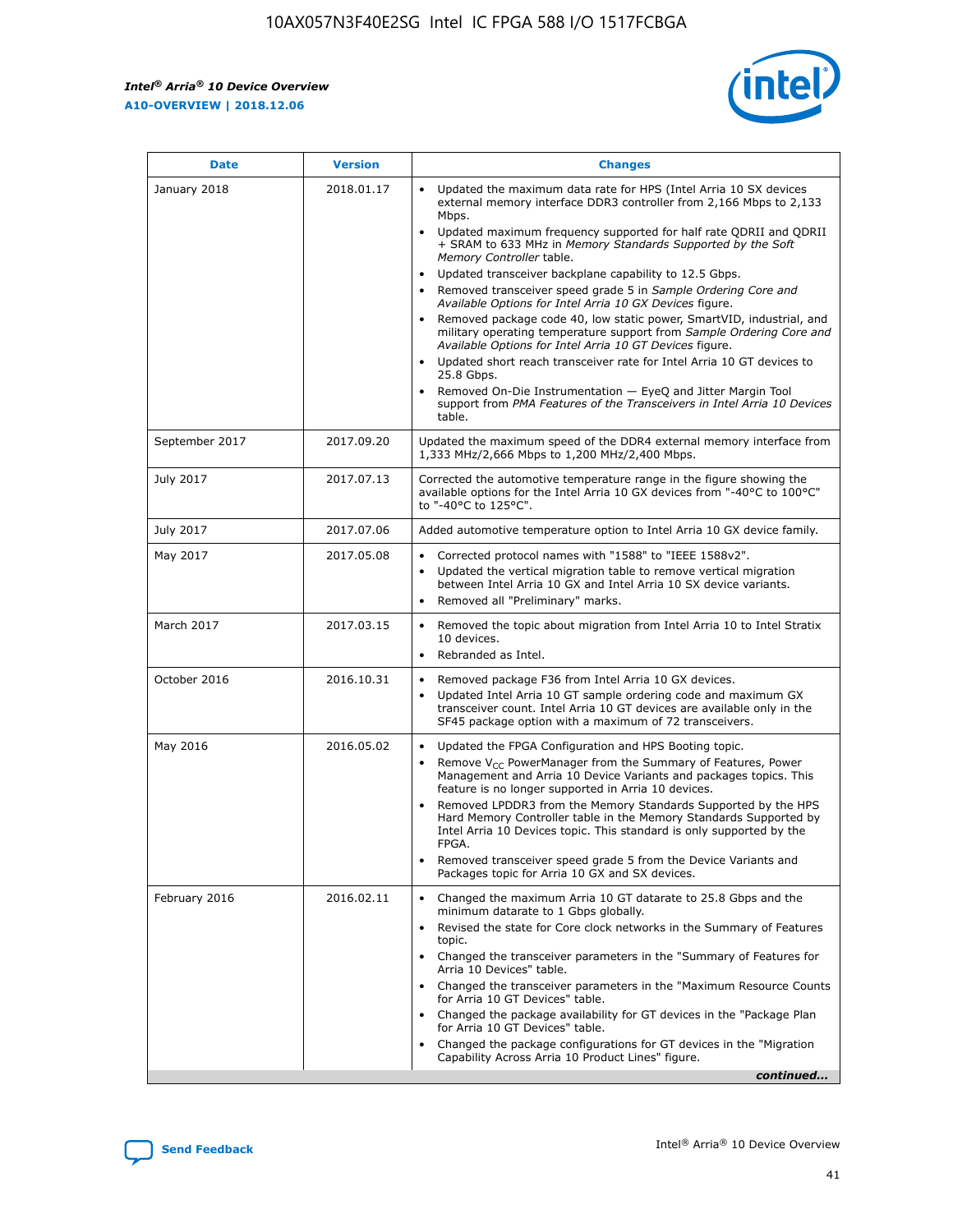

| <b>Date</b>   | <b>Version</b> | <b>Changes</b>                                                                                                                                                               |
|---------------|----------------|------------------------------------------------------------------------------------------------------------------------------------------------------------------------------|
|               |                | Changed transceiver parameters in the "Low Power Serial Transceivers"<br>section.                                                                                            |
|               |                | • Changed the transceiver descriptions in the "Device Variants for the<br>Arria 10 Device Family" table.                                                                     |
|               |                | Changed the "Sample Ordering Code and Available Options for Arria 10<br>GT Devices" figure.                                                                                  |
|               |                | Changed the datarates for GT devices in the "PMA Features" section.                                                                                                          |
|               |                | Changed the datarates for GT devices in the "PCS Features" section.<br>$\bullet$                                                                                             |
| December 2015 | 2015.12.14     | Updated the number of M20K memory blocks for Arria 10 GX 660 from<br>2133 to 2131 and corrected the total RAM bit from 48,448 Kb to<br>48,408 Kb.                            |
|               |                | Corrected the number of DSP blocks for Arria 10 GX 660 from 1688 to<br>$\bullet$<br>1687 in the table listing floating-point arithmetic resources.                           |
| November 2015 | 2015.11.02     | Updated the maximum resources for Arria 10 GX 220, GX 320, GX 480,<br>GX 660, SX 220, SX 320, SX 480, and SX 660.                                                            |
|               |                | Updated resource count for Arria 10 GX 320, GX 480, GX 660, SX 320,<br>SX 480, a SX 660 devices in Number of Multipliers in Intel Arria 10<br><b>Devices</b> table.          |
|               |                | Updated the available options for Arria 10 GX, GT, and SX.<br>$\bullet$                                                                                                      |
|               |                | Changed instances of Quartus II to Quartus Prime.<br>$\bullet$                                                                                                               |
| June 2015     | 2015.06.15     | Corrected label for Intel Arria 10 GT product lines in the vertical migration<br>figure.                                                                                     |
| May 2015      | 2015.05.15     | Corrected the DDR3 half rate and quarter rate maximum frequencies in the<br>table that lists the memory standards supported by the Intel Arria 10 hard<br>memory controller. |
| May 2015      | 2015.05.04     | Added support for 13.5G JESD204b in the Summary of Features table.<br>Added a link to Arria 10 GT Channel Usage in the Arria 10 GT Package                                   |
|               |                | Plan topic.                                                                                                                                                                  |
|               |                | • Added a note to the table, Maximum Resource Counts for Arria 10 GT<br>devices.                                                                                             |
|               |                | Updated the power requirements of the transceivers in the Low Power<br>Serial Transceivers topic.                                                                            |
| January 2015  | 2015.01.23     | • Added floating point arithmetic features in the Summary of Features<br>table.                                                                                              |
|               |                | Updated the total embedded memory from 38.38 megabits (Mb) to<br>$\bullet$<br>65.6 Mb.                                                                                       |
|               |                | • Updated the table that lists the memory standards supported by Intel<br>Arria 10 devices.                                                                                  |
|               |                | Removed support for DDR3U, LPDDR3 SDRAM, RLDRAM 2, and DDR2.                                                                                                                 |
|               |                | Moved RLDRAM 3 support from hard memory controller to soft memory<br>controller. RLDRAM 3 support uses hard PHY with soft memory<br>controller.                              |
|               |                | Added soft memory controller support for QDR IV.                                                                                                                             |
|               |                | Updated the maximum resource count table to include the number of<br>$\bullet$<br>hard memory controllers available in each device variant.                                  |
|               |                | Updated the transceiver PCS data rate from 12.5 Gbps to 12 Gbps.                                                                                                             |
|               |                | Updated the max clock rate of PS, FPP x8, FPP x16, and Configuration<br>via HPS from 125 MHz to 100 MHz.                                                                     |
|               |                | Added a feature for fractional synthesis PLLs: PLL cascading.                                                                                                                |
|               |                | Updated the HPS programmable general-purpose I/Os from 54 to 62.<br>$\bullet$                                                                                                |
|               |                | continued                                                                                                                                                                    |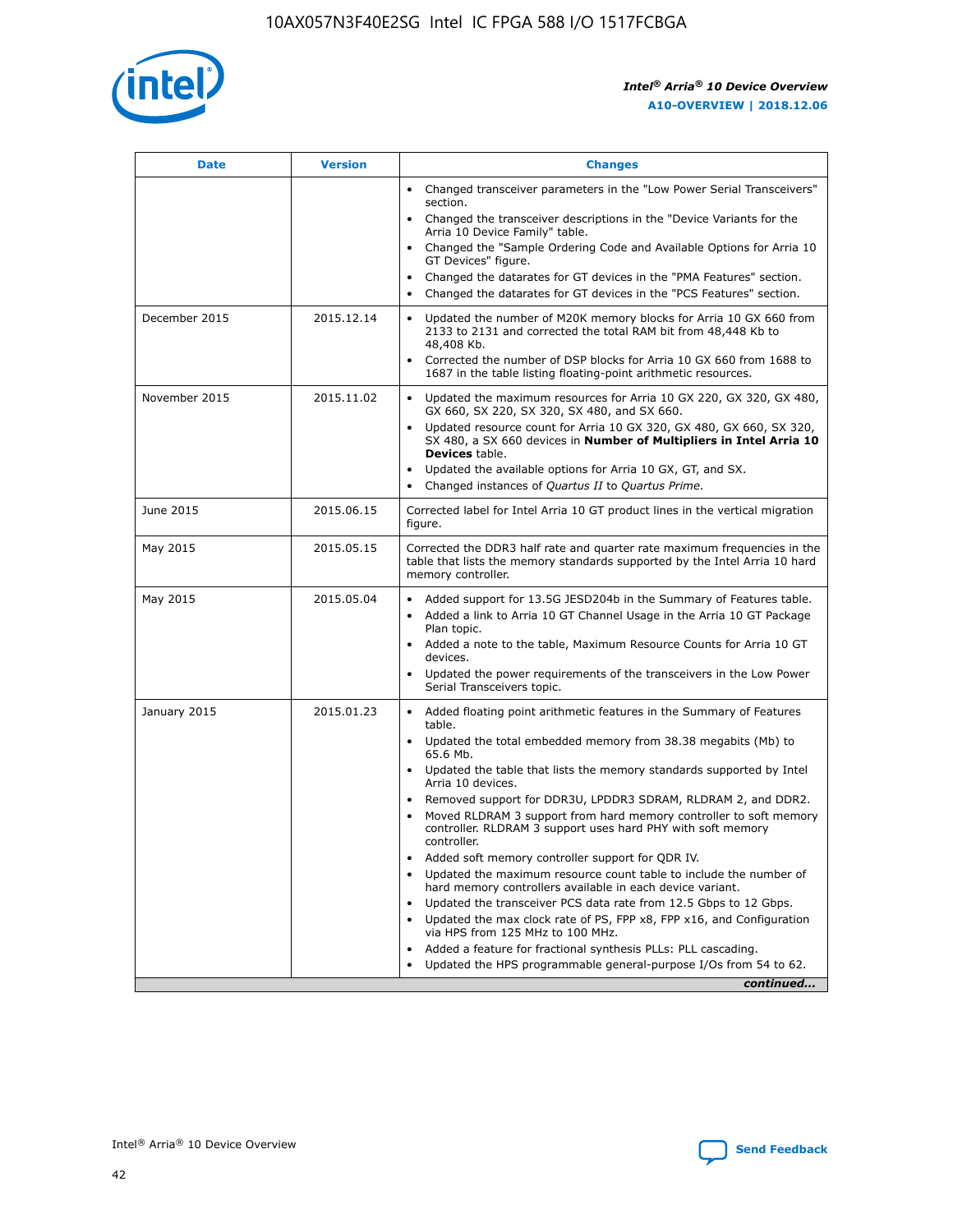r



| <b>Date</b>    | <b>Version</b> | <b>Changes</b>                                                                                                                                                                                                                                                                                                                                                                                                                                                                                                                                      |
|----------------|----------------|-----------------------------------------------------------------------------------------------------------------------------------------------------------------------------------------------------------------------------------------------------------------------------------------------------------------------------------------------------------------------------------------------------------------------------------------------------------------------------------------------------------------------------------------------------|
| September 2014 | 2014.09.30     | Corrected the 3 V I/O and LVDS I/O counts for F35 and F36 packages<br>$\bullet$<br>of Arria 10 GX.<br>Corrected the 3 V I/O, LVDS I/O, and transceiver counts for the NF40<br>$\bullet$<br>package of the Arria GX 570 and 660.<br>Removed 3 V I/O, LVDS I/O, and transceiver counts for the NF40<br>package of the Arria GX 900 and 1150. The NF40 package is not<br>available for Arria 10 GX 900 and 1150.                                                                                                                                       |
| August 2014    | 2014.08.18     | Updated Memory (Kb) M20K maximum resources for Arria 10 GX 660<br>devices from 42,660 to 42,620.<br>Added GPIO columns consisting of LVDS I/O Bank and 3V I/O Bank in<br>$\bullet$<br>the Package Plan table.<br>Added how to use memory interface clock frequency higher than 533<br>$\bullet$<br>MHz in the I/O vertical migration.<br>Added information to clarify that RLDRAM3 support uses hard PHY with<br>$\bullet$<br>soft memory controller.<br>Added variable precision DSP blocks support for floating-point<br>$\bullet$<br>arithmetic. |
| June 2014      | 2014.06.19     | Updated number of dedicated I/Os in the HPS block to 17.                                                                                                                                                                                                                                                                                                                                                                                                                                                                                            |
| February 2014  | 2014.02.21     | Updated transceiver speed grade options for GT devices in Figure 2.                                                                                                                                                                                                                                                                                                                                                                                                                                                                                 |
| February 2014  | 2014.02.06     | Updated data rate for Arria 10 GT devices from 28.1 Gbps to 28.3 Gbps.                                                                                                                                                                                                                                                                                                                                                                                                                                                                              |
| December 2013  | 2013.12.10     | Updated the HPS memory standards support from LPDDR2 to LPDDR3.<br>Updated HPS block diagram to include dedicated HPS I/O and FPGA<br>$\bullet$<br>Configuration blocks as well as repositioned SD/SDIO/MMC, DMA, SPI<br>and NAND Flash with ECC blocks.                                                                                                                                                                                                                                                                                            |
| December 2013  | 2013.12.02     | Initial release.                                                                                                                                                                                                                                                                                                                                                                                                                                                                                                                                    |